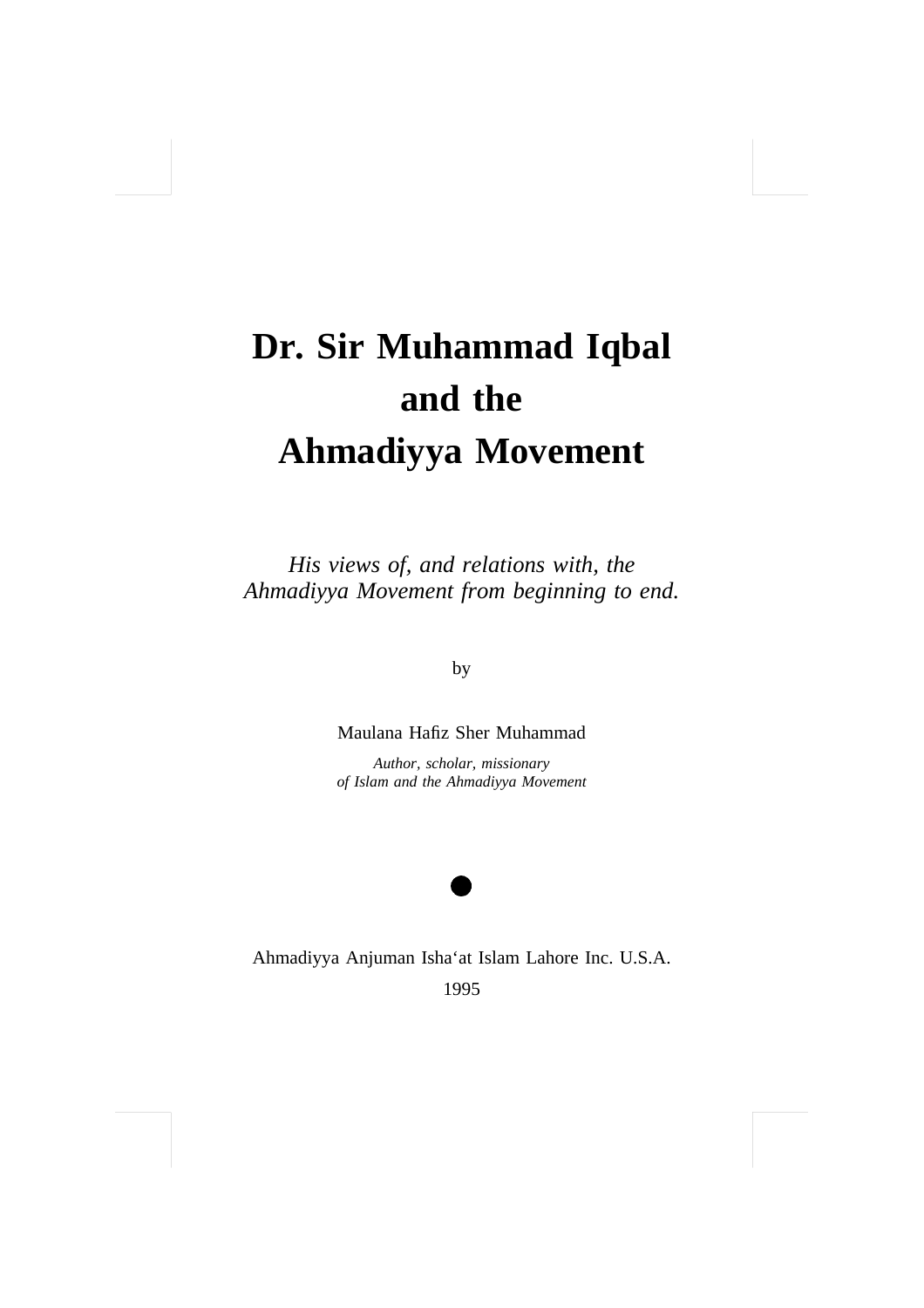#### *First Edition* 1995

#### © 1995 by Ahmadiyya Anjuman Isha'at Islam Lahore, Inc. 1315 Kingsgate Road, Columbus, Ohio 43221 U.S.A. *All Rights Reserved.*

The *Ahmadiyya Anjuman Isha'at Islam* (Ahmadiyya Association for the Propagation of Islam) was founded at Lahore, Pakistan, in 1914 by the prominent followers of Hazrat Mirza Ghulam Ahmad. It exists to promote a liberal, tolerant and peaceful picture of Islam, as found in the Holy Quran and the life of the Holy Prophet Muhammad. It has published a vast quantity of highly-acclaimed literature on Islam in various languages, and has branches and members in several countries.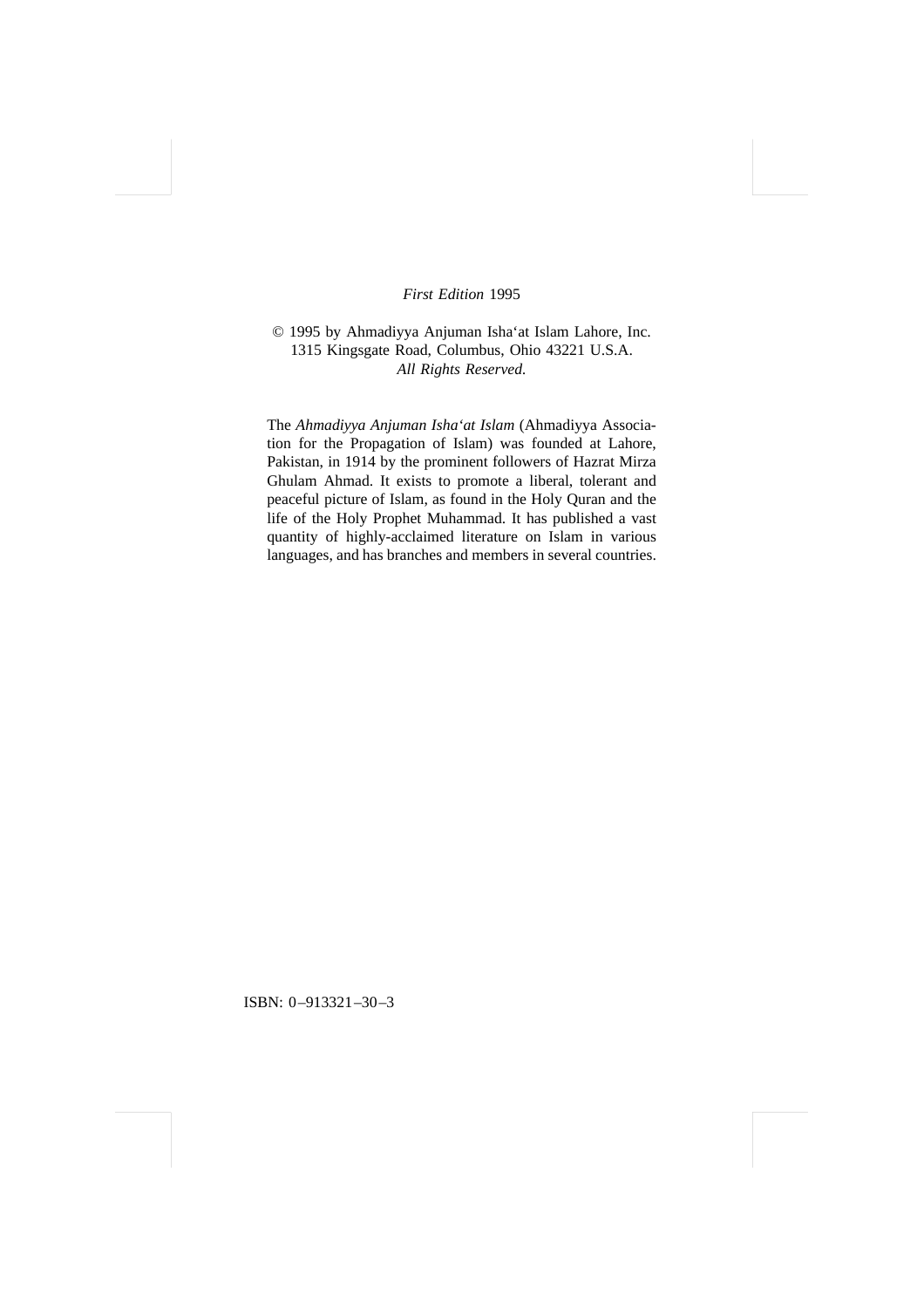# **Translator's Preface**

This booklet was written in Urdu in the early 1980s by Maulana Hafiz Sher Muhammad, the eminent scholar and distinguished international missionary of the Ahmadiyya Anjuman Isha<sup>s</sup>at Islam Lahore, Pakistan. It traces chronologically the views expressed by *Allāma* Dr. Sir Muhammad Iqbal regarding the Ahmadiyya Movement and its Founder, and Iqbal's relations with the Movement and its prominent figures, from the 1890s to his death in 1938.

The need for such a survey arises because some of Iqbal's statements which he published in the last four years of his life, repudiating the Ahmadiyya Movement, have been given vast circulation by the opponents of the Movement. These critics are capitalising on the renown and popularity of Iqbal in parts of the Muslim world, particularly Pakistan, to argue that a man of his historic stature and authority in matters Islamic had condemned the Ahmadiyya Movement as a danger which must be eliminated from Islam. These particular writings of Iqbal are presented, on a world-wide scale, as being somehow the ultimate and irrefutable proof that Ahmadis must be expelled from the ranks of the Muslims.

However, these hostile opinions of Iqbal must be placed in the context of the whole of his attitude towards the Ahmadiyya Movement, going back to his earliest days. This book shows that Iqbal held the Ahmadiyya Movement in the highest admiration and praised it openly, even sharing public platforms with its leaders, during a period of more than thirty years till he changed his stance about four years before his death. Clearly this reversal, coming 25 years after the passing away of Hazrat Mirza Ghulam Ahmad, cannot be ascribed to any of the latter's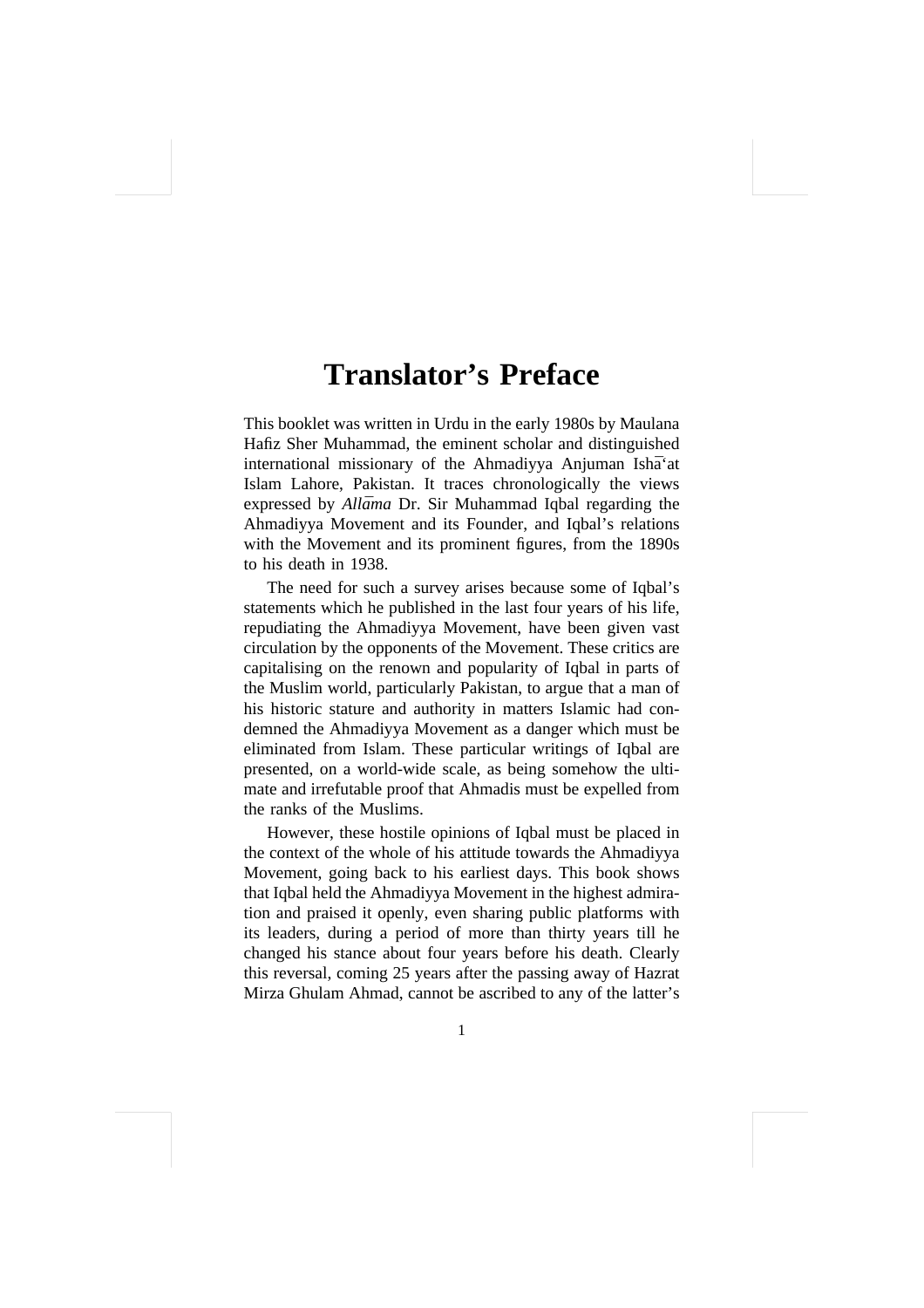beliefs or teachings which Iqbal had known for long! This book shows that Iqbal's turn-about was due to a combination of the extreme, unacceptable beliefs coined by the Qadianis, on the one hand, and the political considerations facing Dr. Iqbal on the other.

It should be noted that in the period in the 1930s when Dr. Iqbal issued various statements in condemnation of the Ahmadiyya Movement as a whole, and this controversy was raging among the Muslims of the then India, full refutations of his new-found views were published by the Ahmadiyya Anjuman Ishāʿat Islam Lahore. Many such replies appeared in its Urdu and English periodicals (*Paigham Sulh* and *The Light*) from the pens of the most eminent leaders of the Movement, including Maulana Muhammad Ali. One reply in English by Maulana Muhammad Ali was published in 1935 as a pamphlet entitled *Dr. Iqbal's Statement re. the Qadianis*.

As to the present booklet, the late Hafiz Sher Muhammad sent me the manuscript of his Urdu work for translation into English more than ten years ago. The translation first appeared in *The Islamic Review,* then of California, U.S.A., not long after. A little later in 1988, the original Urdu work was published by the Ahmadiyya Anjuman Ishã 'at Islam Bombay, India, through the kind efforts of Mr. Abdul Razak.

Last year I published the English translation again in *The Light & Islamic Review,* of Columbus, Ohio, after some revision. The same is now being published in the form of this booklet, with further minor revision and some additional material which had been missed out in the earlier translations.

Zahid Aziz, Dr. Nottingham, England, June 1995.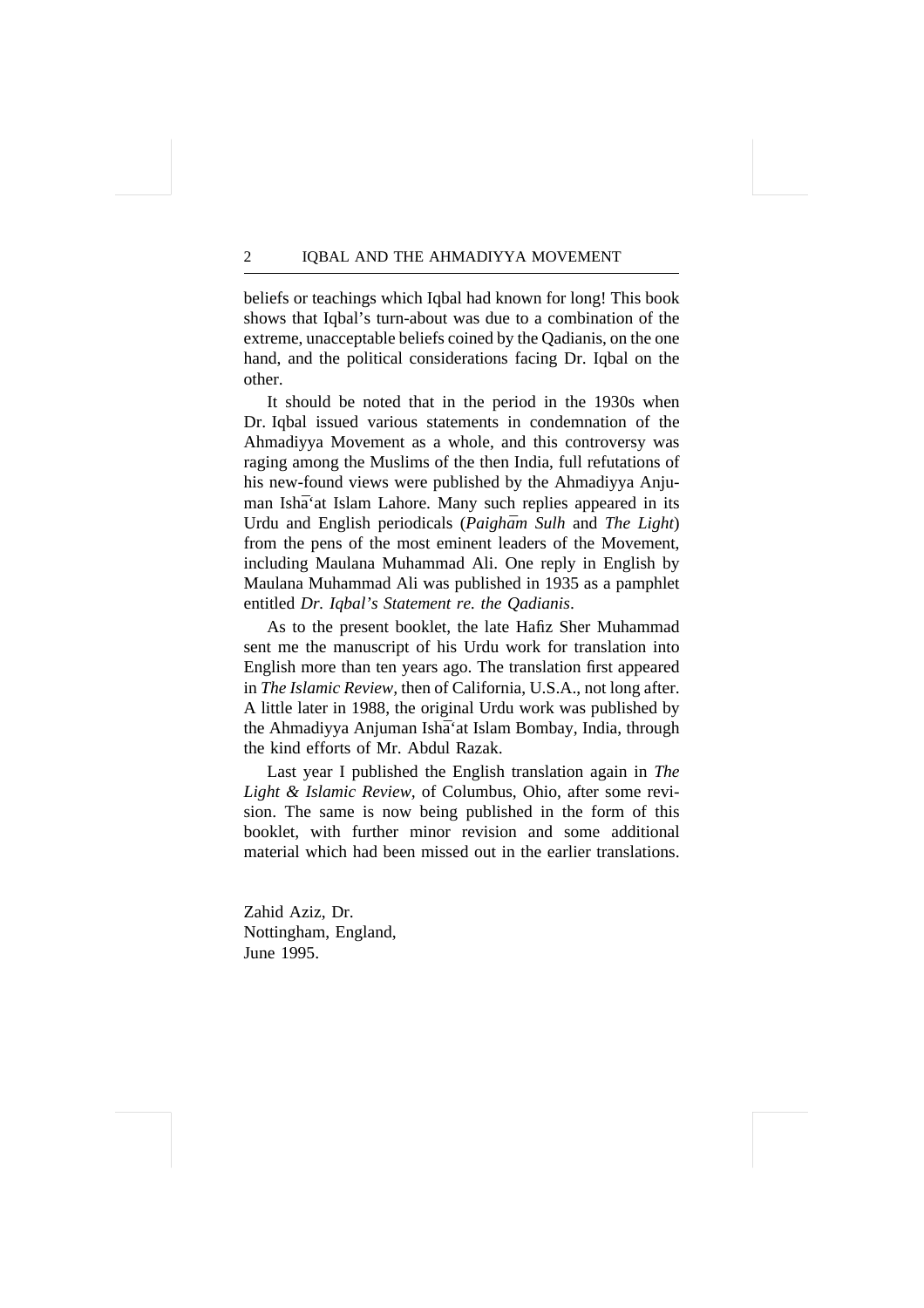# **Contents**

| 2. During the life of Hazrat Mirza Ghulam Ahmad  8                |  |
|-------------------------------------------------------------------|--|
| 3. Time of Maulana Nur-ud-Din  11                                 |  |
| 4. Extremist beliefs coined by Qadianis, and the result . 19      |  |
| 5. Good relations with Lahore Jama <sup>s</sup> at continue  21   |  |
| 6. His last years — opposes Qadianis                              |  |
| 7. Iqbal's religious views derived from                           |  |
| 8. Praises British rulers of India  42                            |  |
| 9. Iqbal on 'Who is a Muslim?' $\dots \dots \dots \dots \dots$ 46 |  |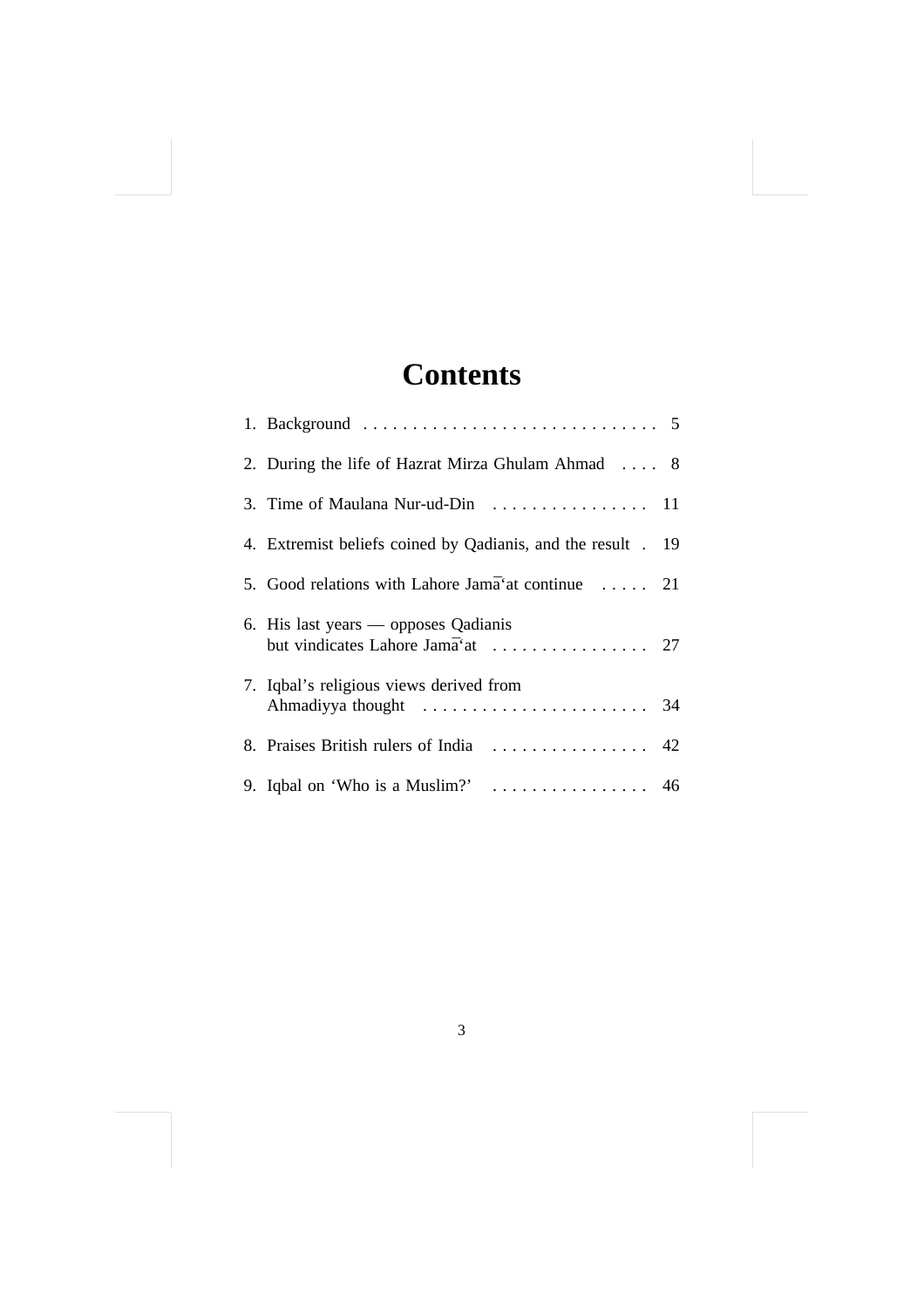#### **Transliteration**

Commonly-used words (such as *Quran, Hadith* and *Islam*) and names of persons and places are generally not transliterated with diacritics, but spelt in their ordinary form.

Names of other books and some terms and expressions have, for clarity, been transliterated to the extent of:

- 1. Indicating long vowels by the 'bar' over the letters *a, i* and *u*. Thus,
	- $\bar{a}$  (or  $\bar{A}$ ) is pronounced as the *a* in the word *father*.
	- $\bar{i}$  (or  $\bar{i}$ ) is pronounced as the *ee* in the word *deep*.
	- $\bar{u}$  (or  $\bar{U}$ ) is pronounced as the *u* in the word *rule*.
- 2. Showing the Arabic letters *'ain* and *hamza* by use of the two apostrophes ' and ' respectively.

The diacritical mark which consists of a dot placed under a letter such as *h* and *d,* and the underlining of pairs of letters such as *sh* and *gh,* have not been used in this book.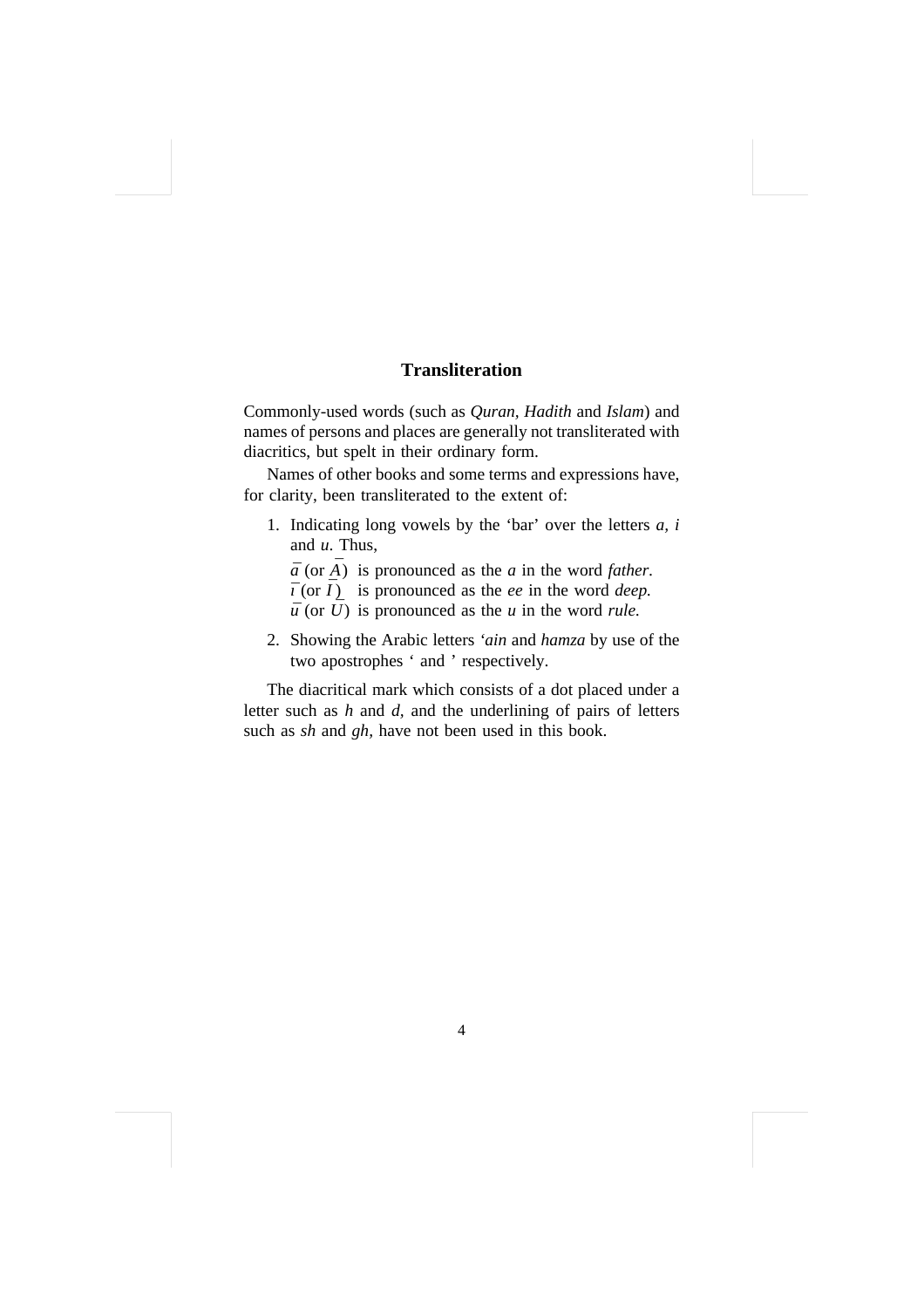# **1 Background**

The high position of eminence held by Dr. Sir Muhammad Iqbal (d. 1938) in the Islamic world is a matter of common knowledge. Every Muslim is aware of the deep love for Islam and its Holy Founder expressed by Iqbal. To understand the causes of his love for Islam, it is necessary to survey the first twenty years or so of his educational life.

The last quarter of the nineteenth century was an era of the utmost helplessness and apprehension for the Muslims of the Indian sub-continent. All Muslims who had a sense of responsibility and concern felt desperately worried and perturbed at the forlorn condition of Islam and its followers. On the one side, the British colonial government of India was distrustful of the Muslims, and on the other side Christian missionaries and Hindu Arya Samaj pundits were spreading false propaganda against the Islamic faith. Muslim religious leaders, spiritual teachers, the upper echelons as well as the masses, being in a state of ignorance and helplessness, were all easy prey for the opponents of Islam.

In northern India, the city of Sialkot, the ancestral town of Dr. Iqbal, had been the big stronghold of Christian missionaries ever since British rule was established in the Punjab. Dr. Iqbal himself received his education in a Christian mission school and college. At that time there were two men engaged in battle on behalf of Islam against Christian preachers and other opponents. One was Sir Sayyid Ahmad Khan (d. 1898), whose efforts were mainly directed towards urging the Muslims to acquire modern, Western education and towards reforming their backward moral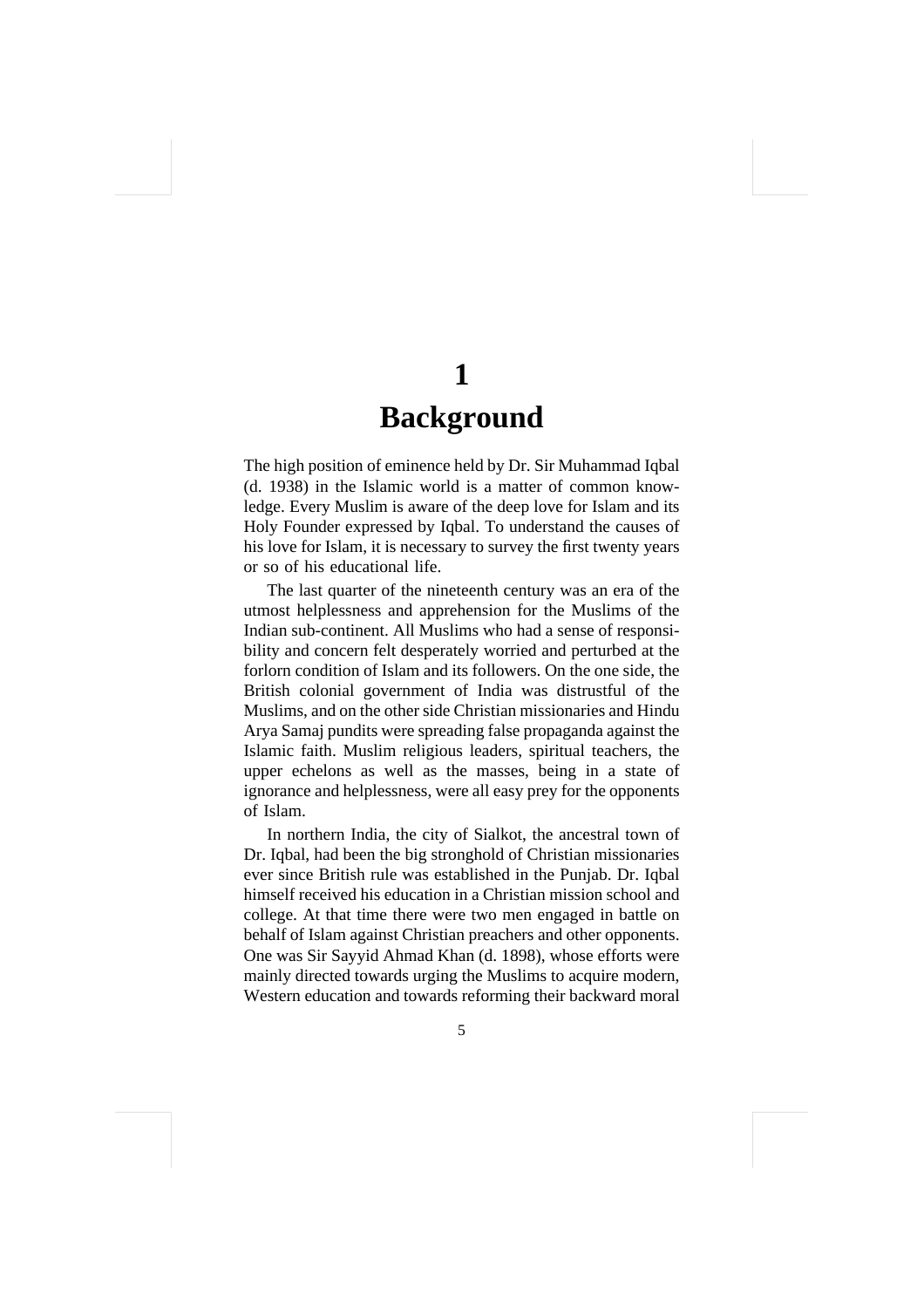condition. The other man was Hazrat Mirza Ghulam Ahmad of Qadian (d. 1908), who not only broadcast the beauties of Islam by pen and speech, refuting the Christian and Arya Samaj objections against Islam, but also prepared a sizeable Muslim movement for the defence and propagation of Islam, which spread in Northern India and particularly in the Punjab, whose object was to refute the objections of the detractors of Islam. He wrote books in support of the faith of Islam, made speeches all over his part of the country on the truth of Islam, and produced and disseminated a vast amount of valuable literature, both prose and poetry.

#### **Iqbal's teacher, Mir Hasan, on Hazrat Mirza.**

The movement founded by Hazrat Mirza was also vigorously active in Sialkot, a major centre of Christian missionary work. Dr. Iqbal could not have remained uninfluenced by it, especially as he lived in an area of the city which was a stronghold of Islam. Everyone who has studied Iqbal knows of the tremendous influence which his tutor, *Shams-ul-Ulama* Sayyid Mir Hasan, had upon his intellectual development.

**1.** Sayyid Mir Hasan was not only Iqbal's teacher and resident of the same area of the city, but he was also both active in the movement of Sir Sayyid Ahmad Khan in Sialkot as well as an admirer of Hazrat Mirza Ghulam Ahmad. This was the part of Sialkot where Hazrat Mirza had spent four years in his younger days, leading a life of the utmost purity, and had left a deep impression by his righteousness, support for the cause of Islam, and high moral qualities. Hence it was that Sayyid Mir Hasan expressed his opinion about Hazrat Mirza in the following words:

> "Hazrat Mirza sahib came to Sialkot in the year 1864 in connection with his employment, and stayed here. As he was a pious and retiring man, who abstained from frivolous and wasteful pastimes, he did not like meeting the public because it is often a waste of time." <sup>1</sup>

<sup>1.</sup> *Hayyāt-i Tayyiba, compiled by Shaikh Abdul Qadir, p. 29.*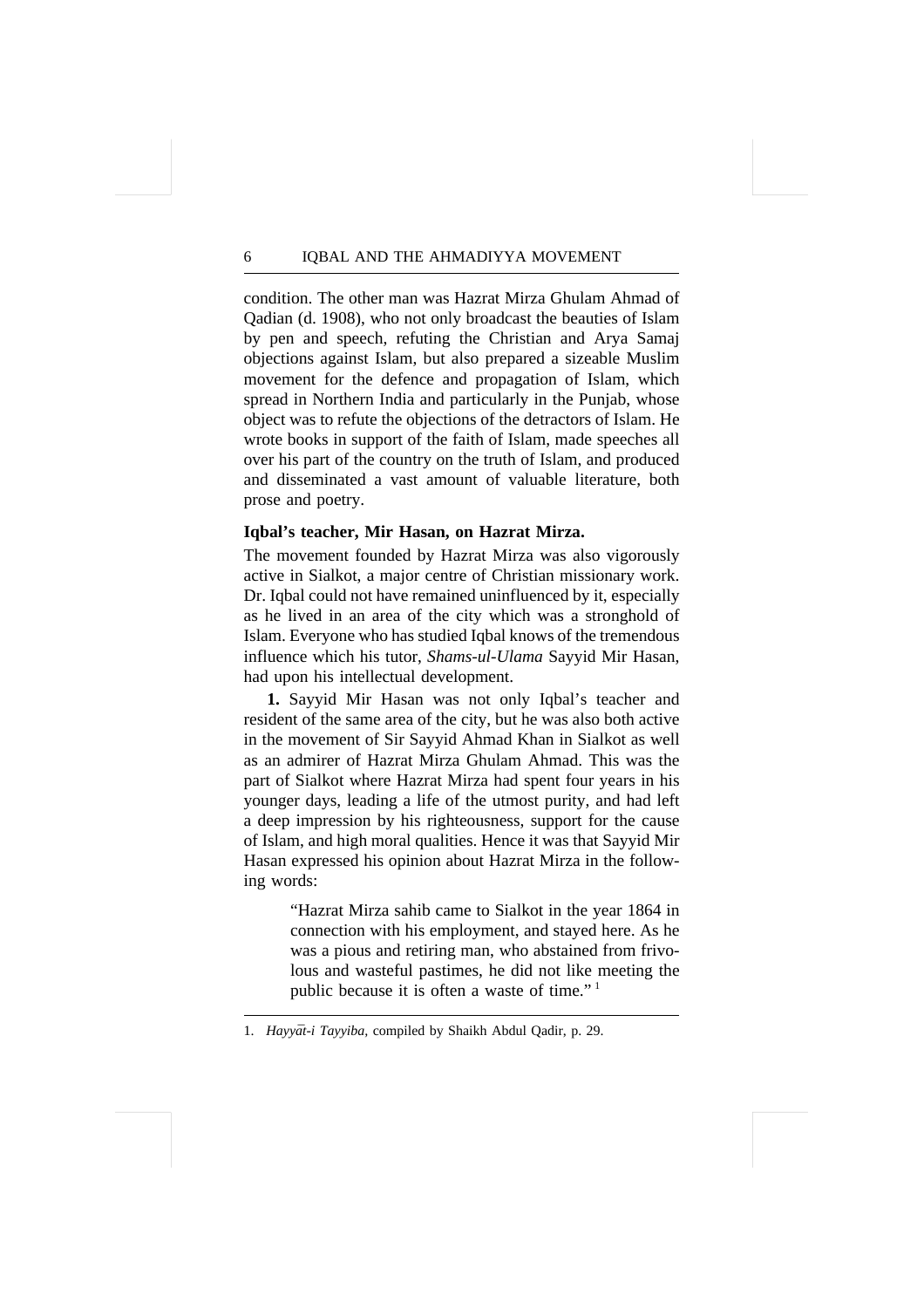**2.** Many years after Hazrat Mirza's death, Sayyid Mir Hasan said in an interview with a journalist:

> "Sadly, we did not appreciate him. I have no words to describe his spiritual attainments. His life was not that of ordinary people. He was one of those persons who are special servants of God, and who come into the world but rarely."<sup>2</sup>

**3.** In the book *Zikr-i Iqbāl* it is said about Sayyid Mir Hasan:

"In the days when Mirza sahib stayed in Sialkot, the Maulvi sahib (Mir Hasan) had frequent occasion to meet him. The Maulvi sahib observed him from close quarters. Although Sayyid Mir Hasan was a great devotee of the movement started by Sir Sayyid Ahmad Khan, yet he was unusually impressed by the piety, righteousness and virtue of Mirza sahib, and had great respect for him." (p. 278)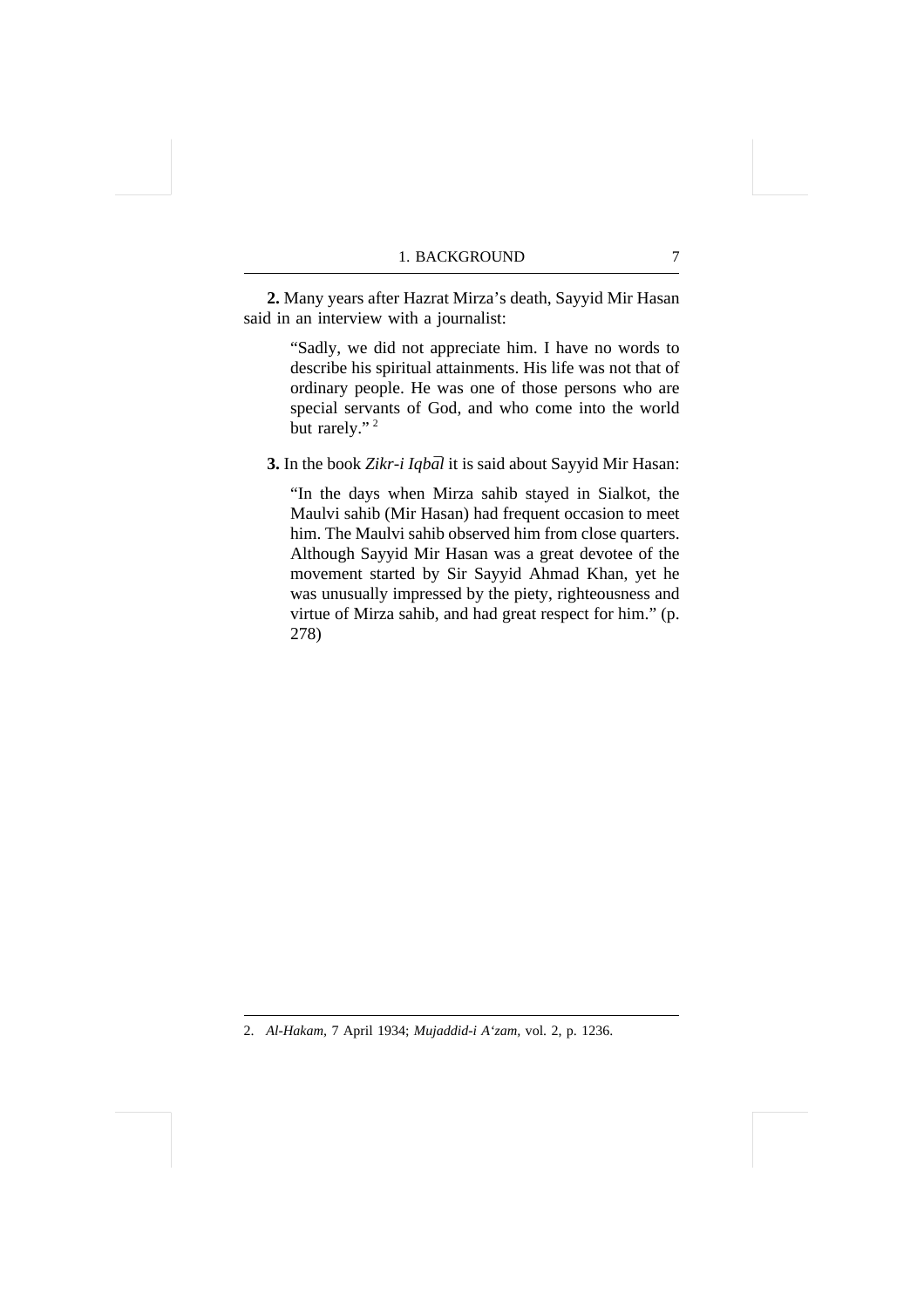### **2**

# **During the life of Hazrat Mirza Ghulam Ahmad**

**1.** Dr. Iqbal's father, Shaikh Nur Muhammad, was a great admirer of Hazrat Mirza.

**2.** Dr. Iqbal's elder brother, Shaikh Ata Muhammad, had formally joined the Ahmadiyya Movement by taking the *bai'at* (pledge).

**3.** Dr. Basharat Ahmad writes in his renowned biography of Hazrat Mirza Ghulam Ahmad, entitled *Mujaddid-i A'zam:*

> "In 1892 Hazrat Mirza visited Sialkot and stayed at the house of Hakim Hassam-ud-Din. He made a speech in Hakim Hassam-ud-Din's mosque after the *zuhr* prayers. The famous poet Dr. Sir Muhammad Iqbal was a fellow student of mine in those days, and was sitting on the roof of the porch of the mosque. Seeing me, he said: Look how the devotees are swarming around the light. He was very much favourably disposed towards Hazrat Mirza in those days. So when a poet of Sialkot, who used to have the pen-name *jalwa,* composed satire to ridicule Hazrat Mirza, Dr. Iqbal wrote a rejoinder in poetical form too, greatly praising Hazrat Mirza." <sup>3</sup>

**4.** Around that time, a virulent opponent of Hazrat Mirza by the name of Sa'd-ullah of Ludhiana wrote an abusive poem against Hazrat Mirza. Dr. Iqbal could not tolerate this insult, and

<sup>3.</sup> *Mujaddid-i A'zam,* vol. 1, p. 333.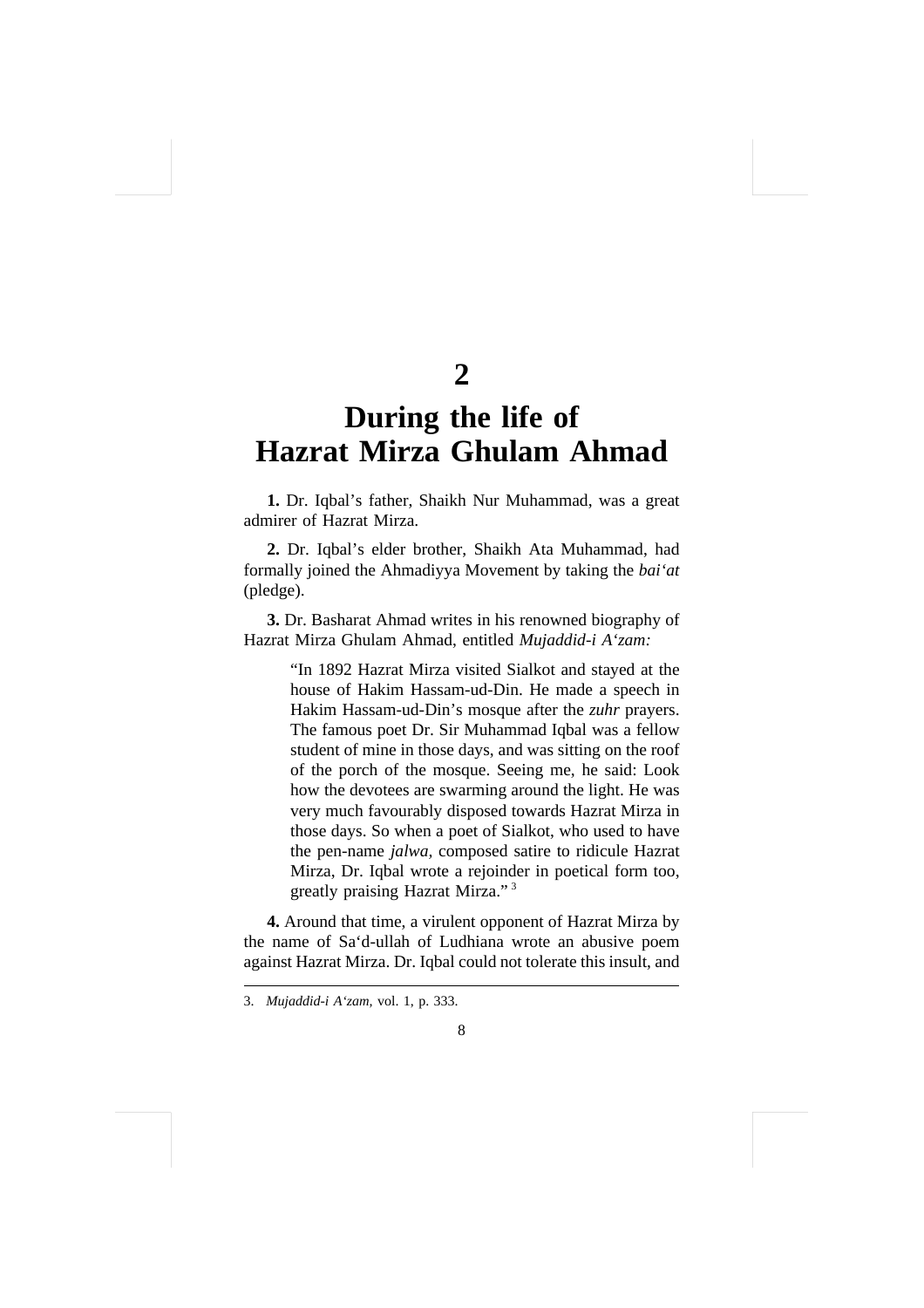replied to it in a long poem entitled *Jaisa Moon Taisee Chapayrh* (or "A slap which your face deserves"). Some lines of this poem are give below:

> "O Sa'd, we have seen your filthy abuse. It will make street sweepers appreciate you. Don't be perturbed by the heat of the sun of truth, for the devil himself will be your sun-shade. You have become the brother of the Christians, you renegade! What a great favour you have done to Islam!" $4$

**5.** Dr. Iqbal's attachment grew so much that in 1897 he formally took the *bai'at* at the hand of Hazrat Mirza Ghulam Ahmad. This was confirmed by Maulvi Ghulam Muhiy-ud-Din Qasoori, ex-General Secretary of the Anjuman Himayat-i Islam, Lahore, at the time when the Munir Court of Enquiry was being held in Pakistan in 1953. His statement was reported in a newspaper as follows:

> "After five years, in 1897, Sir Muhammad Iqbal took the pledge of Mirza sahib." <sup>5</sup>

**6.** In 1900, Dr. Iqbal published a paper in English on the famous Sufi saint Abdul Karim Jilli, and presented the saint's view of the Unity of God from his book *al-Insān al-kāmil*, illustrating the breadth and depth of Muslim philosophy. Mentioning the great scholarship of the saint, Iqbal wrote:

> "It will appear at once how strikingly the author has anticipated the chief phase of the Hegelian Dialectic and

5. Daily *Nawa-i Waqt,* Lahore, 15 November 1953.

<sup>4.</sup> By Shaikh Muhammad Iqbal, F.A. class, Scotch Mission School, Sialkot. *A¯'ı¯nah Haq Numa,* p. 107.

*Translator's Note:* It was Khwaja Nazir Ahmad, son of Khwaja Kamal-ud-Din, who testified at the Munir Court of Enquiry that Dr. Iqbal had taken the *bai'at* of Hazrat Mirza, and he gave the year as 1892. After finishing his testimony that day, Khwaja Nazir Ahmad met Maulvi Qasoori who told him that the year was not 1892 but 1897. The following day Khwaja Nazir Ahmad took the stand again to correct the year. The whole incident was reported in the Pakistan newspapers at that time.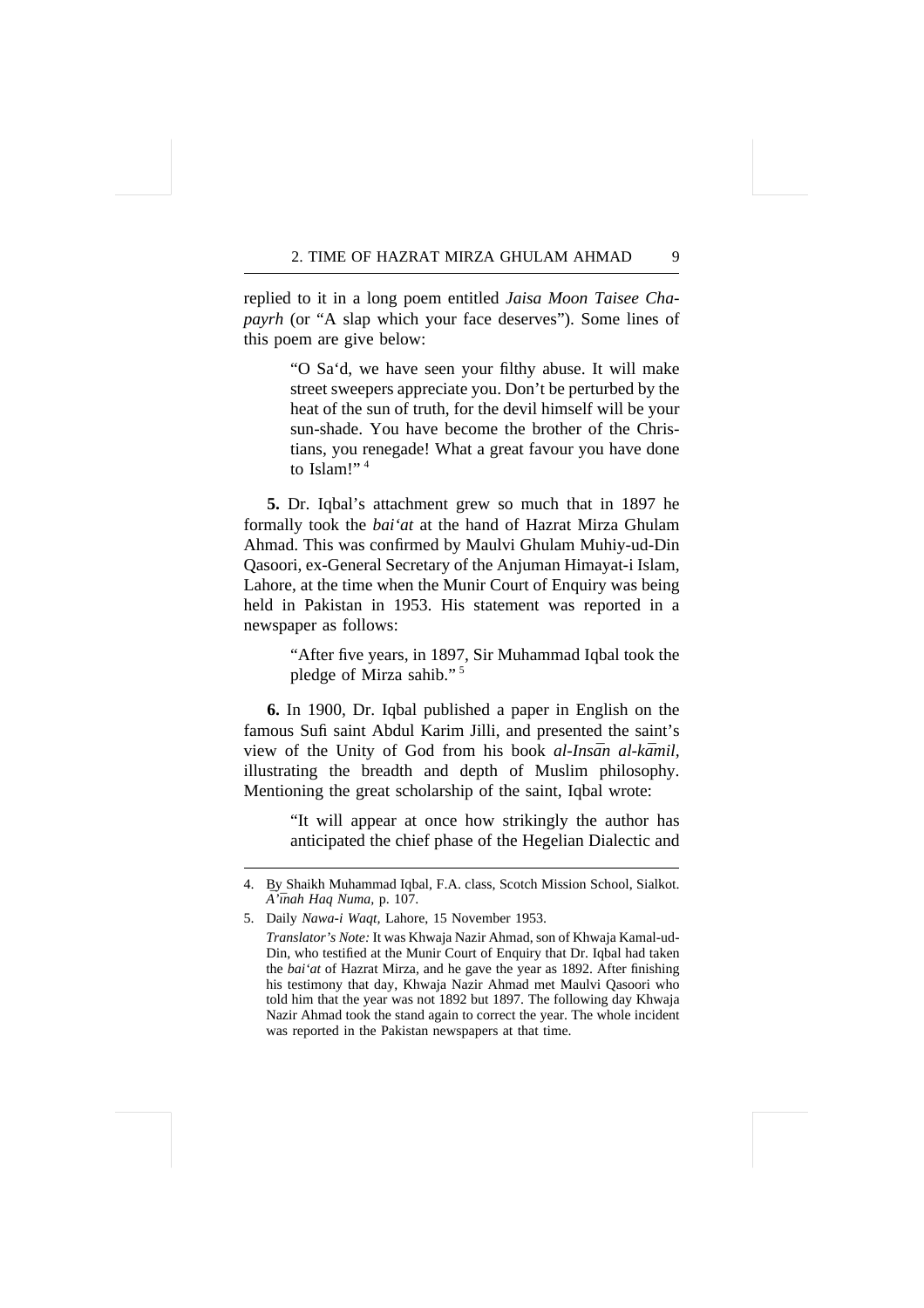how greatly he has emphasised the doctrine of the Logos — a doctrine which has always found favour with almost all the profound thinkers of Islam, and in recent times has been readvocated by M. Ghulam Ahmad of Qadian, probably the profoundest theologian among modern Indian Muslims." <sup>6</sup>

**7.** In 1904 when Hazrat Mirza Ghulam Ahmad visited Sialkot, Dr. Iqbal went with Mian Sir Fazl-i Husain to meet him. Thirty years later, Dr. Iqbal told Maulana Muhammad Ali, head of the Lahore Ahmadiyya Movement, that at that meeting Hazrat Mirza had affirmed that he did *not* call other Muslims as kafir. Maulana Muhammad Ali referred to this incident in an English booklet as follows:

> "During the conversation that ensued with the Founder of the Ahmadiyya Movement, Mian Sir Fazl-i Husain asked him if he looked upon those who did not believe in him as *kāfirs*, and the Mirza sahib without a moment's hesitation replied that he did not. This fact which Sir Muhammad Iqbal himself related to me last year [1934] is a clear evidence that the Founder of the Ahmadiyya Movement is not responsible for the present Qadiani doctrine." <sup>7</sup>

A little later, in 1936, Maulana Muhammad Ali further wrote in an Urdu article:

> "Now he [Iqbal] has also given this testimony in writing, and exactly in the context of this discussion. He has written a letter to Dr. Mirza Yaqub Baig, dated 25 January 1936, in which he has admitted that the Mirza [Ghulam Ahmad] sahib uttered those words in his presence."<sup>8</sup>

<sup>6.</sup> *Indian Antiquary,* vol. 29, September 1900, p. 239. The words quoted above are Iqbal's original words in English.

<sup>7.</sup> *Sir Muhammad Iqbal's Statement re. the Qadianis,* p. 7.

<sup>8.</sup> Paighām Sulh, 3 February 1936.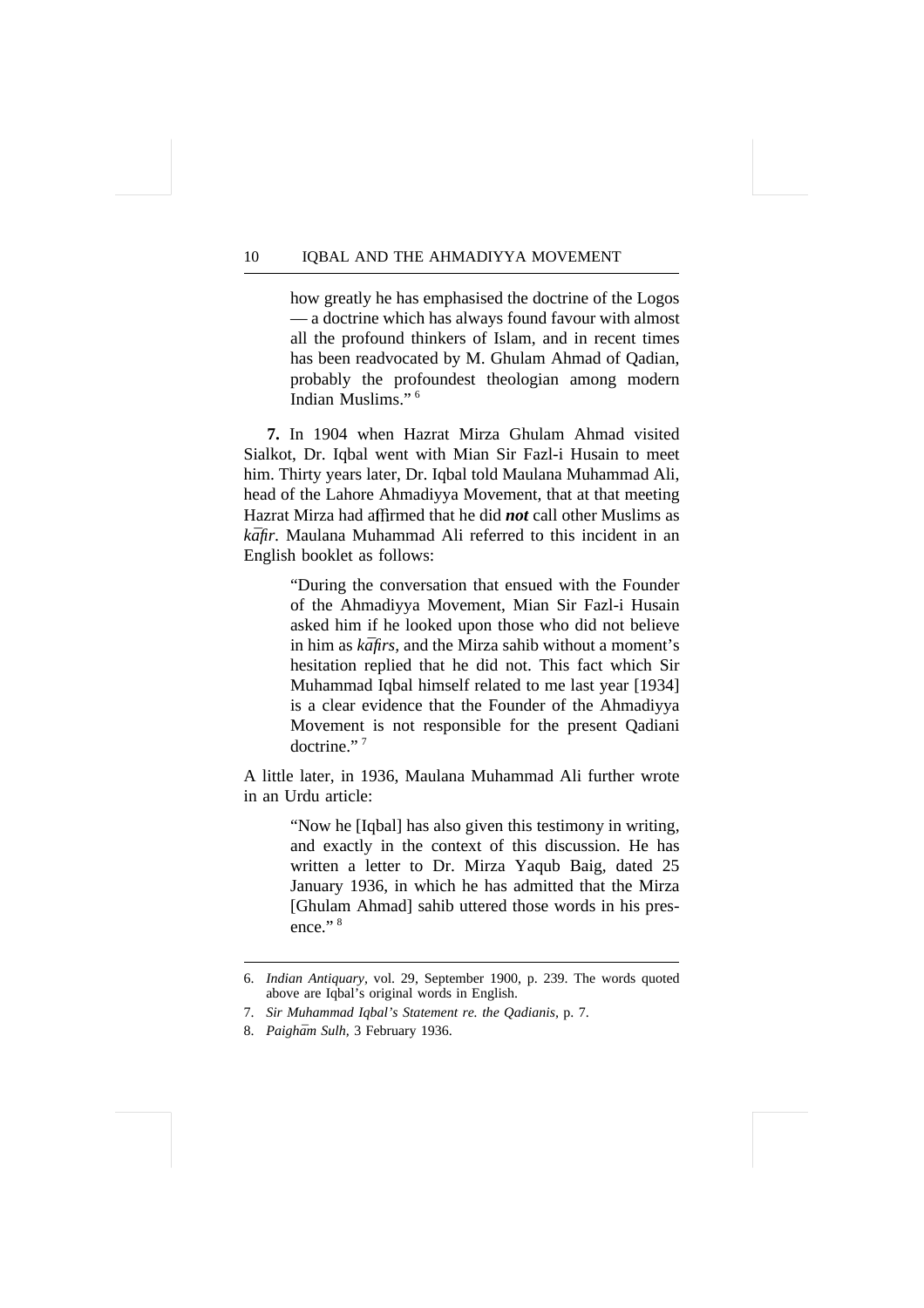### **3**

# **Time of Maulana Nur-ud-Din**

Shortly after his meeting with Hazrat Mirza Ghulam Ahmad, Dr. Iqbal went to Europe for higher education. By the time he returned, Hazrat Mirza had passed away and, under the leadership of Maulana Nur-ud-Din, Qadian had come to be recognised as the centre of a truly Islamic way of life.

**1.** Dr. Iqbal sent his elder son, Aftab Iqbal, to be educated at the Ahmadiyya community's school known as the Taleem-ul-Islam High School in Qadian.

**2.** In the same period, in the year 1910, Iqbal delivered a lecture in the famous Muslim University town of Aligarh, during the course of which he referred to the Ahmadiyya community in the following words:

> "In order to be a dynamic member of the Muslim community, a person must not only repose unconditional faith in the religion of Islam but also imbue himself thoroughly in the colouring of the Islamic civilisation. The object of diving into this jar of the 'colouring of Allah' is that Muslims should give up duality and become of one hue. … In my opinion the aspect of national life represented by Aurangzeb is a model of pure Islamic life, and it should be the purpose of our education to develop this model and to make Muslims keep it in view all the time. … In the Punjab a true model of Islamic life has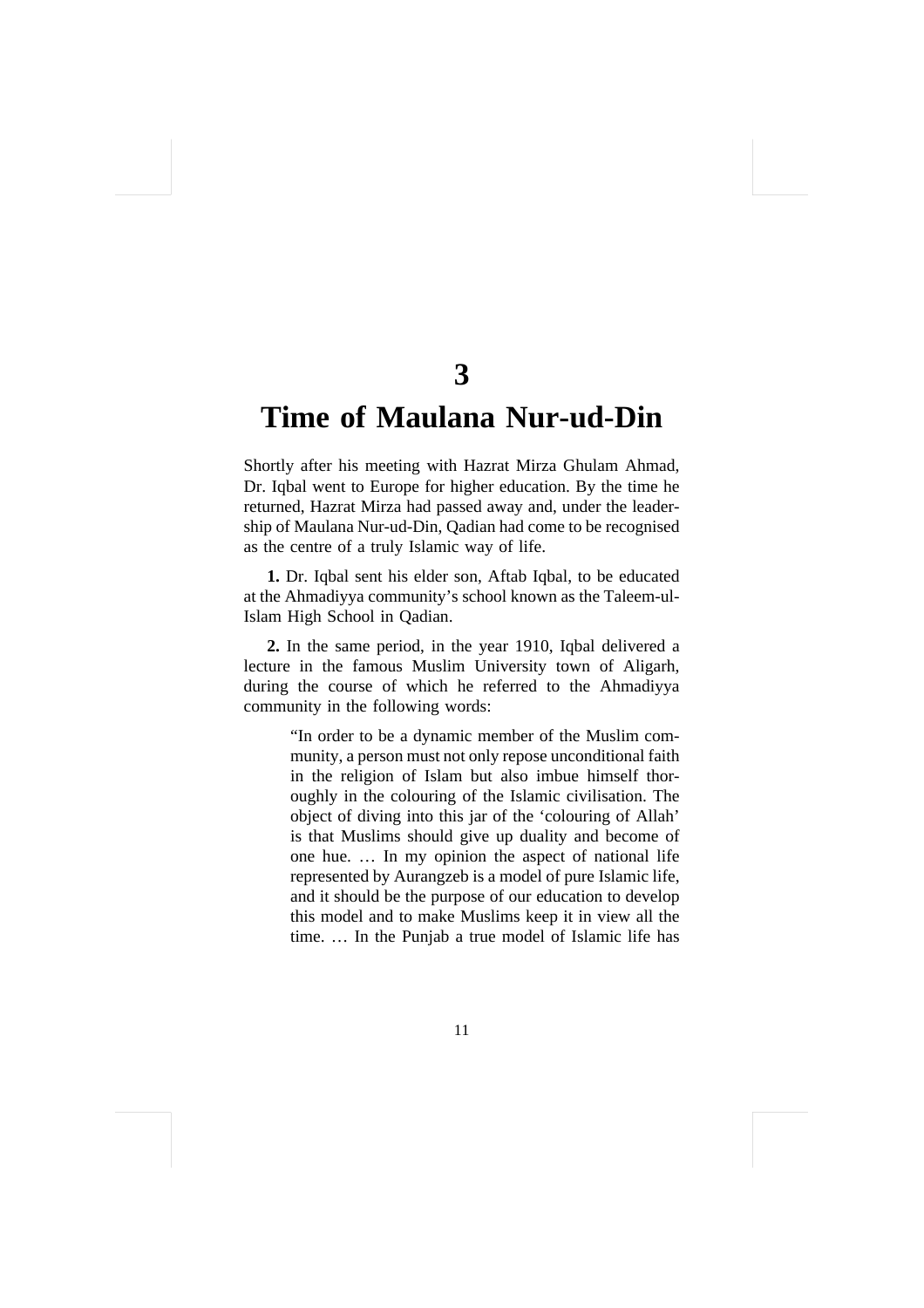arisen in the form of that community which is known as the Qadiani sect." <sup>9</sup>

Dr. Iqbal expressed these views two years after the death of Hazrat Mirza Ghulam Ahmad, fully knowing about his claims and teachings. There was no way that Hazrat Mirza could now make different claims which would lead Dr. Iqbal to change his views about the Ahmadiyya Movement. If by the year 1910, in the period of leadership of Maulana Nur-ud-Din, there had prevailed in the Ahmadiyya Movement the beliefs that Hazrat Mirza was a prophet and that his deniers were *kafir*, then Dr. Iqbal certainly would not have recommended to his audience in Aligarh to look to Qadian to find "a true model of Islamic life". This is no ordinary matter. It shows that Dr. Iqbal was himself deeply impressed by this "model". Besides, this opinion expressed by Dr. Iqbal caused no commotion among the audience; on the contrary, his hearers listened to him with attention and calm. This shows that in those days Muslims in general held the Ahmadiyya Movement in very high regard and honour. If a Muslim public figure today were to express such views, one shudders to think of the hostility and adverse reaction which would result. It is, however, a solid fact that in the time of Maulana Nur-ud-Din the opposition to the Ahmadiyya Movement had all but disappeared, and a wonderful era of general acceptance was on the rise day by day.

#### **First phase of opposition.**

The first obstacle in the continuance of this popularity came when, in April 1911, Mirza Bashir-ud-Din Mahmud Ahmad wrote and published a magazine article entitled *A Muslim is one who accepts all those appointed by God.* In this article, contrary to the clear pronouncements of the Founder of the Ahmadiyya Movement and the unanimous stand-point of the Community, M. Mahmud Ahmad condemned as  $k\bar{a}$ fir all the Muslims of the world who had not taken the *bai'at* to join the Movement of

<sup>9.</sup> *Millat Baizā Per Ayk 'Imrānī Nazar*, published by Aeenah Adab, Lahore, 1970 edition, pp. 84–85.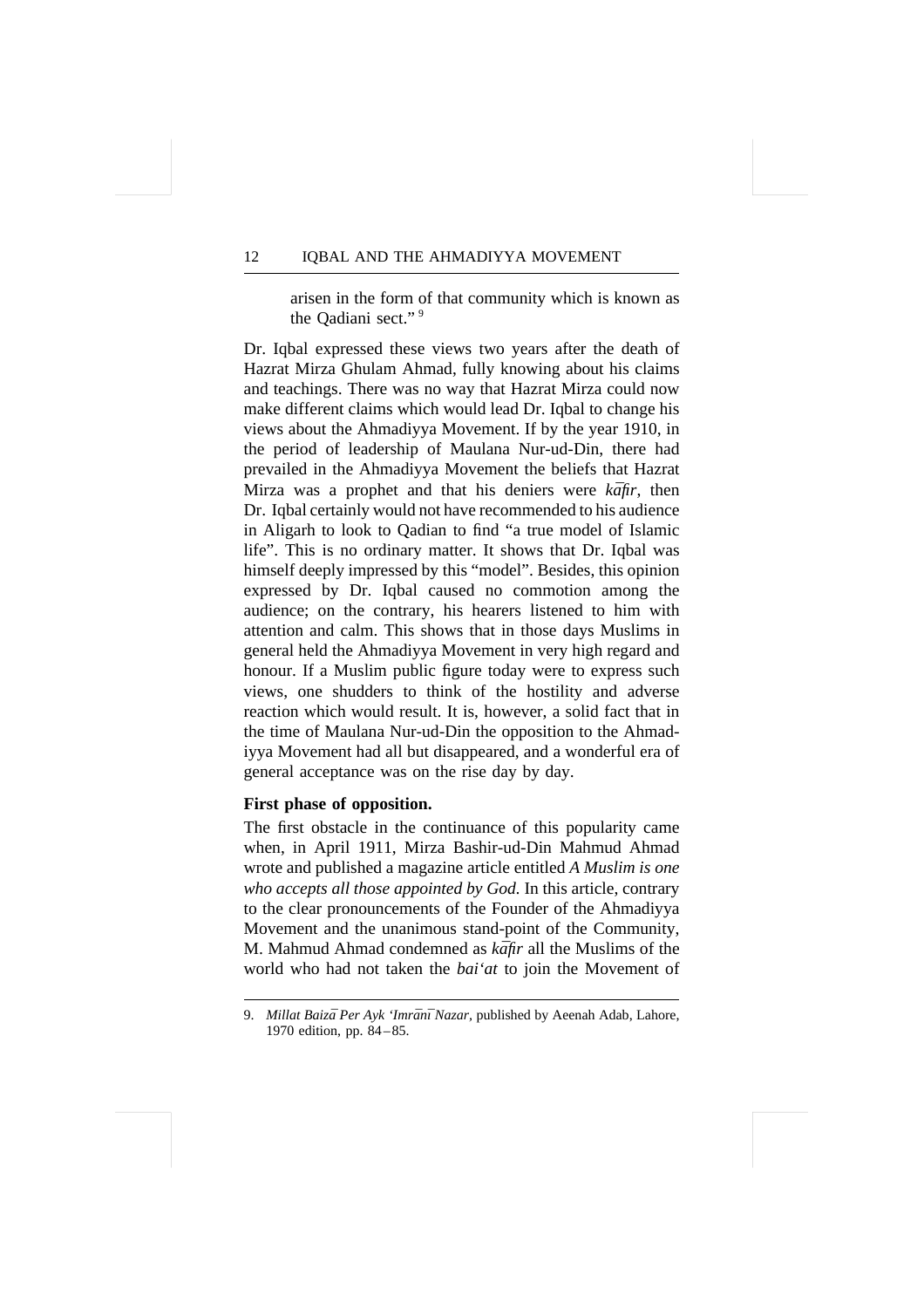Hazrat Mirza Ghulam Ahmad. This caused a certain amount of unease, both within the Ahmadiyya Movement and Muslims in general. However, the true position was made clear very quickly when Khwaja Kamal-ud-Din published a Notice entitled *My beliefs about non-Ahmadi Muslims,* dated 18 August 1911, bearing Maulana Nur-ud-Din's endorsement in the words: "I approve it, you may publish it." At around the same time, Maulana Nur-ud-Din made an observation in the presence of several people about M. Mahmud Ahmad's beliefs as follows:

> "The question of *kufr* and Islam is a very subtle matter. Even our Mian [M. Mahmud Ahmad] has not understood it."

As these statements cleared up the misconceptions caused by M. Mahmud Ahmad's article, there arose no difference of view between Dr. Iqbal and the Ahmadiyya Movement. In fact, he used to have recourse to Maulana Nur-ud-Din for advice on matters of Islamic law. As an example, we mention one incident related by Maulana Abdul Majid Salik:

> "At last the Allama (Iqbal) agreed to take his wife back. However, as he had intended to divorce her, he suspected that in Islamic law divorce had taken place. So he sent Mirza Jalal-ud-Din to Maulana Hakim Nur-ud-Din in Qadian to enquire about the Islamic position. The Maulana said that no divorce had taken place according to Islamic law, but if he was uncertain in his mind he could hold the marriage ceremony again. So a maulvi was called, and the Allama was re-married to this lady. He then took her to Sialkot. This happened in the year  $1913.$ " 10

#### **Public Meeting in Lahore as Lord Headley accepts Islam.**

At the same time, Dr. Iqbal was a fervent supporter of the work of the propagation of Islam being done by the Ahmadiyya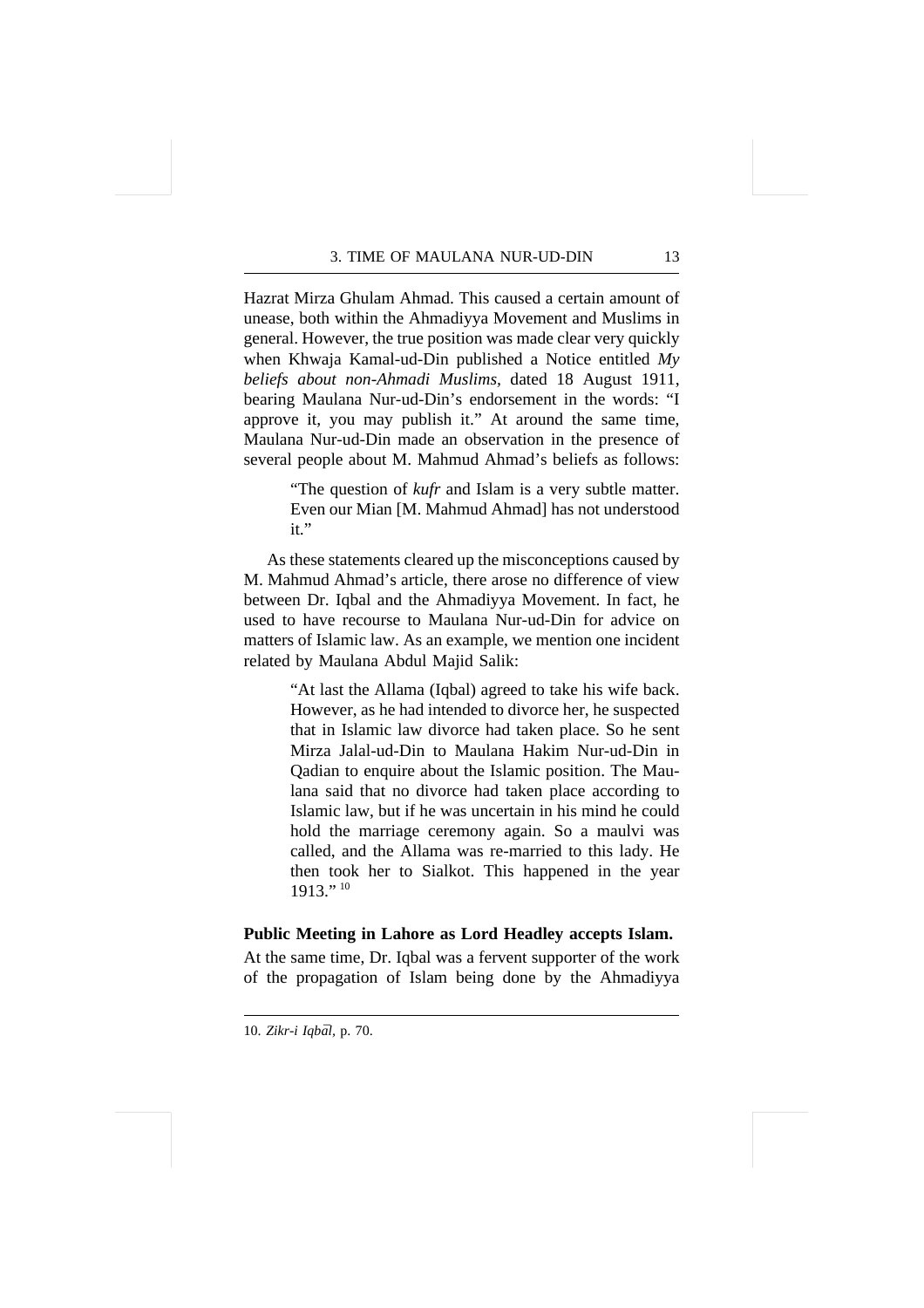Movement. In 1913 Lord Headley, a British nobleman, embraced Islam in England through the work of Khwaja Kamalud-Din, the famous Ahmadiyya missionary to the West. To celebrate this, a big gathering of the Muslims of Lahore was held at Ahmadiyya Buildings, the centre of the Movement in Lahore. We reproduce below the report of this meeting as published at the time: $11$ 

In accordance with the announcement, a meeting of the **'** Muslims of Lahore was held on 23rd November 1913 at 3:30 p.m. in Ahmadiyya Buildings, Lahore. Even before the appointed time, Muslim brethren started arriving in crowds, and by the time of the opening of the proceedings the Ahmadiyya mosque and the adjoining marquee were entirely full. Besides Muslims of all sections of society, followers of other religions were also present in large numbers. Khan sahib Shaikh Khair-ud-Din, pensioner, District Traffic Superintendent of the Railways Department, who takes a keen interest in Muslim national affairs, was chosen as President of the meeting. First of all, Dr. Mirza Yaqub Baig<sup>12</sup> recited the Holy Quran. He was followed by Sufi Ghulam Muhammad who recited the poetry of the Promised Messiah in praise of the Holy Prophet Muhammad. After this, Dr. Sayyid Muhammad Husain Shah<sup>13</sup> delivered a speech for nearly an hour, which derived its force from his sincerity.

After him, Dr. Shaikh Muhammad Iqbal, whose heart **'** is full of love for the Muslim nation, made a profound and meaningful speech on the propagation of Islam. He said:

"The allegation against Islam that it was propagated by the sword is proved to be utterly baseless when we look at world history. Taking India as an example, history shows that Muslims never established any permanent or

<sup>11.</sup> Paighām Sulh, Lahore, 25 November 1913.

<sup>12.</sup> A prominent Lahore Ahmadi and friend of Iqbal.

<sup>13.</sup> Another prominent Lahore Ahmadi and friend of Iqbal. See also p. 21.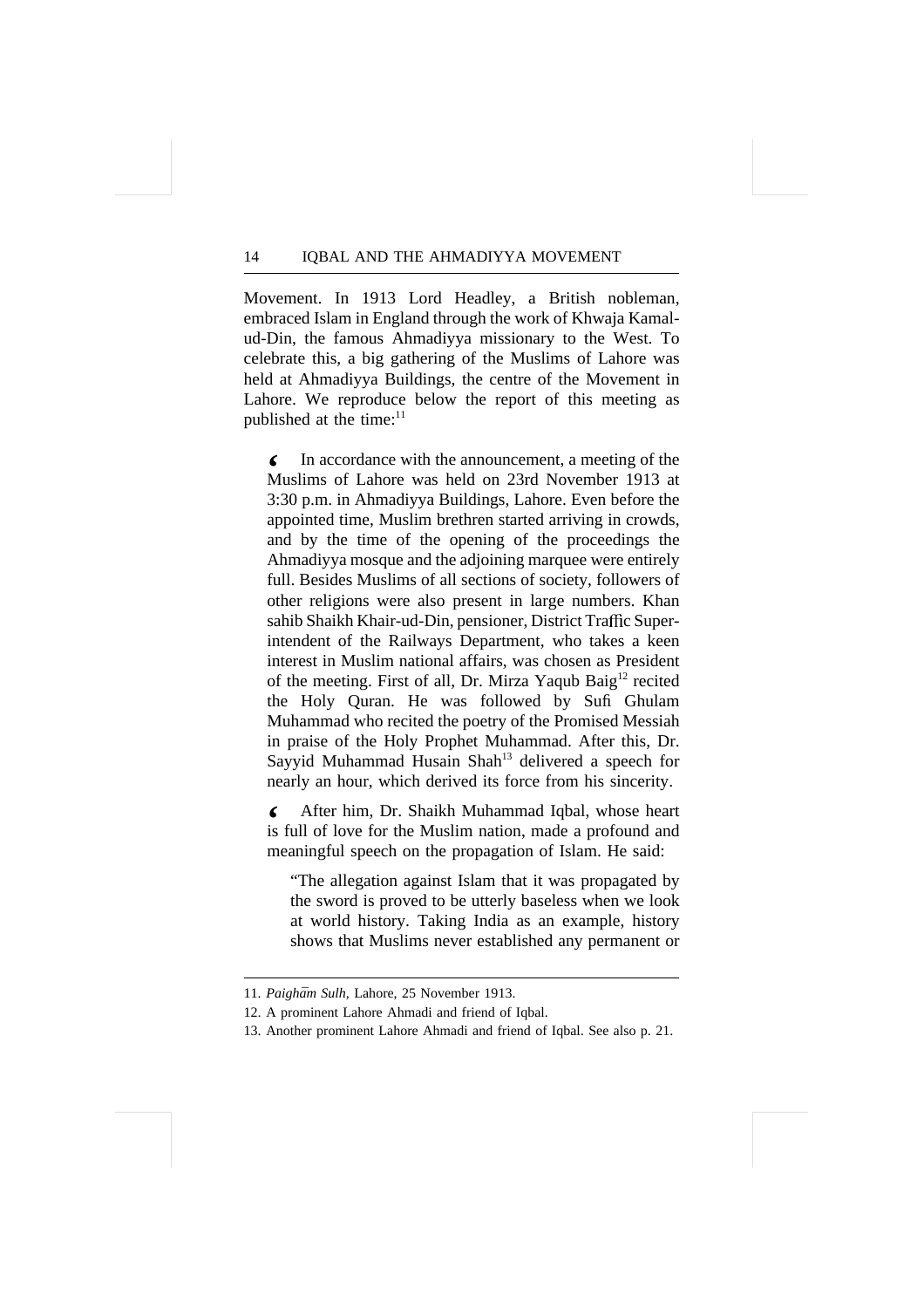lengthy rule in Bengal, yet the proportion of Muslims there is greater than in other provinces. Similarly, in the Balkan states, Islam first spread from a Muslim prisoner to his Christian fellow-inmates, and then further afield. In Java Islam spread at a time when Muslim political power in Asia was declining fast. At the present time, the downfall of Muslim political power is complete but the progress of Islam is such that in the island of Madagascar Christian clergymen have held a conference which passed the resolution that, as the daily advance of Islam on the island poses a threat to the French government, it should take measures to stop the spread of Islam. The same is the situation in Africa where Islam is expanding rapidly even though Muslims have no political power worth mentioning in those countries, and that too is due solely to individual efforts. The biggest cause of the decline of the Muslims is the neglect of the task of the propagation of Islam. Thank God that the man who first recognised this shortcoming is Khwaja Kamal-ud-Din, who has sacrificed all worldly interests to take this great work upon himself. It is, therefore, our duty not to neglect to help him in any way, and we must not let the question of Ahmadiyyat stand in the way of this noble work, for our God, our Prophet and our Scripture is the same."

In short, his speech was praiseworthy from every angle, **'** and was full of concern for Islam from beginning to end. Afterwards, the following resolutions were passed unanimously:

Resolution no. 1, moved by Dr. Shaikh Muhammad **'** Iqbal: A telegram of congratulations should be sent on behalf of the Muslims of Lahore to the Right Honourable Lord Headley, through Khwaja Kamal-ud-Din of the Woking Mosque, England, on his acceptance of Islam. … This resolution was passed unanimously by all present. …

Resolution no. 3, presented by Nawab Muhammad **'**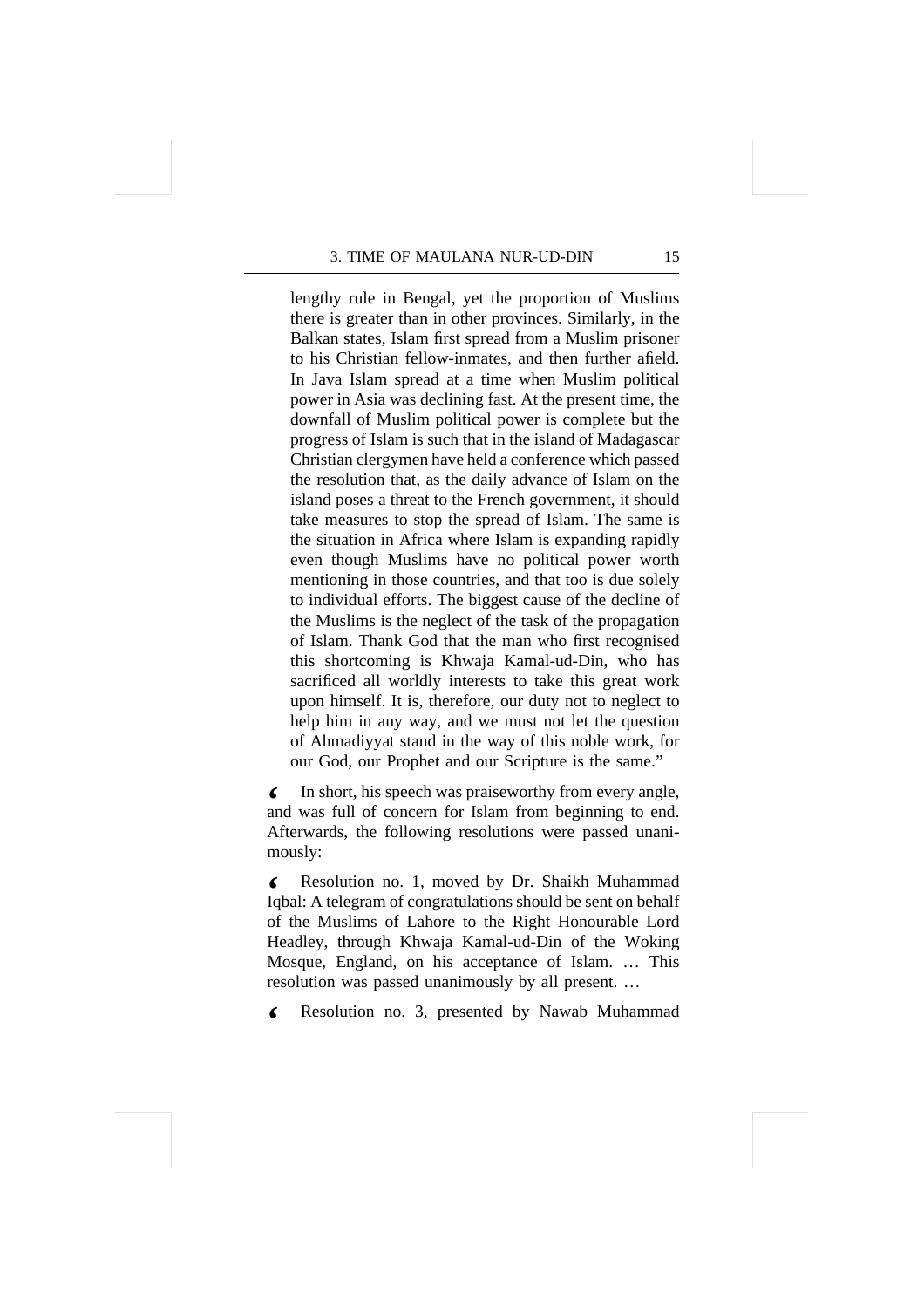Salim Khan, *Raees* of Taitri: This meeting proposes that a campaign for funds be launched among the Indian Muslim population for the Islamic mission of Khwaja Kamal-ud-Din. A trust should be created, having Ahmadis and other Muslims as members, to receive the contributions, and the funds should be spent to support Khwaja Kamal-ud-Din. This resolution was seconded by Dr. Mirza Yaqub Baig and Mr. Abdul Majid, and passed unanimously by those present.

Resolution no. 4: At the proposal of the President of the **'** meeting, and with the unanimous agreement of those present, the following persons were elected as members of the trust:

1. Dr. Shaikh Muhammad Iqbal, M.A., Ph.D., Barrister at law.

2. Khan Bahadur Mirza Sultan Ahmad Khan, E.A.C., Member of the Council of Regency, Bahawalpur.

3. Shaikh Rahmat-ullah, proprietor, English Ware House, Lahore.

4. Nawab Muhammad Salim Khan, *Raees* of Taitri, the Frontier.

5. Dr. Sayyid Muhammad Husain Shah, L.M.S., Lahore.

6. Dr. Mirza Yaqub Baig, L.M.S., Lahore.

7. Mian Charagh-ud-Din, *Raees,* Government Pensioner.

The Joint Secretaries were declared to be Shaikh Rahmatullah and Dr. Mirza Yaqub Baig. The meeting closed with a prayer.  $\overline{)}$ 

News of the activities of this trust appeared some months later in *Paighām Sulh* of 5 July 1914:

#### **Report of the Isha¯'at Islam (Western countries) Trust '**

This trust was created on 23rd November 1913, at the proposal of some friends, on the occasion of the magnificent gathering in Ahmadiyya Buildings to mark the embracing of Islam by Lord Headley, and had the object of helping the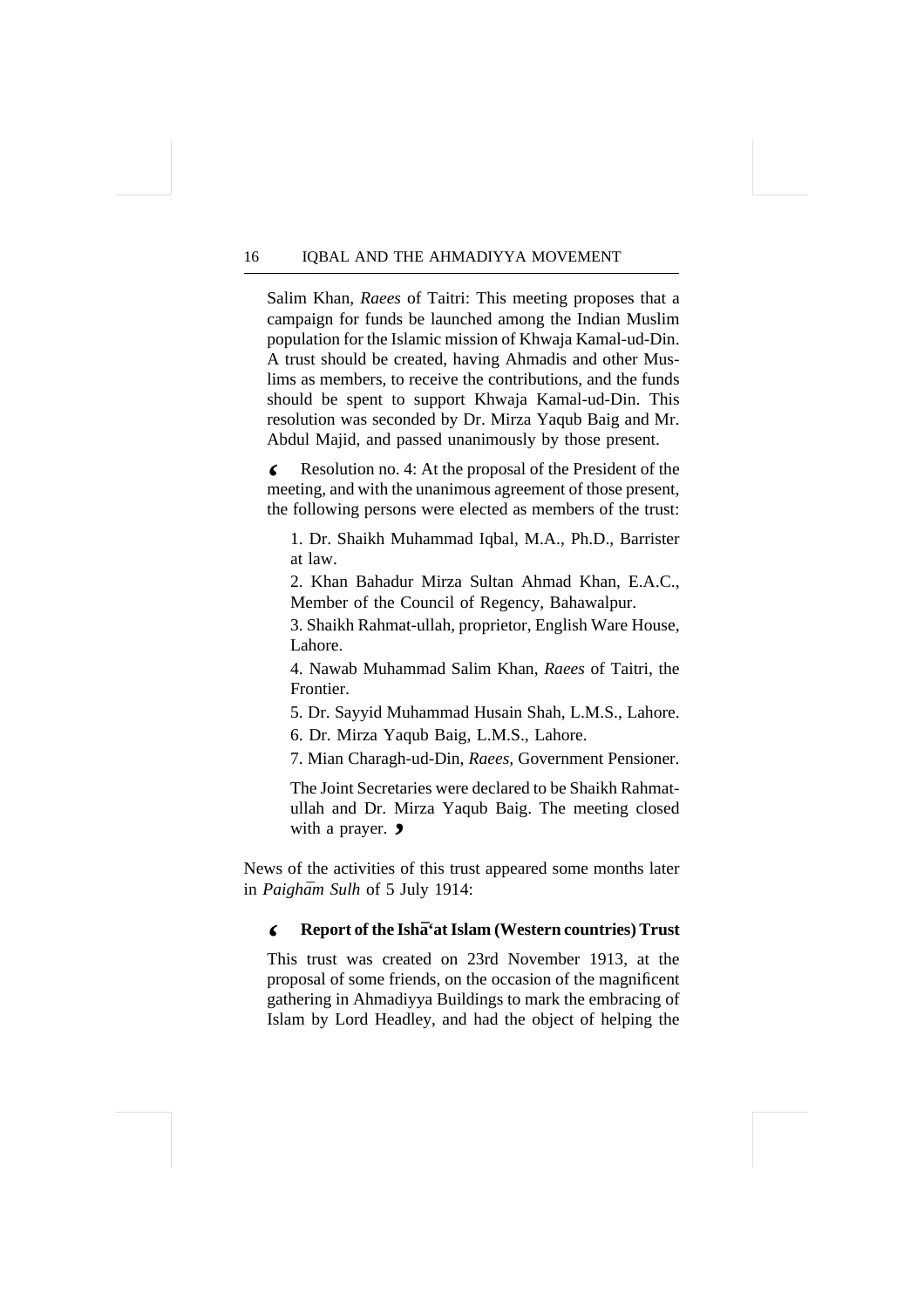Islamic mission of Khwaja Kamal-ud-Din in England. The following members were appointed to the trust: $14$  ...

Afterwards the following were added: **'** 8. Maulvi Muhammad Ali, M.A., Ll.B., editor *Review of*

*Religions,* Qadian.

9. Maulvi Ghulam Muhiy-ud-Din, B.A., Ll.B., lawyer, Qasur.

The Secretary Shaikh Rahmat-ullah and Sayyid **'** Muhammad Husain Shah toured various places in the Punjab to collect funds. … At the annual meeting of the Muhammadan Educational Conference held in Agra, a large meeting was convened at the suggestion of Maulana Abul Kalam Azad for the support of this Islamic propagation mission of Khwaja Kamal-ud-Din. Many speeches were made and great interest was expressed by those attending. The following dignitaries were also appointed members of the trust:

- 1. Maulana Abul Kalam Azad.
- 2. Maulana Maulvi Abdul Qadir Azad Subhani.
- 3. The honourable Khwaja Ghulam Asqalain.
- 4. The honourable Sahibzada Aftab Ahmad Khan.
- 5. Maulvi Ali Ahmad, M.A., Allahabad.
- 6. Qazi Kabir-ud-Din Ahmad, Lucknow.
- 7. Mr. Shaukat Ali, B.A. (Aligarh).
- 8. Nawab *Imād-ul-Mulk* Sayyid Hasan Ali Balgrami.
- 9. Sayyid Mazhar-ul-Haq, Bar-at-law.
- 10. *Hāziq-ul-Mulk* Hakim Muhammad Ajmal Khan.

Besides these the following were appointed patrons of **'** the trust by unanimous agreement:

- 1. Maulana Hakim Haji Hafiz Nur-ud-Din.
- 2. Maulana Maulvi Shibli Numani.

<sup>14.</sup> The seven names given in the previous report on the last page are repeated here.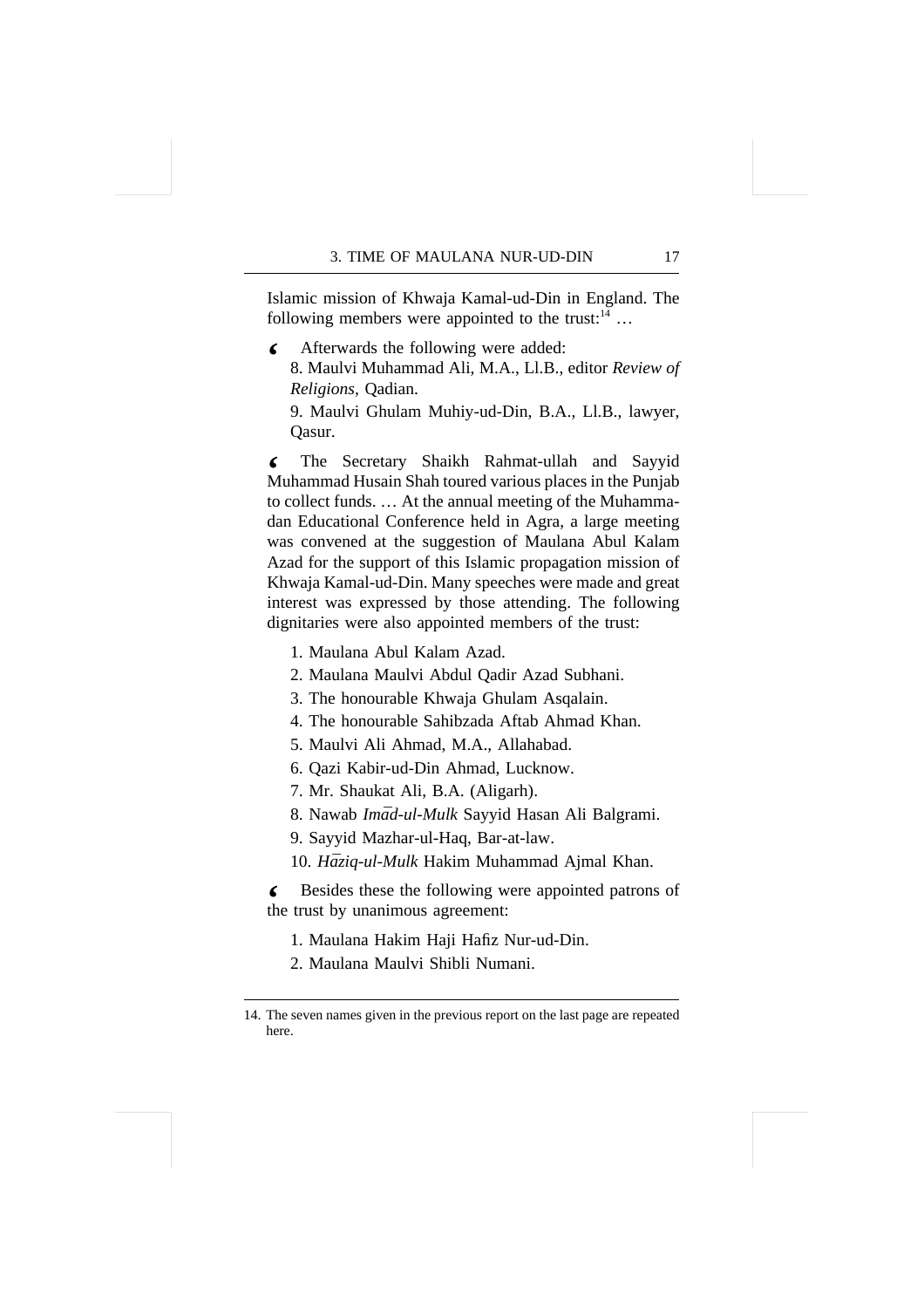3. *Waqqa¯r-ul-Mulk* Maulvi Mushtaq Husain Bahadur.

On 14th May 1914 a meeting of the Isha¯'at Islam Trust **'** (Western countries) was held with Dr. Shaikh Muhammad Iqbal as President, which was attended by the following prominent persons:

- 1. Maulana Muhammad Ali.
- 2. Dr. Shaikh Muhammad Iqbal.
- 3. Shaikh Rahmat-ullah.
- 4. Dr. Sayyid Muhammad Husain Shah.
- 5. Maulvi Ghulam Muhiy-ud-Din Qasoori.
- 6. The Secretary.**'**

…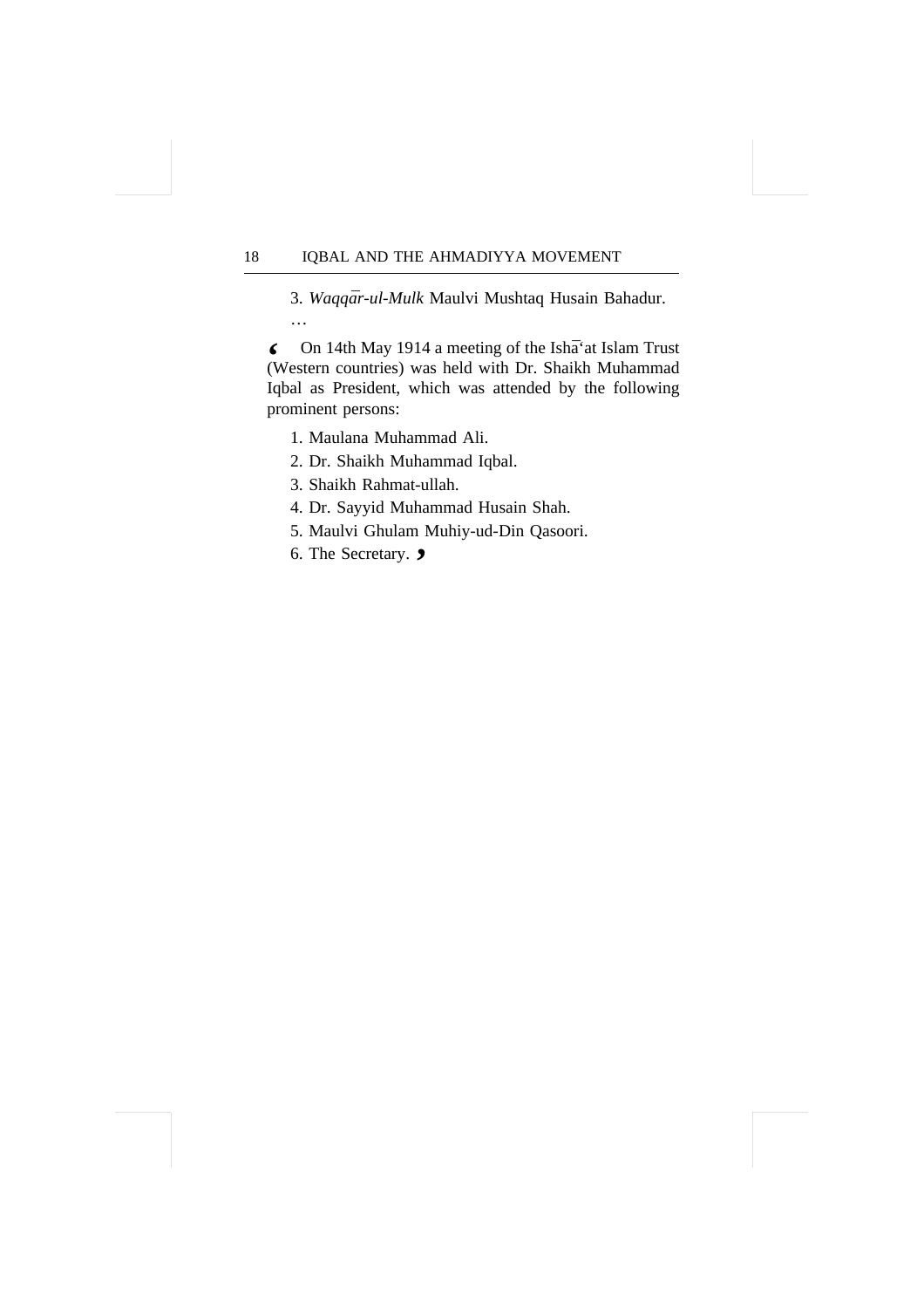### **4**

# **Extremist beliefs coined by Qadianis, and the result**

It was in such an enviable atmosphere of unity and harmony that the task of the propagation of Islam was being conducted when, in March 1914, Maulana Nur-ud-Din passed away. Mirza Mahmud Ahmad, who up to that time had had to restrain himself because of the towering personality of Maulana Nur-ud-Din, now began to preach and propagate his extreme beliefs regularly and freely. He announced plainly and blatantly that Hazrat Mirza Ghulam Ahmad was a prophet in actual fact, and that anyone who did not accept him was a *kafir* and expelled from the pale of Islam.

With this announcement, all the mischief which had been dying down came to life again, and the daily increasing popularity of the Movement among the Muslims was replaced by a rising storm of disgust and revulsion. Those very people who had been unfailingly praising the knowledge produced by the Ahmadiyya Movement as well as its work of propagating Islam, now looked upon its beliefs and objectives with suspicion.

Dr. Sir Muhammad Iqbal himself, who only a short time earlier saw in the Ahmadiyya community "a true model of Islamic life", now had to announce in guarded words:

> "Any person who believes in the coming, after the Holy Prophet Muhammad, of a prophet the rejection of whom makes one a *kafir*, is excluded from the fold of Islam. If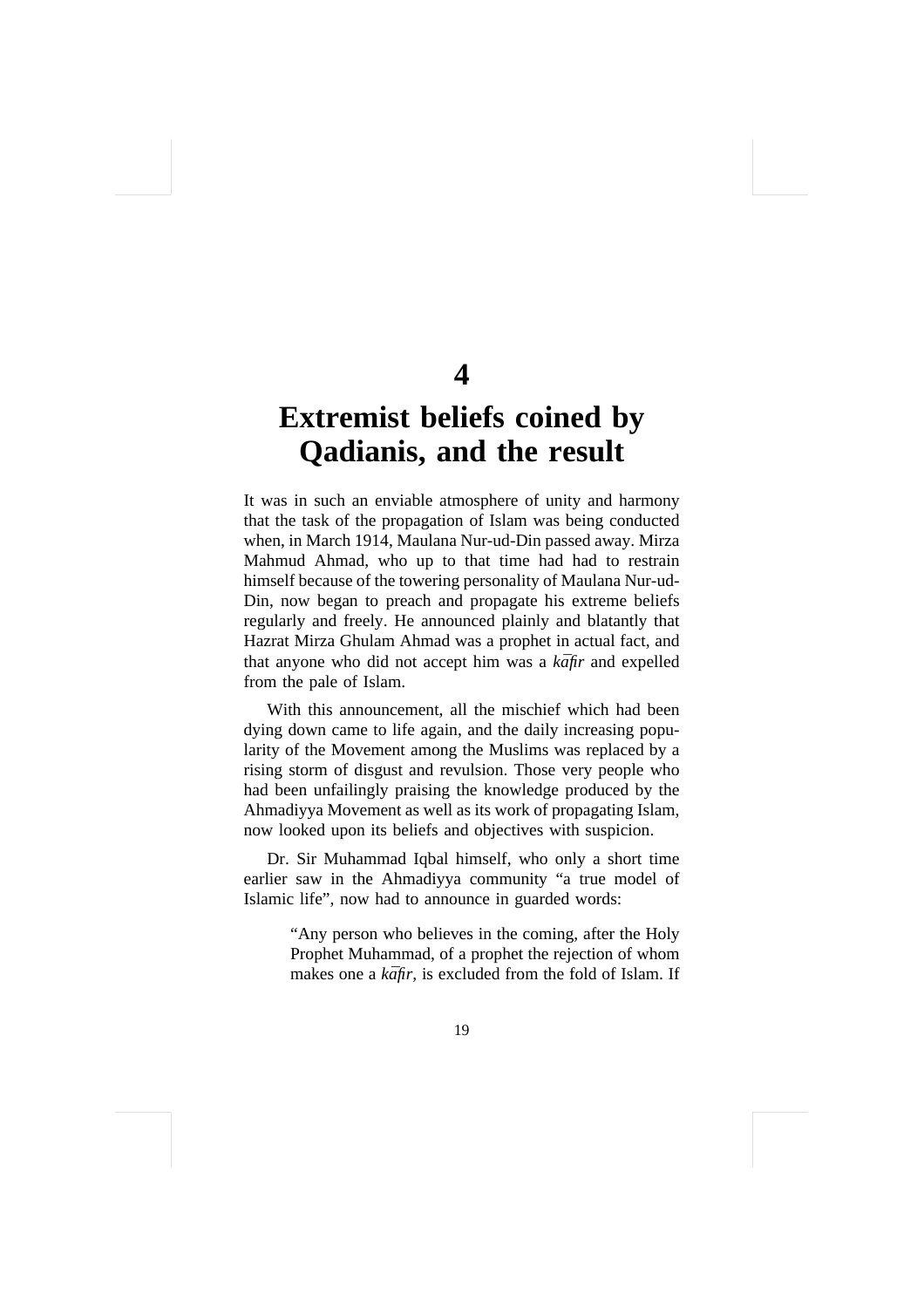the Qadiani Jamāʿat holds this belief, it too is excluded from the fold of Islam." <sup>15</sup>

This statement was couched in cautious words because Dr. Iqbal knew that Hazrat Mirza Ghulam Ahmad had neither claimed to be a prophet nor declared those who did not believe in him to be *kafirs* and expelled from Islam. Therefore he made this statement in a hypothetical form. In these words Dr. Iqbal completely exempted Hazrat Mirza and the Lahore Ahmadiyya Jama<sup>s</sup> at because he knew that these beliefs were not held by them.

Thus the Ahmadiyya Movement was split in two upon the death of Maulana Nur-ud-Din over the question of declaring Muslims as *kāfir*. At that juncture, Maulana Abul Kalam Azad made a very telling comment in his newspaper, as follows:

> "For some time, there had been two parties in this Movement over the question of *takfir*. One party believed that non-Ahmadis are Muslims even though they may not believe in Mirza sahib's claims. The other party, however, declared openly and clearly that those people who do not believe in Mirza sahib are absolutely  $k\bar{a}$ *fir* — *inna li-llāhi wa innā ilai-hi rāji'ūn*. The head of the latter party is Mirza Bashir-ud-Din Mahmud Ahmad, and this faction has now made him *khalīfa* but the first group does not accept this. The writing published in this connection by Maulana Muhammad Ali, and the wonderful and admirable courage he has shown in expressing these views while staying in Qadian, where the heads of the other party live, is truly an event which shall always be regarded as a memorable event of this year." <sup>16</sup>

<sup>15.</sup> *Al-Fazl,* 11 April 1916.

<sup>16.</sup> *Al-Hilāl*, 20 March 1914.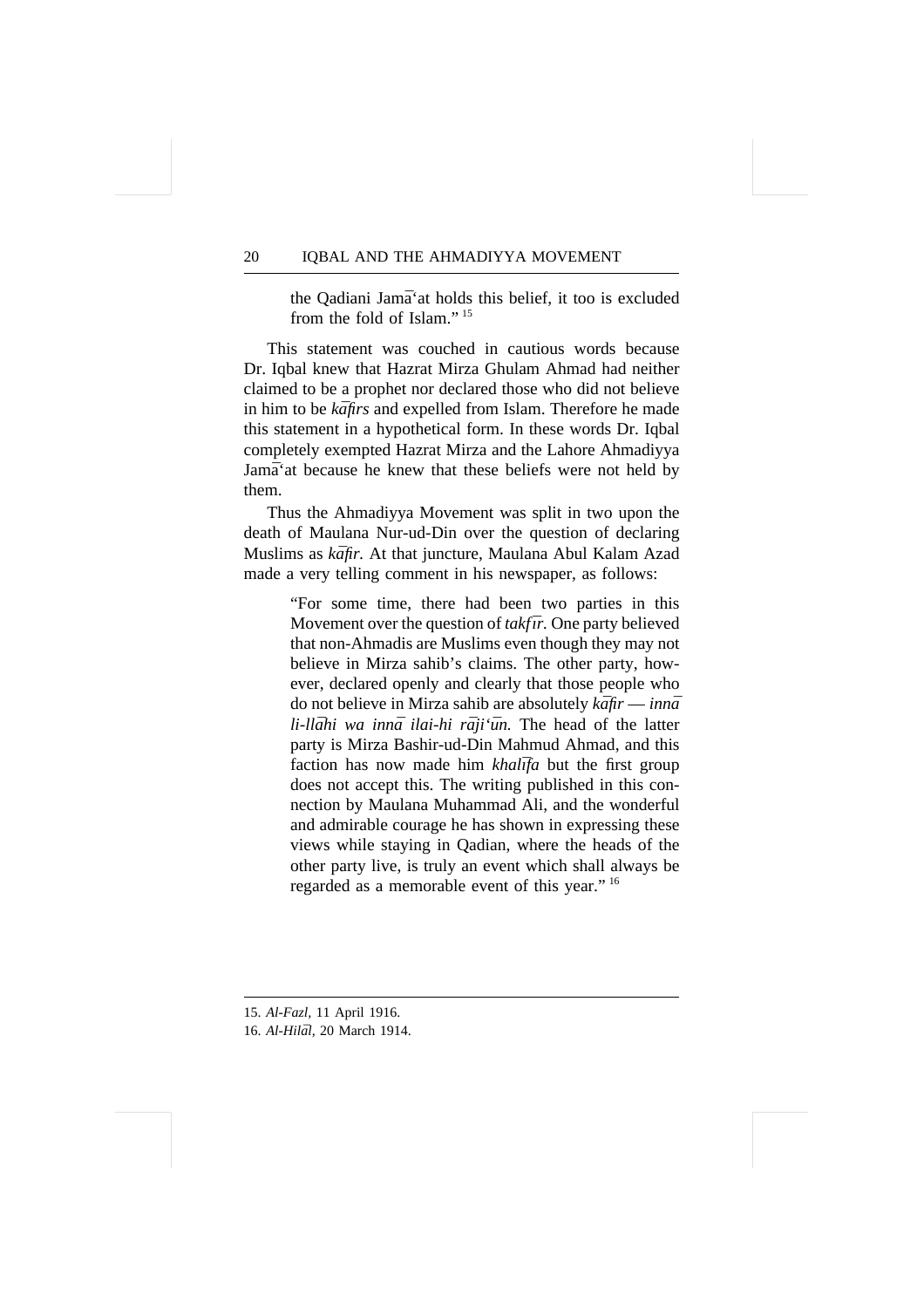### **5**

# **Good relations with Lahore Jama¯'at continue after Split**

Despite his disillusionment with the Qadianis, Dr. Iqbal maintained his good, friendly relations with the leading figures in the Lahore Ahmadiyya Jamāʻat, and regular visits between them continued. One such Lahore Ahmadi was Dr. Sayyid Muhammad Husain Shah, a well-known physician and philanthropist of Lahore. It is recorded in a compilation of Iqbal's letters:

> "Dr. Muhammad Husain was a renowned physician of Lahore. He was originally from Shakar Garh and was a friend of Iqbal. … Colonel Dr. Bashir Husain, retired Director, Health Services, West Pakistan, is his son. He was a very wealthy and generous man, and gave thousands of Rupees for the propagation of Islam [to the Lahore Ahmadiyya Jamāʿat]. He built the Samli Sanatorium and then handed it over to the government. Whenever Dr. Muhammad Husain Shah paid a visit to Iqbal, the Allama would stand up to greet him, and show him the same respect when seeing him off. The love and sincerity between them can be gauged from this."<sup>17</sup>

<sup>17.</sup> Makātīb Iqbāl binām Garāmī sāhib, Iqbal Academy, Macleod Road, Lahore, compiled by Muhammad Abdullah Quraishi, second edition, June 1981, p. 159.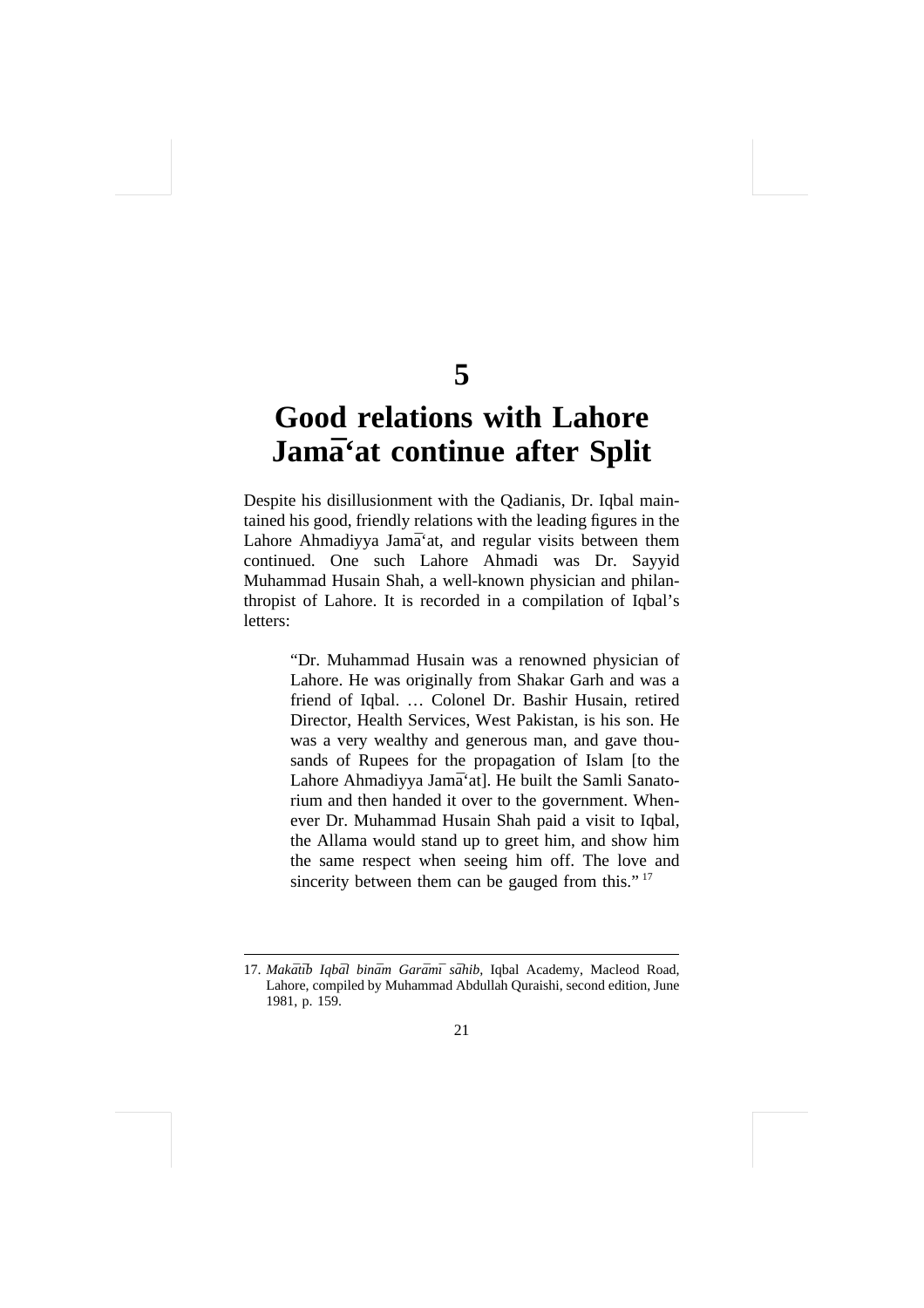#### **Co-operation in Muslim national affairs.**

In defending and promoting the national interests of the Muslims of India, Dr. Iqbal worked jointly with the leaders of the Lahore Ahmadiyya Jamāʿat. The following instance is recorded in the general Muslim press $^{18}$  of the time:

> "The [Indian National] Congress decided to boycott the Simon Commission [set up by the British government] on the grounds that it did not have any Indian member on it. The reply they received was that factional differences among the Indians are so many that it is impossible to include their representatives in the Commission. At this point, Nawab Zulfiqar Ali Khan, Dr. Sir Muhammad Iqbal, and Maulana Muhammad Ali, head of the Lahore Ahmadiyya Jamāʿat, issued a joint statement which said:

> " 'Factional differences compel us to accept, with an unwilling heart, the reasons given by Lord Birkenhead for not appointing Indian members to the Royal Commission. Before presenting a common Hindu-Muslim programme, factional differences must be resolved. We inform our fellow countrymen and the Muslims that boycotting the Commission will lead to the destruction of the Muslims'."

#### **Lord Headley's visit to Lahore and Iqbal's speech at the Lahore Ahmadiyya annual gathering.**

In 1927 Lord Headley, the famous British convert to Islam who had embraced Islam in 1913 at the hand of Khwaja Kamal-ud-Din, came to India. During his visit he presided over one of the sessions of the annual conference of the Ahmadiyya Anjuman Isha<sup>'</sup>at Islam in Lahore. Large numbers of the general Muslim public, as well as many famous Muslim leaders, attended the session. Given below are some extracts from the report of the proceedings:

<sup>18.</sup> Paisa Akhbār, 10 December 1927. Zikr-i Iqbāl, p. 137.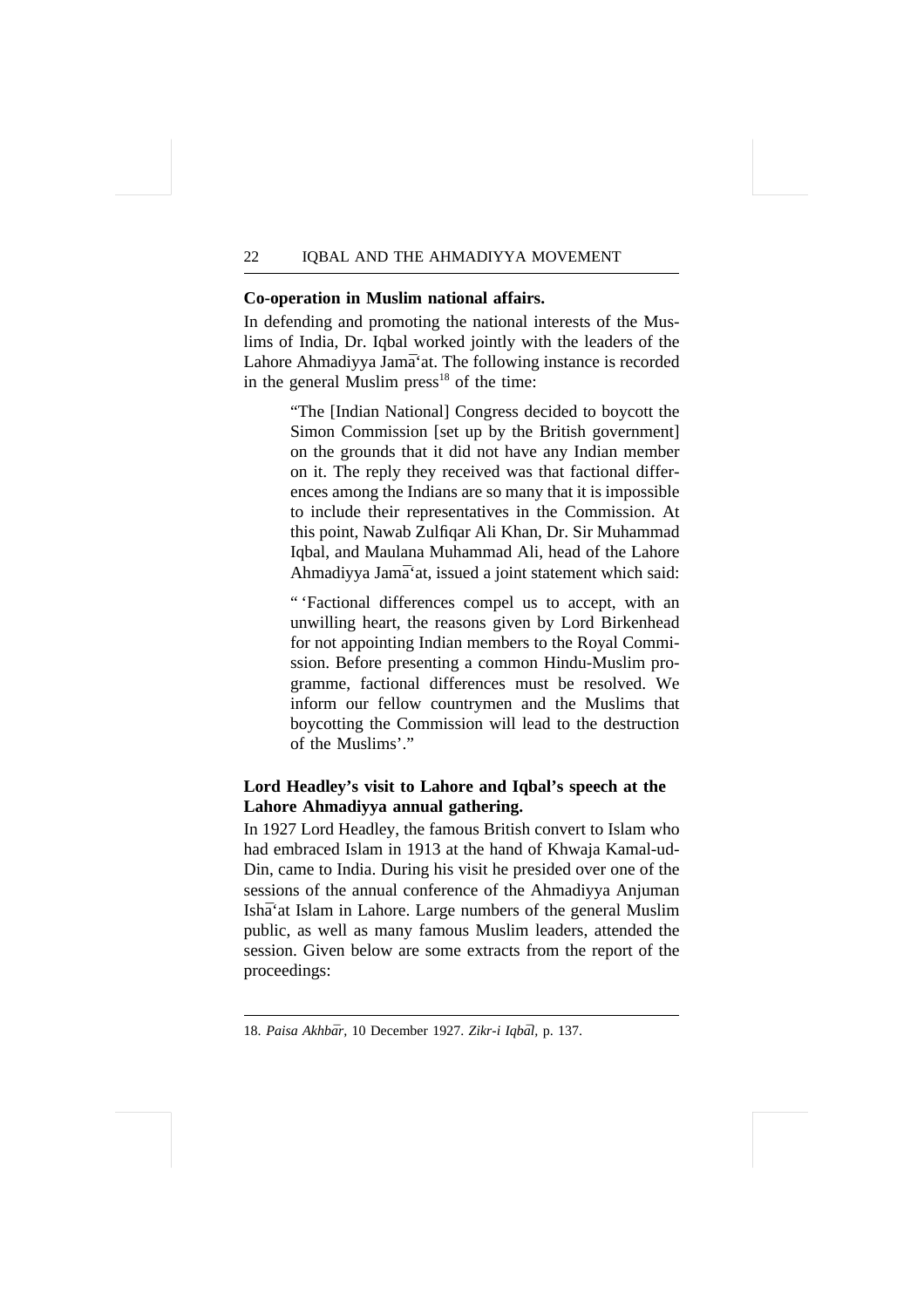*Proceedings on 28th December 1927.* The venue for the **'** annual Jalsa [conference] was, as usual, the Ahmadiyya Buildings mosque. However, as today an address was to be presented to Lord Headley, and such large numbers of people were expected to attend to hear his reply that the space in the conference marque would not have sufficed, it was deemed suitable to hold today's proceedings in the grounds of the Islamia College. …

His Lordship arrived at about 3.30 p.m. and took his **'** seat on the podium amidst resounding cries of *Allahu Akbar.* As soon as he sat down, the *Hazrat Amir* Maulana Muhammad Ali gave a short address, proposing him for the chair, in which he said …. After *Hazrat Amir,* Sir Mian Muhammad Shafi rose to support the motion, and said …. He was followed by Maulvi Zafar Ali Khan, who said …. Then Khwaja Kamal-ud-Din spoke …. After him, Dr. Shaikh Sir Muhammad Iqbal rose and said:

"Sometime ago I wrote the following verse about Europe: Europe has polluted the fountains of knowledge. They say that poetry is a part of prophethood. It may be that God, by means of the efforts of our friend Khwaja Kamal-ud-Din and his supporters, will cause Europe to make these fountains pure and clean again through Islam. At least the time has come when Europe is starting to feel that its salvation lies in Islam, and only in Islam. The movement which began in 1400 C.E., and which led Europe to make many advances in so-called civilization, has been shown to be unsuitable by the people of Europe themselves. Western civilization has been shaken to its foundations. For the last two centuries, it has striven to establish peace in the world, but has met with utter failure. Its well-being now depends on Islam only, and it is our good fortune that we see among us today a member of the British nobility. On the one side, there is a British nobleman, and on the other (pointing towards Khwaja Kamal-ud-Din) a commoner from among us."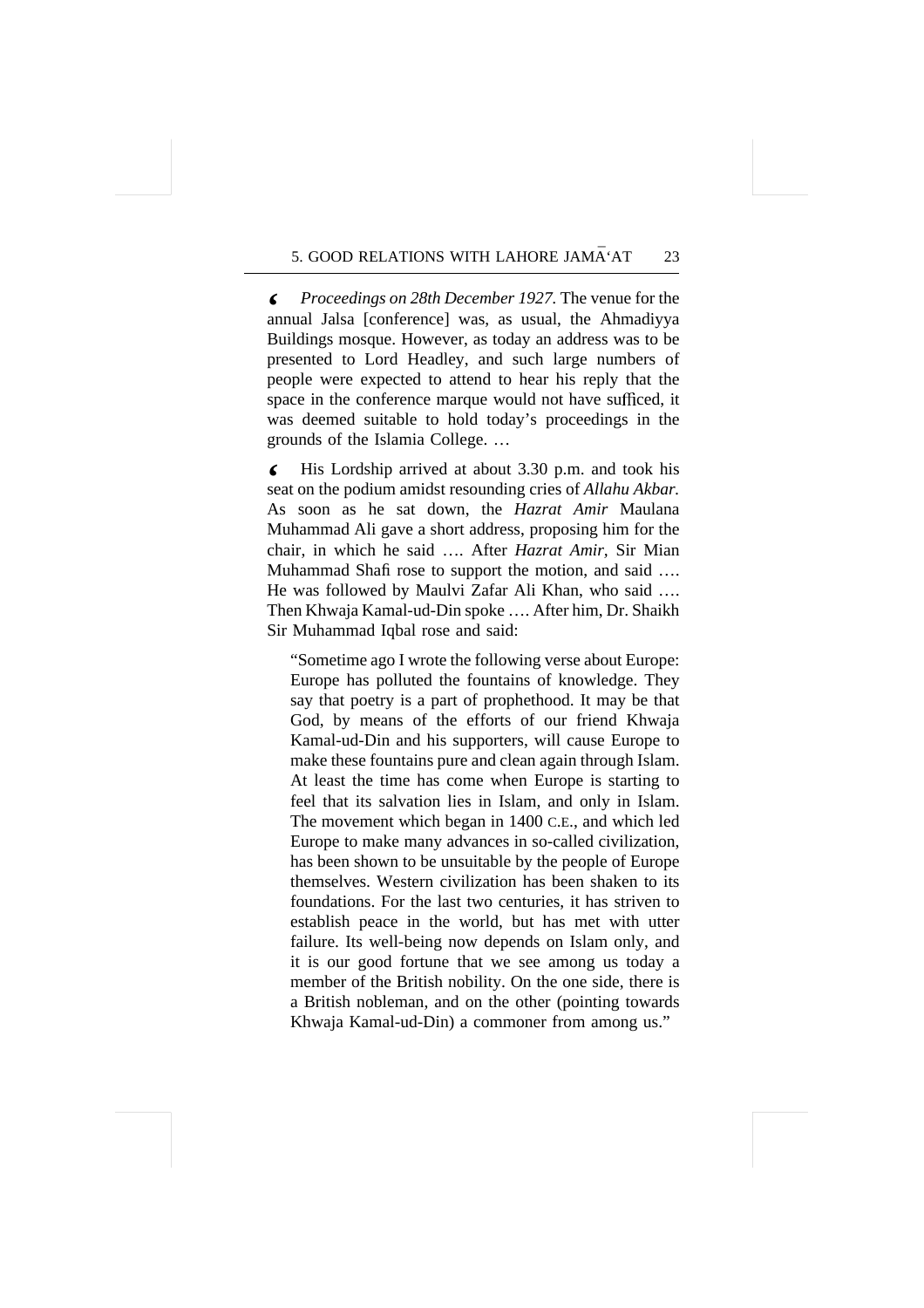Dr. Iqbal continued: **'**

"Muslims must be united in the face of their enemies who are on the attack from all sides. In our own country, on the one hand the Hindus are our enemies, bent on extirpating Muslims from India, and believing that they have no right to live in India as Muslims. Those who think thus are foolish. They are under a misconception: Islam can never be driven out of India. It has ruled India for centuries, and shall rule the hearts of the Indians forever.

"Besides this, the Muslims face an internal danger at this time. A party has arisen among us, asserting that Muslims are not a separate entity in India. Such people are destroying Islam with their own hands. Islam is a distinct entity in this country, and Islam has resolved to maintain its separate identity in this country. Islam shall never be overcome, it shall triumph in the end."

Someone objected at this point, as to how Islam could **'** triumph while it was under the rule of the British. Sir Muhammad Iqbal said in reply:

"Do you not know that the example of the Tartars is being revived today? The very nation to which we are subject shall itself become Muslim. A living proof of this fact is Lord Headley who is among us. The powers of Islam are not limited. One age was that of the sword, today is the age of the pen (applause!). It attacks from within and without, and compels you to accept it in all ways."  $9^{19}$ 

#### **Calls Lahore Ahmadis "Muslims with a sense of honour".**

In 1932 one Chaudhary Muhammad Ahsan wrote a letter to Iqbal because his brother, Hafiz Muhammad Hasan Cheema, who was a member of the Lahore Ahmadiyya Jamā`at, had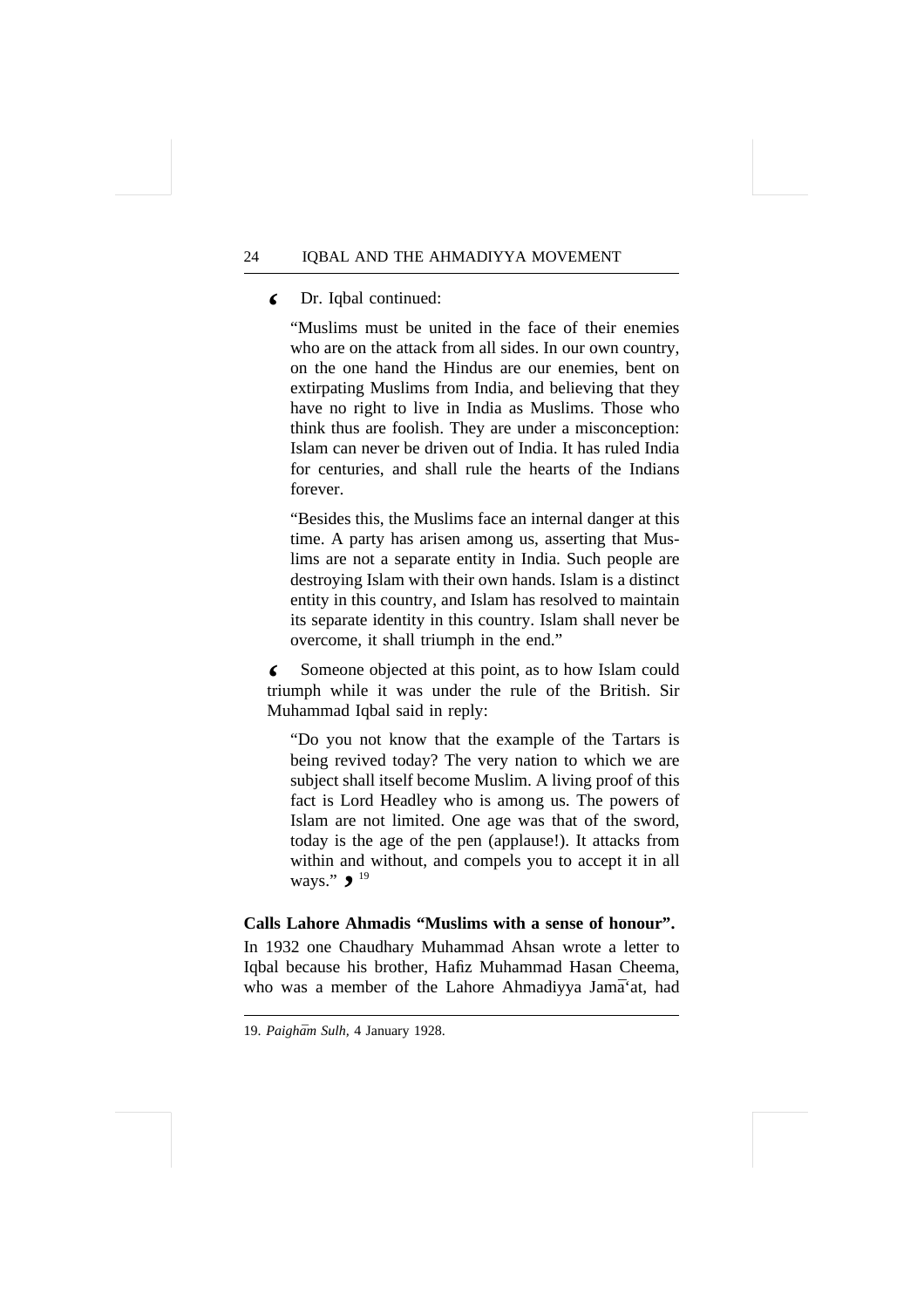asked him to join this Jama<sup>s</sup> at and had given him some of its literature. After studying the literature, the letter writer asked Iqbal to clarify certain religious questions and to give his opinion about the Lahore Ahmadiyya Jama¯'at. Iqbal wrote in his reply:

"Lahore, 7 April 1932. Dear sir, *Assalamu Alaikum:*

"I know your brother quite well. He is a very pious soul. You should put to a learned divine the questions which you have asked me. I can do no more than tell you what I believe, that is all. I consider all the Hadith reports relating to the Mahdi and the concepts of Messiahship and Mujaddids to be the result of Persian and other non-Arab philosophies. They have nothing to do with Arab thought or the true spirit of the Quran.…

"As to the Ahmadiyya Movement, there are many members of the Lahore Jama<sup>s</sup> at whom I consider to be Muslims who have a sense of honour, and I sympathise with their efforts to propagate Islam. To join a movement or not depends very much on one's personal inclination. You should decide for yourself whether to join the movement or not … But indeed, the passion for the propagation of Islam that is to be found in most members of this Jama<sup>s</sup> at is worthy of praise."  $20$ 

#### **Attends Hindu's acceptance of Islam at Ahmadiyya Buildings.**

When a well-known Hindu of Lahore embraced Islam in 1933, the following report of the ceremony appeared in *Paighām Sulh:* 

> "1st March 1933, corresponding to 4 *Ziqa'da* 1353 A.H., Wednesday, Ahmadiyya Buildings, Lahore. Mr. Kunya Lal Gaba, barrister and son of a wealthy Hindu Lala Hari Kishan Lal Gaba, embraced Islam. *Hazrat Amir*[Maulana

<sup>20.</sup> Iqbāl Nāma, Part II, Makātīb Iqbāl, compiled by Shaikh Ata-ullah, (Muhammad Ashraf, Lahore, 1951), pp. 230–232, Letter no. 87.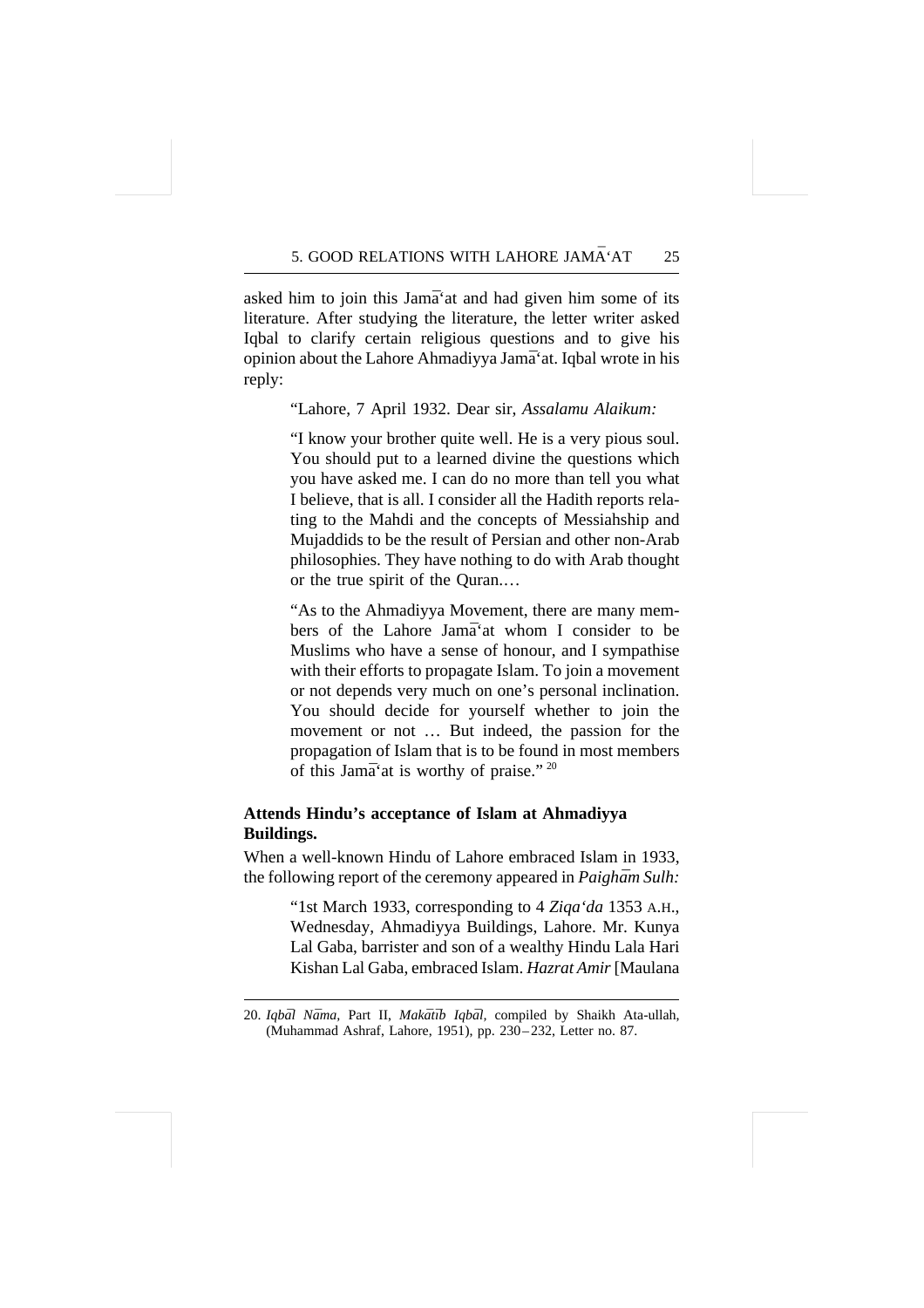Muhammad Ali] gave the convert the name Khalid Latif Gaba. This auspicious ceremony of acceptance of Islam was attended by many leading Muslim figures of Lahore. Among these may be mentioned: Dr. Sir Muhammad Iqbal, Allama Abdullah Yusuf Ali, the Nawab of Mamdot, Malik Feroz Khan Noon, and Maulana Sayyid Mumtaz Ali."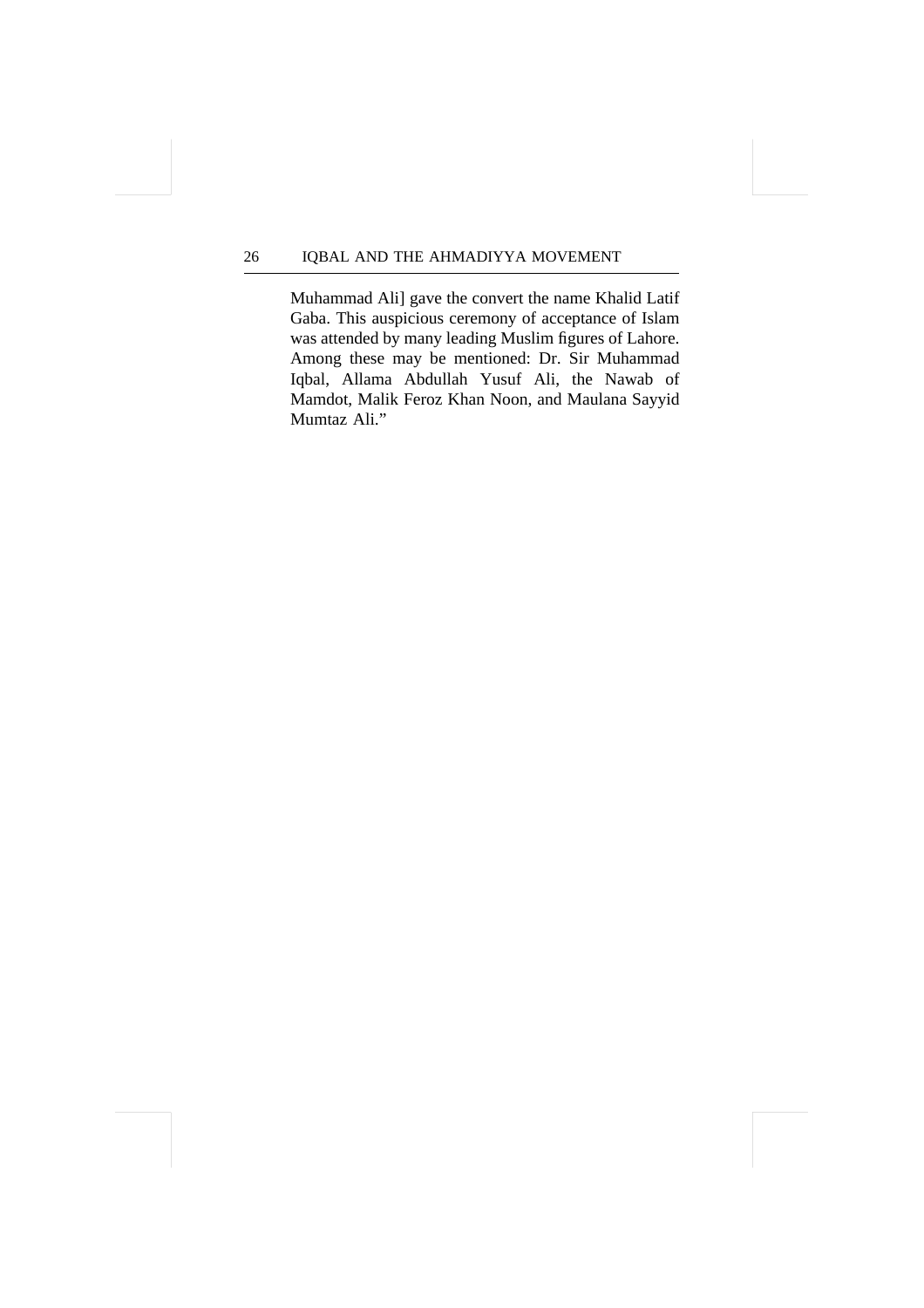### **6**

# **His last years opposes Qadianis but vindicates** Lahore Jama'at

**1.** When Allama Iqbal was ill in 1934, Maulana Muhammad Ali went to visit him. Dr. Iqbal related to him an incident showing the real beliefs of Hazrat Mirza Ghulam Ahmad. Maulana Muhammad Ali refers to this in an English booklet entitled *Sir Muhammad Iqbal's Statement re. the Qadianis,* as follows:

> "But I would refer Sir Muhammad Iqbal to an incident which he himself so recently related to me when I paid him a visit during his sickness in October 1934. The Founder of the Ahmadiyya Movement, he told me, was then in Sialkot — he did not remember the year, but it was the year 1904 as the facts related by him show. Mian (now Sir) Fazl-i-Husain was then practising as a lawyer in Sialkot, and one day while he (the Mian Sahib) was going to see the Mirza Sahib, he (Sir Muhammad Iqbal) met him in the way, and after inquiring whither he was going he also accompanied him. During the conversation that ensued with the Founder of the Ahmadiyya Movement, Mian Sir Fazl-i-Husain asked him if he looked upon those who did not believe in him as *kafirs*, and the Mirza sahib without a moment's hesitation replied that he did not.

> "This fact which Sir Muhammad Iqbal himself related to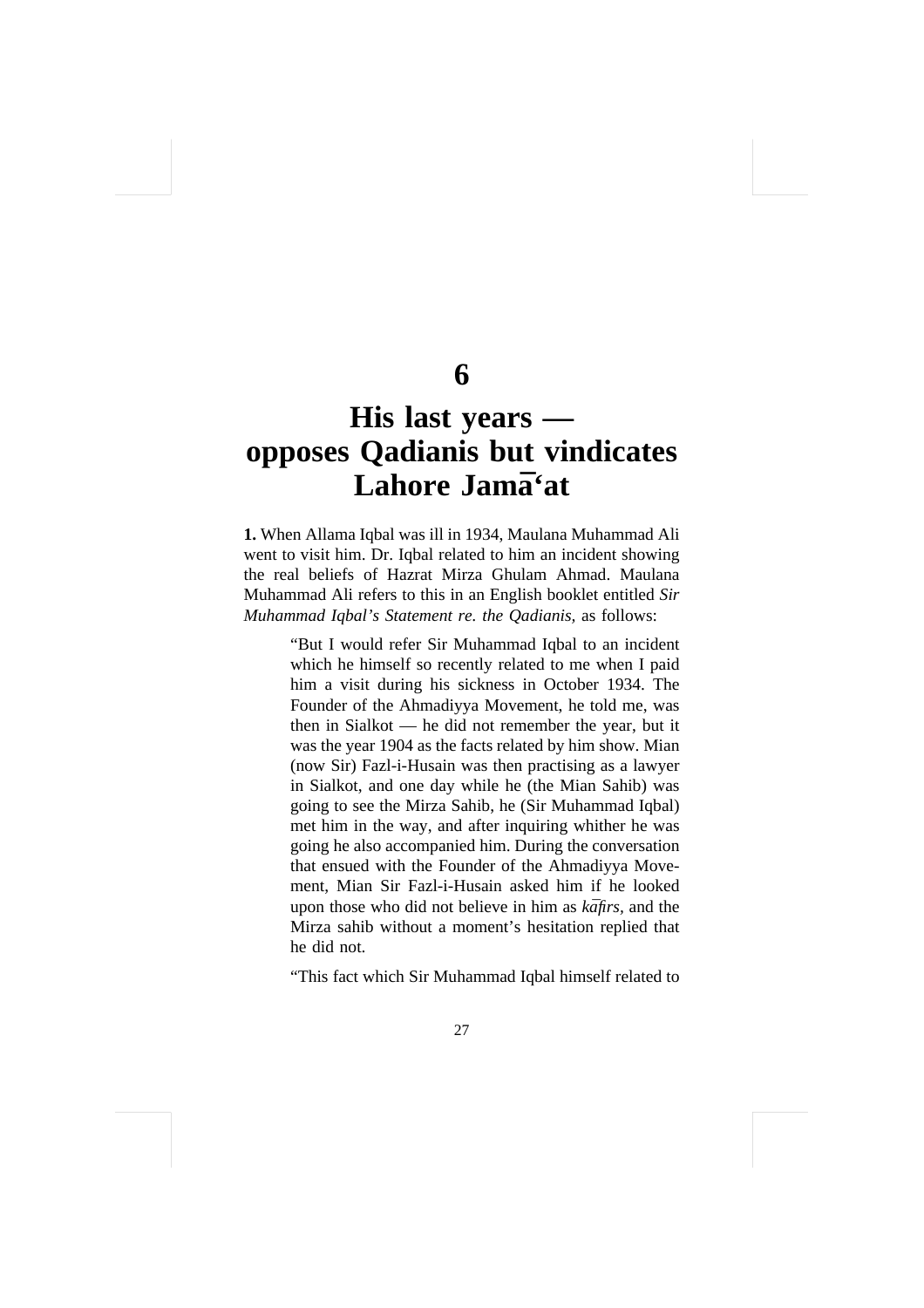me last year is a clear evidence that the Founder of the Ahmadiyya Movement is not responsible for the present Qadiani doctrine."

**2.** Maulana Muhammad Ali also reported the following opinion expressed by Iqbal:

> "Once a very eminent man, namely Dr. Sir Muhammad Iqbal, said that one finds [in Islamic history] many people who love the Holy Prophet Muhammad, but the only person who loves the Quran is Mirza Ghulam Ahmad $"$ <sup>21</sup>

**3.** Maulana Yaqub Khan, editor of *The Light,* gave the following account of a meeting he had with a prominent admirer and friend of Iqbal:

> "I spoke to Maulana Sayyid Nazir Niazi. During the conversation he said that he had mentioned my reference<sup>22</sup> to Allama Iqbal. The Allama said that he had undoubtedly heard Mirza sahib say that he did not consider those who do not believe in him as being *kafir*. He [Iqbal] was prepared to testify to this before a gathering of thousands of people. The Allama also said that his statement published in the press related to the present controversy going on between the Qadiani Jama´at and the general Muslims. It was not directed against the Lahore Jama<sup>s</sup> at, nor did it comment on the beliefs of Mirza sahib.

> "Before this, our honoured friend Raja Hasan Akhtar had also told me that he had spoken to Allama Iqbal, and the Allama had said to him that his statement was not related to the Lahore Jama<sup>s</sup> at nor to the person of Mirza sahib. He had before him the picture of Ahmadiyyat being

<sup>21.</sup> Paighām Sulh, 10 May 1935.

<sup>22.</sup> i.e. the incident related by Maulana Muhammad Ali in *Sir Muhammad Iqbal's Statement re. the Qadianis,* given above.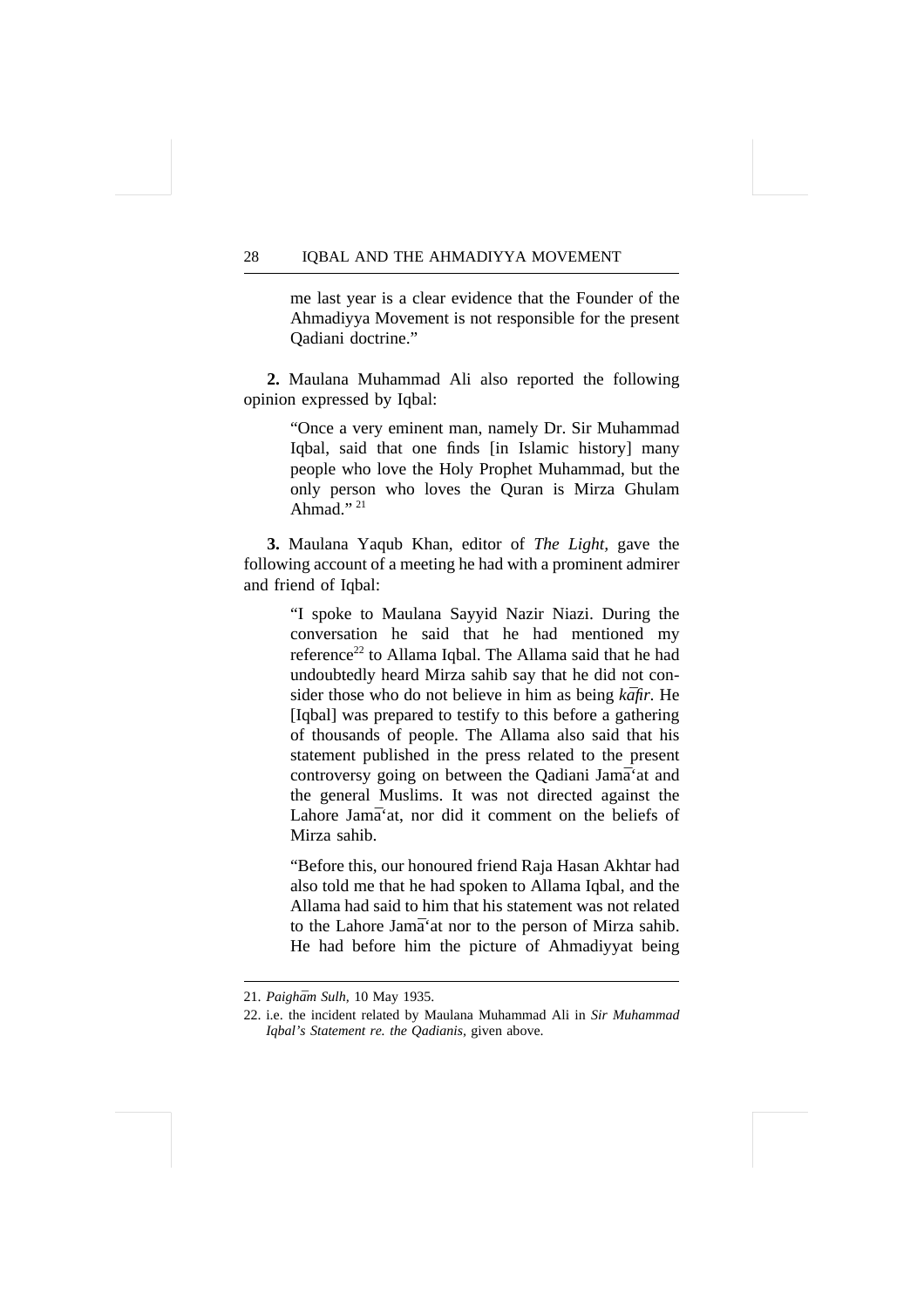presented to the world today in the form of Qadianism." <sup>23</sup>

Dr. Iqbal lived for more than two and a half years after the publication of these testimonies, and he read them. But he did not contradict them, nor did his followers ever do so, even though they lived on for a further thirty years or so.

#### **Further views expressed by Iqbal in this period.**

**1.** Iqbal was reported as having said:

"So far as I have understood the objective of this movement, the belief of the Ahmadis is that Jesus died like any other human mortal, and that the return of the Messiah refers to the coming of a man who bears a spiritual resemblance to him. This belief gives this movement a rationalist colouring."<sup>24</sup>

**2.** When Maulana Muhammad Ali wrote his book *The Religion of Islam,* Dr. Iqbal expressed the following view on it in a letter dated 6th February 1936:

> "Thank you so much for your kind present to me of your new book *The Religion of Islam*. I very much appreciate the gift. I have glanced through parts of it, and find it an extremely useful work, almost indispensable to the students of Islam. You have already written a number of books; one cannot but admire your energy and power of sustained work"

**3.** Sayyid Nazir Niazi published a compilation of the daily conversations of Iqbal which took place in his presence. For the date 17 March 1938, shortly before the death of Iqbal, it is recorded:

> "The Allama said: On the subject of prayer Sir Sayyid Ahmad Khan and Mirza sahib went to opposite extremes.

<sup>23.</sup> Paighām Sulh, 19 November 1935.

<sup>24.</sup> Newspaper *Mujāhid*, 13 February 1935. *Khutbāt Madras*.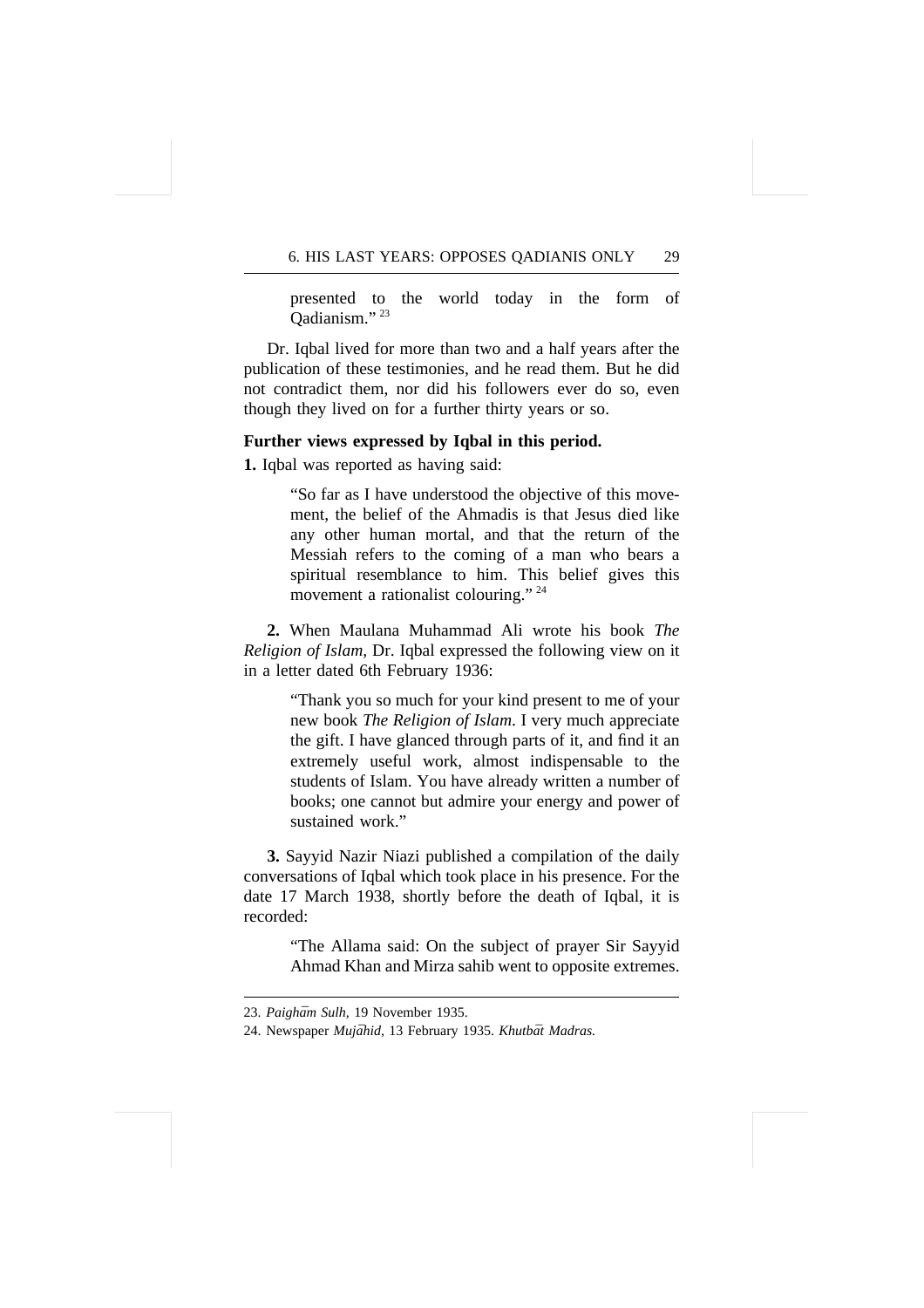… Sir Sayyid held the view that one did not gain anything from prayer except inner consolation. On the opposite side was Mirza sahib who said that everything is possible by means of prayer: you keep on praying, and what you want to happen shall come about. … Mirza sahib went to an extreme. He prayed about every matter, and he received requests for prayer on every matter. So much so that, besides other things such as propagation of Islam, debates with other religions, insistence on the truth of Islam, this was another factor which attracted the hearts towards Mirza sahib. In any case, prayer is a part of faith $"$ <sup>25</sup>

It is undoubtedly true that the Imam of the age, Hazrat Mirza Ghulam Ahmad, considered prayer to be the chief means of establishing a closer connection with God. His followers also believe that only through prayer can any end be achieved. Prayer is one of the questions on which Hazrat Mirza has revived the original teachings of Islam, as he did in case of numerous other questions. What Allama Iqbal has said is entirely true.

#### **Iqbal's opposition was against Qadiani doctrines.**

Iqbal's statements against the Ahmadiyya Movement near the end of his life were prompted by a conflict between the Qadiani Jamāʿat and the Ahrar movement, known as the Ahrari-Qadiani controversy, which raged during the 1930s. Sayyid Nazir Niazi, an admirer of Iqbal who has been quoted earlier, wrote in an article about the last illness of Iqbal:

> "The views which the Allama expressed from time to time as a result of the Qadiani-Ahrari controversy now meant that he had to publish a detailed statement about the whole affair." <sup>26</sup>

<sup>25.</sup> Iqbāl kay huzūr nashistain aur goftagūain, vol 1, p. 360.

<sup>26.</sup> *Iqbāl*, new edition. Magazine *Urdu*, 'Iqbal' Number, October 1938. Anjuman Taraqqi Urdu, Hyderabad Deccan, p. 312.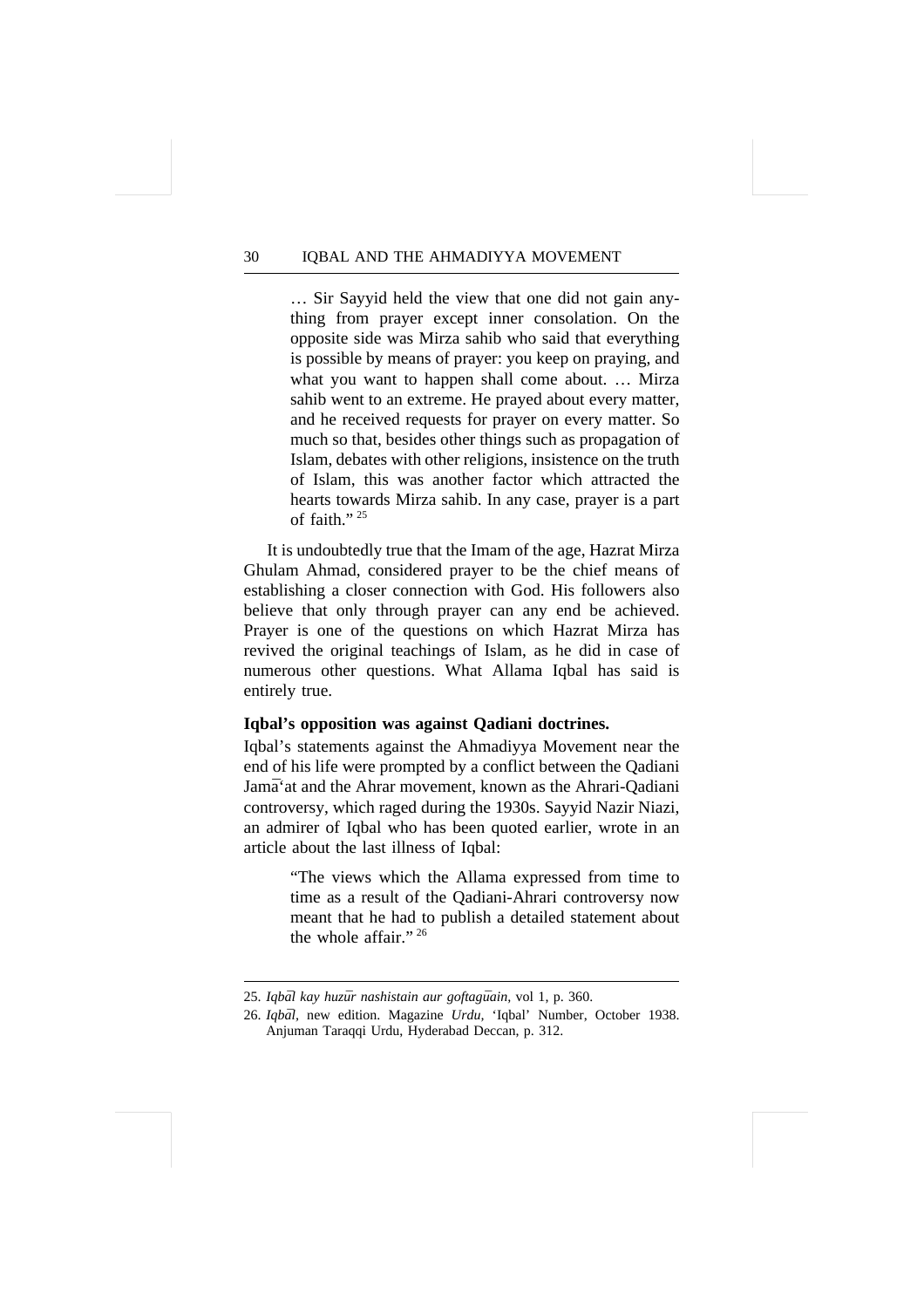Despite such intense opposition, when Iqbal's attention was drawn to his speech in 1910 (in which he had described the Ahmadiyya Jamā`at as a "true model of Islamic life"), the answer he gave is worth pondering over. He replied:

> "I regret that I do not have that speech, neither the original English version nor its Urdu translation which was done by Maulana Zafar Ali Khan. As far as I remember I made that speech in 1911 or earlier, and I have no hesitation in admitting that a quarter of a century ago I expected good results to flow from this movement.… However, the true spirit of a religious movement is not revealed in a day, but takes years to be manifested properly. The mutual controversies between the two parties within the movement show that even those people who had personal connections with the founder did not know the direction the movement would take in the future. Personally, I became disillusioned with this movement when a new prophethood was claimed, a prophethood superior even to the prophethood of the Founder of Islam, and all Muslims were declared as *kafir*. Later my disillusionment developed to the stage of open opposition." <sup>27</sup>

This statement exonerates Hazrat Mirza Ghulam Ahmad because he died in 1908. In fact, it is directed against those who ascribe a prophethood to Hazrat Mirza superior to the prophethood of the Holy Prophet Muhammad. Dr. Iqbal's statement in his speech in 1910 at the Aligarh College, in favour of the Ahmadiyya Movement, was made two years after Hazrat Mirza's death, and the split in the Movement on the issue of declaring Muslims as *kāfir* took place in 1914, six years after his death. All these erroneous doctrines were coined by the *khalīfa* of Qadian, Mirza Mahmud Ahmad, after the death of Hazrat Mirza, and had not the least connection with his beliefs. On the contrary, Hazrat Mirza battled against such doctrines throughout his life.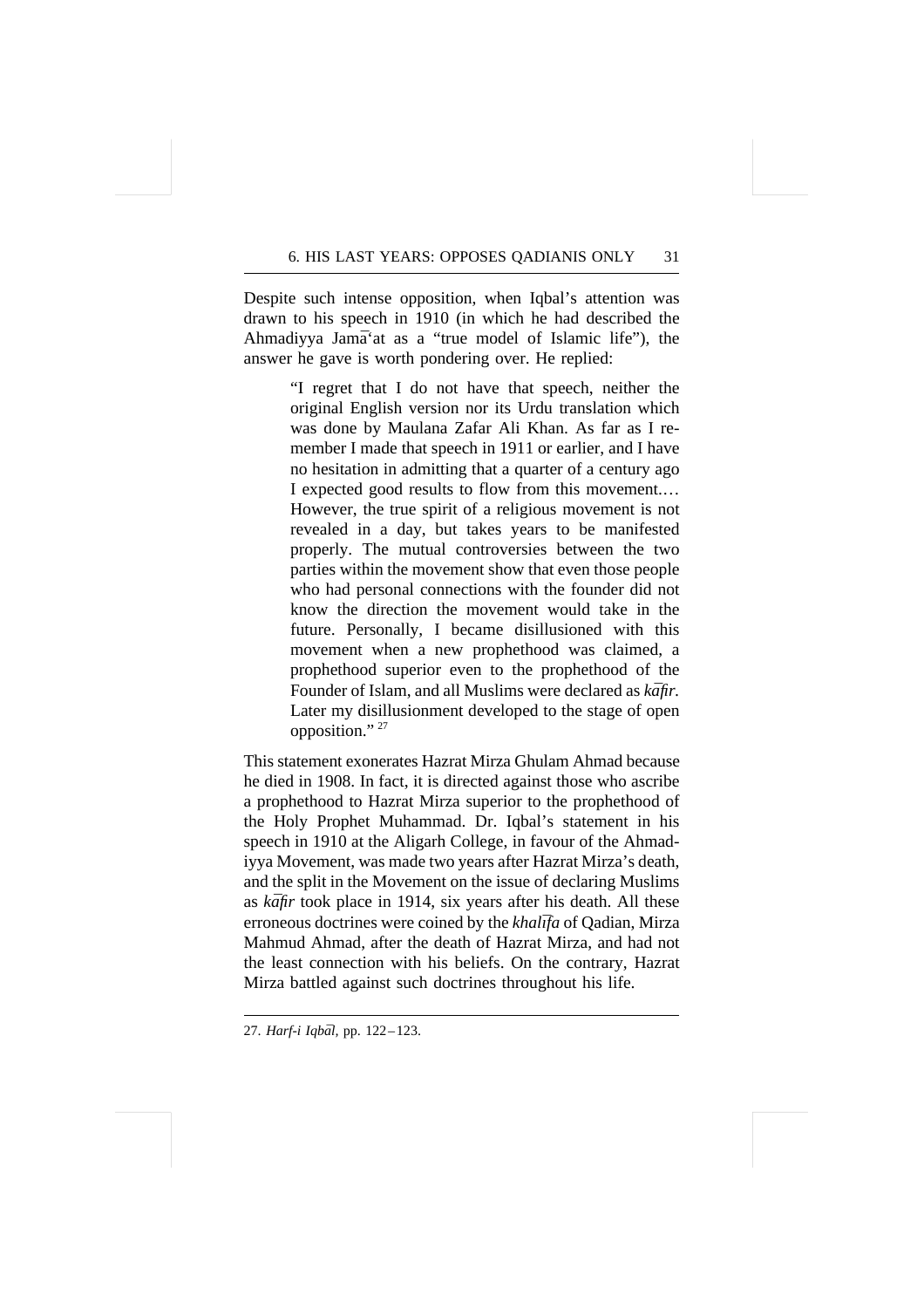It will have become clear to the readers from the various statements of Iqbal quoted above that, before Mirza Mahmud Ahmad declared other Muslims as  $k\bar{a}$ fir, the Allama held highly favourable views about the Ahmadiyya Movement and its Founder, and was deeply influenced by them. But cursed be political wrangles! A man even of Iqbal's stature was so carried away by the Ahrari controversy as to be prepared to make statements denouncing the Ahmadiyya Movement and its Founder. On the other hand, it is not only proved from his extract quoted above, but all knowledgeable persons are also aware, that Dr. Iqbal began to be disillusioned with the Ahmadiyya Jamāʿat in 1914 when Hazrat Maulana Nur-ud-Din died and Mirza Mahmud Ahmad ascribed a claim of prophethood to Hazrat Mirza Ghulam Ahmad, declaring that those who had not entered into his *bai'at* were *kafir* and outside the fold of Islam, thus dividing the Movement into two.

Previously, Allama Sir Muhammad Iqbal was not only an admirer of Hazrat Mirza and the Ahmadiyya Movement, but like his elder brother Shaikh Ata Muhammad he had formally taken the *bai'at*. With all this evidence, every fair-minded, Godfearing person can see that, until the Ahmadiyya Jamā'at split on the issue of calling Muslims as  $k\bar{a}$ fir, the Allama did not oppose the Movement. Moreover, no one can deny that despite his later intense opposition, he never severed his friendship and personal ties with the prominent members of the Ahmadiyya Anjuman Ishāʿat Islam Lahore. Indeed, on the occasions he made statements against the Ahmadis he also made it clear that his criticism was not directed against Hazrat Mirza or the Lahore Ahmadiyya Jamā'at.

The views he expressed about the leaders of the Lahore Ahmadiyya Jamāʻat in the last years of his life are instructive for those who think. He wrote the following words:

> "As to the Ahmadiyya Movement, there are many members of the Lahore Jama<sup>s</sup> at whom I consider to be Muslims who have a sense of honour, and I sympathise with their efforts to propagate Islam. … But indeed, the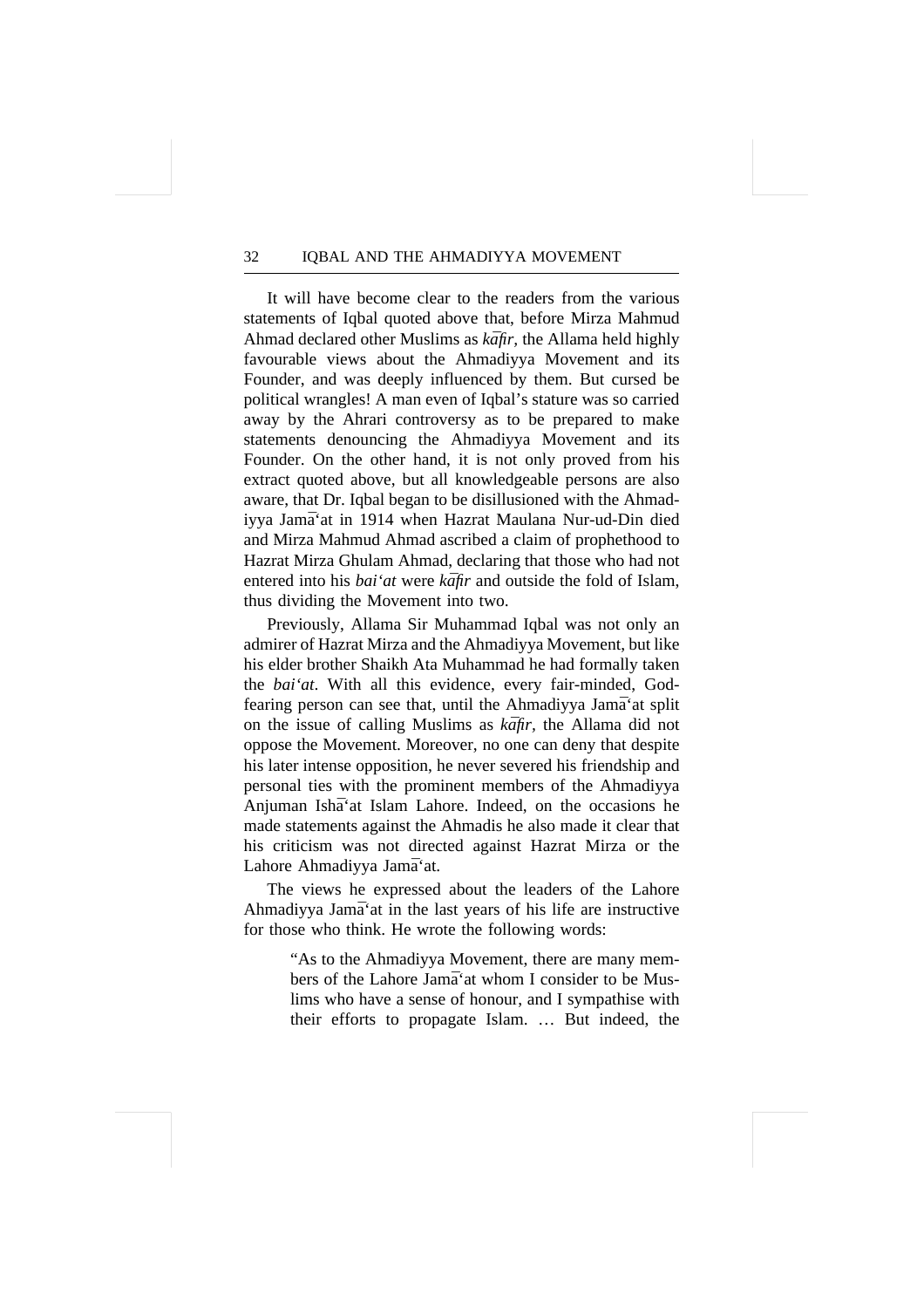passion for the propagation of Islam that is to be found in most members of this Jama'at is worthy of praise."

All lovers of Iqbal, who celebrate 'Iqbal Day' every year, should ponder over these words. While he considered that most members of the Lahore Ahmadiyya Jamāʿat were "Muslims who have a sense of honour," possessing a "passion for the propagation of Islam," with whom he "sympathised," his admirers condemn this Jama<sup>s</sup>at. Can this be called love for this great man?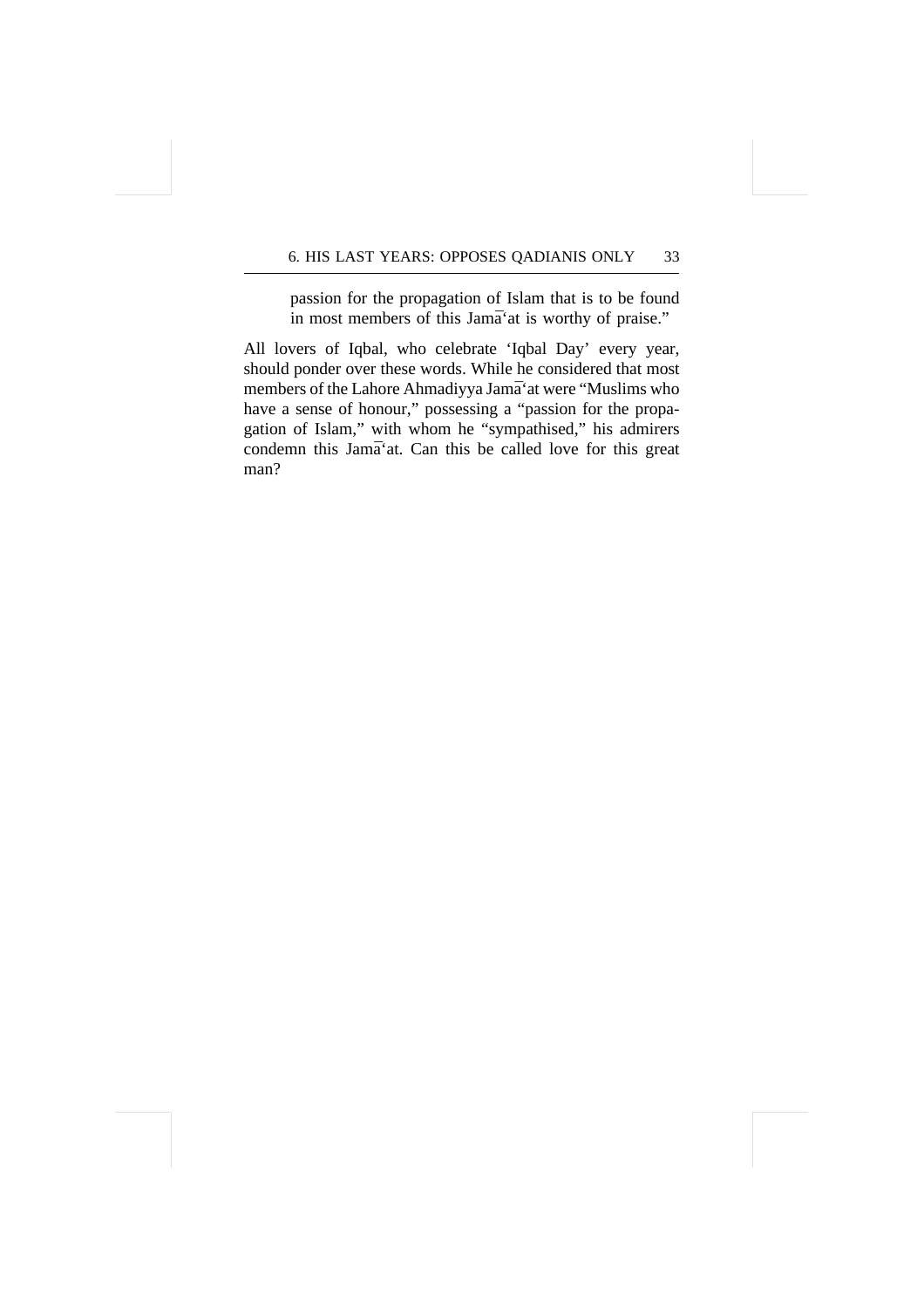### **7**

# **Iqbal's religious views derived from Ahmadiyya thought**

#### **Views in prose.**

Iqbal wrote as follows:

- 1. "Non-Arab sufism dominates the hearts and minds of the Muslims of India. They are unable to understand Arab concepts. I am an ordinary man, but even if the Holy Prophet Muhammad himself were to be born again to preach Islam in this country I am sure that the people of this land, in view of their present conditions and the influences upon them, would probably not understand Islamic truths." <sup>28</sup>
- 2. "I believe that the Holy Prophet Muhammad is alive, and the people of these times can derive spiritual benefit from him just as did his *Sahāba* (Companions). But in this age even the expression of a belief of this kind would be unacceptable to most minds, so I keep quiet."<sup>29</sup>
- 3. "By *life* is not meant life with the physical body. Hazrat Abu Bakr recited the verse of the Quran: 'Messengers before him have passed away', and this is the truth." <sup>30</sup>

<sup>28.</sup> *Makātīb Iqbāl* (Letters of Iqbal), Letter to Niyaz-ud-Din Khan, p. 53.

<sup>29.</sup> *ibid.,* Part II, p. 317.

<sup>30.</sup> *ibid.,* p. 40.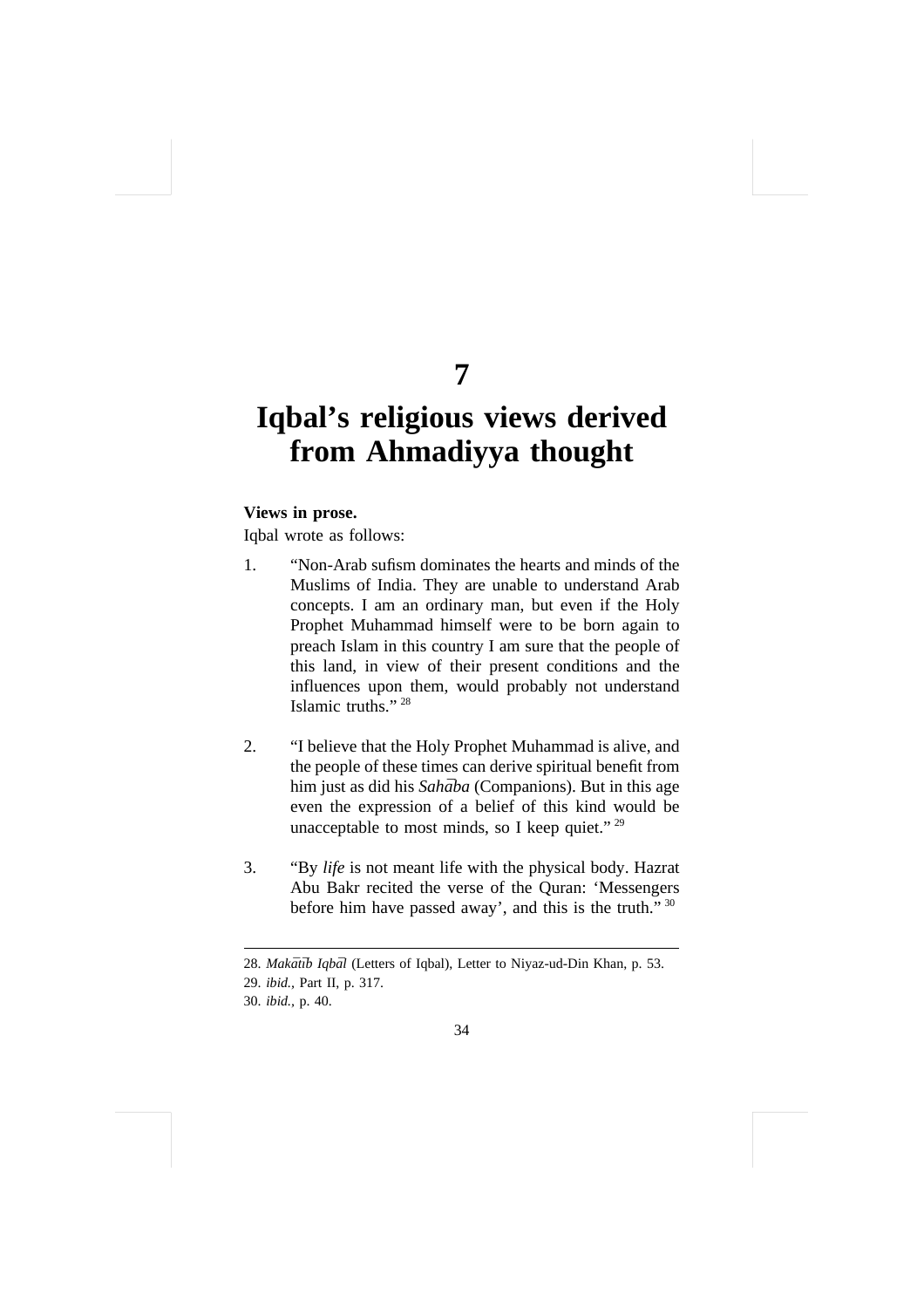The view expressed by Iqbal in this quotation supports the Ahmadiyya interpretation that Jesus is not alive in his physical body, and that he had died before the Holy Prophet Muhammad just as all other prophets were dead at that time.

4. "Would that the prayer of Maulana Nizami be accepted in this age, and the Holy Prophet Muhammad re-appear to unveil his teachings to the Muslims of India." <sup>31</sup>

Indeed, not only Maulana Nizami's prayer but the prayers also of countless other people were accepted, and a servant, lover, spiritual image (*burūz*) and self-effaced follower of the Holy Prophet came and unveiled before the world the original picture of the religion of the Holy Prophet and the true teachings of Islam. But the world meted out to him the same treatment which it does to all those who come from God.

- 5. To understand religious issues, especially the religious teachings of Islam, requires a particular kind of education. Regrettably, the new generation of the Muslims is entirely unfamiliar with this. With regard to Muslims, the cause of this trouble is that education became completely non-religious." 32
- 6. "The critic is wrong in saying that Iqbal supports war in this progressive age. I do not support war, nor can any Muslim do so in view of the clear limits set by the Shariah. According to the teaching of the Quran, there can only be two forms of *jihad* or war: defensive and corrective. In the first case, that is, when Muslims are persecuted and driven out of their homes, they are allowed, not ordered, to take up the sword.

"The second case, in which *jihad* is obligatory, is given in 9:49 [in the Holy Quran]. Reading those verses care-

<sup>31.</sup> *ibid.,* Part I, p. 41.

<sup>32.</sup> *ibid.,* Part I, p. 259.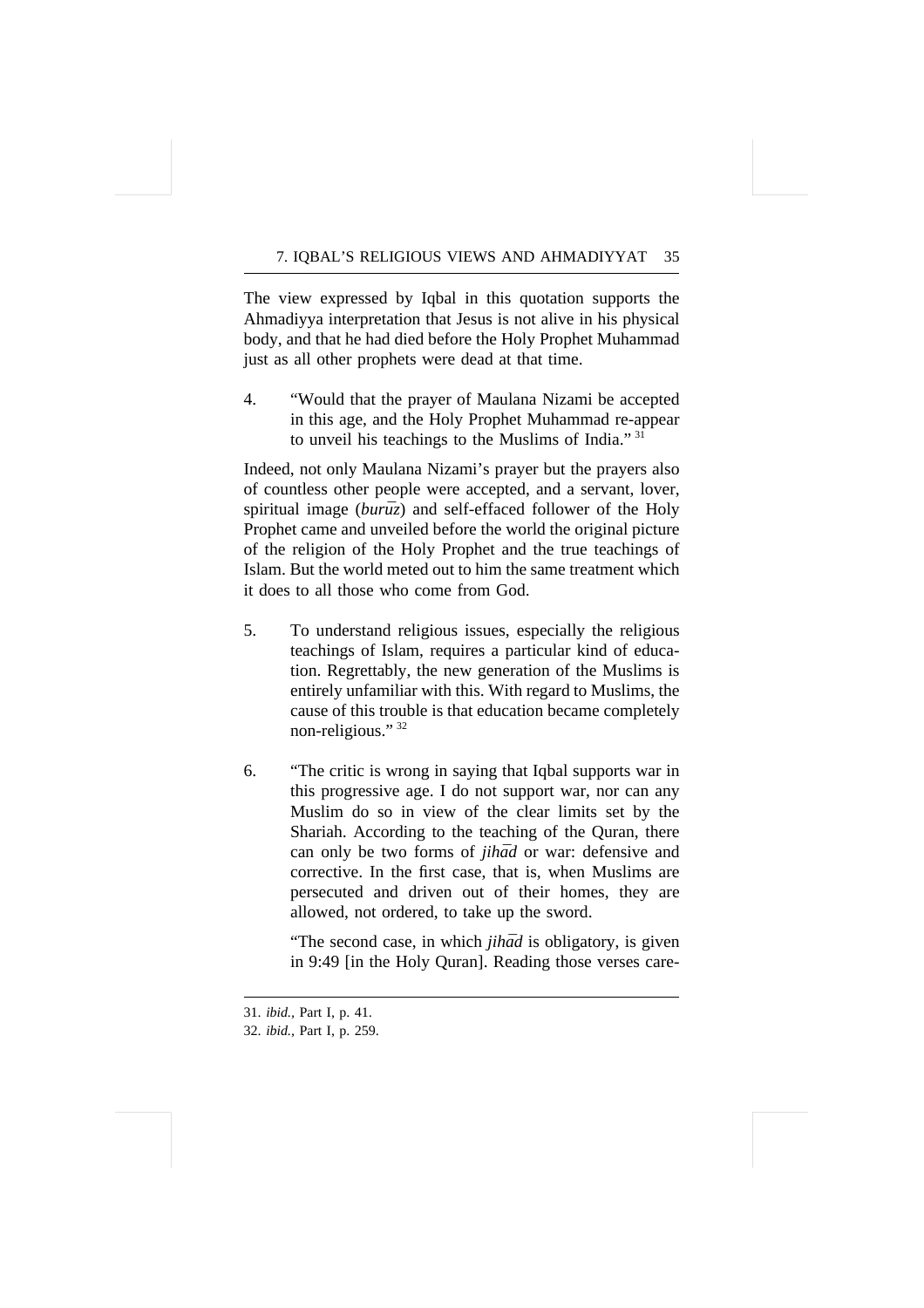fully you will realize that what was referred to by Sir Samuel Hoare as the League of Nations, the Quran has explained the principle of the same with simplicity and eloquence. If Muslim leaders and statesmen had pondered over the Quran, a League of Nations would have been established in the Islamic world centuries ago. The history of the League of Nations founded in the present day also shows that until the will of nations follows the Divine law, no path to world peace can be found. Besides the two kinds of war mentioned above, I know of no other war. To wage war to satisfy territorial greed is prohibited in Islam. By this reasoning, it is also forbidden to raise the sword for the propagation of the faith." <sup>33</sup>

7. "I believe that the task of the propagation of Islam has priority over all other duties at this time. If the aim of the Muslims in India is merely to achieve independence and economic prosperity by political means, and the defence of Islam is not among their aims, as appears to be the case from the attitude of the nationalists of today, then the Muslims shall never succeed in their aims. I say this from personal insight, and after a little experience of current politics, that so far as the Muslims are concerned the direction of politics in India is a great danger for the religion of Islam. In my view, the threat of the *shuddi* movement $34$  is of no importance when compared to this danger, or at least this too is an unperceived form of *shuddi*<sup>"</sup>

#### **Influence of Ahmadiyya views on Iqbal's poetry.**

**1.** Regarding the continuation of revelation from God, Iqbal wrote in poetic verse:

35. *ibid.,* pp. 209–210.

<sup>33.</sup> *ibid.,* Part I, pp. 203–204, letter to Maulvi Zafar Ahmad Siddiqi.

<sup>34.</sup> A campaign by the militant Arya Samaj Hindu sect to convert Muslims back to their ancestral Hindu religion.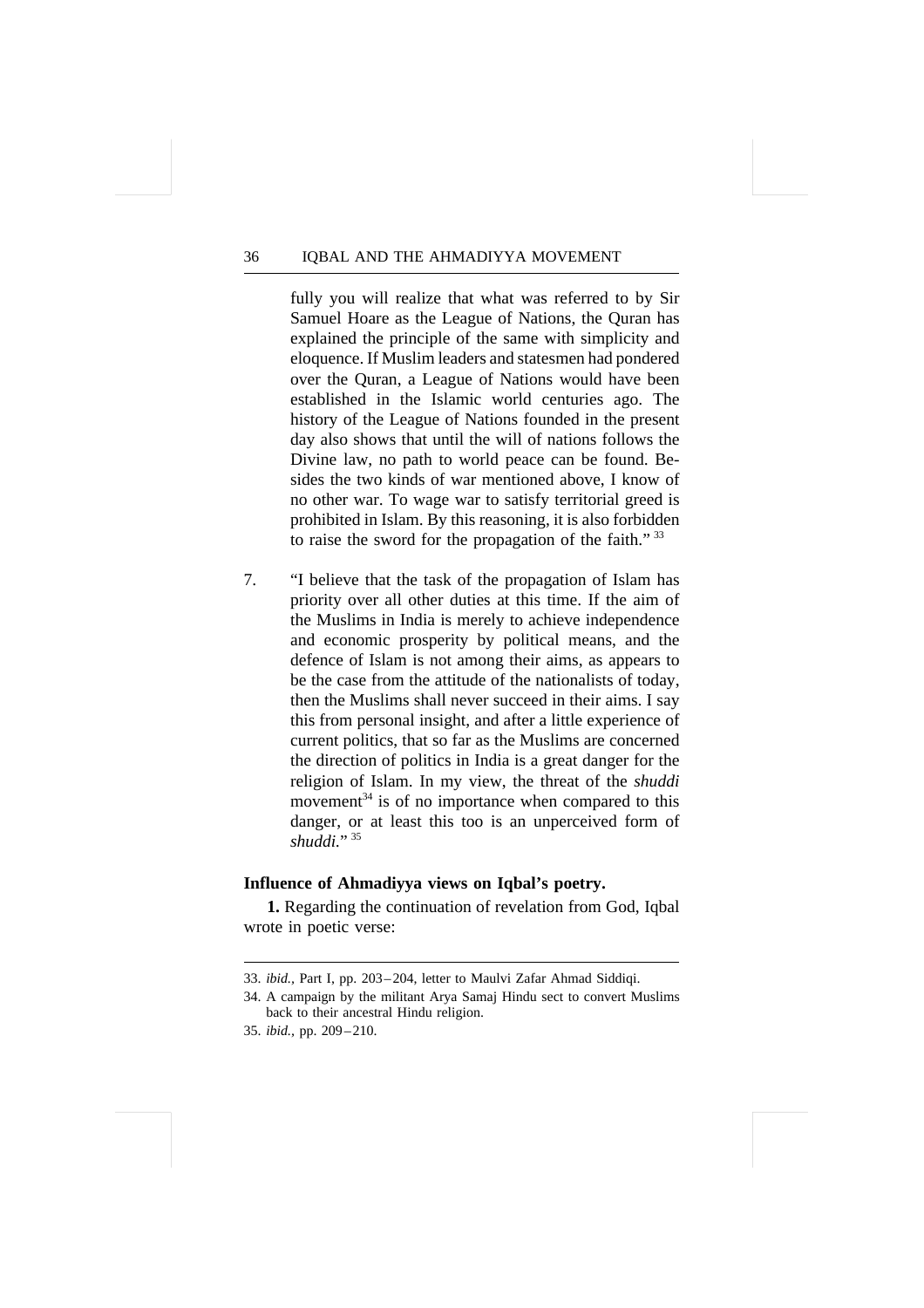"If some audacious person were to be the like of Moses, even now there comes from behind the bush at Tur the call *'fear not',*<sup>36</sup>

"Until the Book is revealed to your conscience, the knots cannot be unravelled by either Razi or the author of Kashshāf, <sup>37</sup>

"I am in communication with Gabriel, the *Amīn*, there is no rival, messenger or doorman for me in this path.

"O God, the meanings which You reveal to my soul like dew, through them I have created a new world for wailing and crying.

"If a Shuaib could be procured, it only takes two steps from tending sheep to receiving Divine revelation." <sup>38</sup>

**2.** Iqbal and his admirers and students consider it permissible to use the terms *nabı¯* (prophet), *paighambar* (messenger), *juzwı¯ nubuwwat* (partial prophethood) etc., about non-prophets. Iqbal wrote:

> "I am, as it were, prophet (*nabī*) of the land of poetry, on my lips runs the word of Hali.

> "If the aim of poetry be to lead mankind, then poetry is the heir to prophethood."

A biographer of Iqbal writes:

"Wherever I have used the word *mujaddid* and likewise the word *paighambar* for the Allama, I have not meant them in their technical sense in the Shariah but have used them in their literal sense."<sup>39</sup>

<sup>36.</sup> These words were the revelation of Moses.

<sup>37.</sup> These are two classical commentators of the Quran.

<sup>38.</sup> The reference is to Moses' stay with Shuaib, during which he tended sheep, and to his receiving revelation while returning home after that stay.

<sup>39.</sup> Maulvi Muhammad Tahir Faruqui, *Sīrat-i Iqbāl*, p. 210.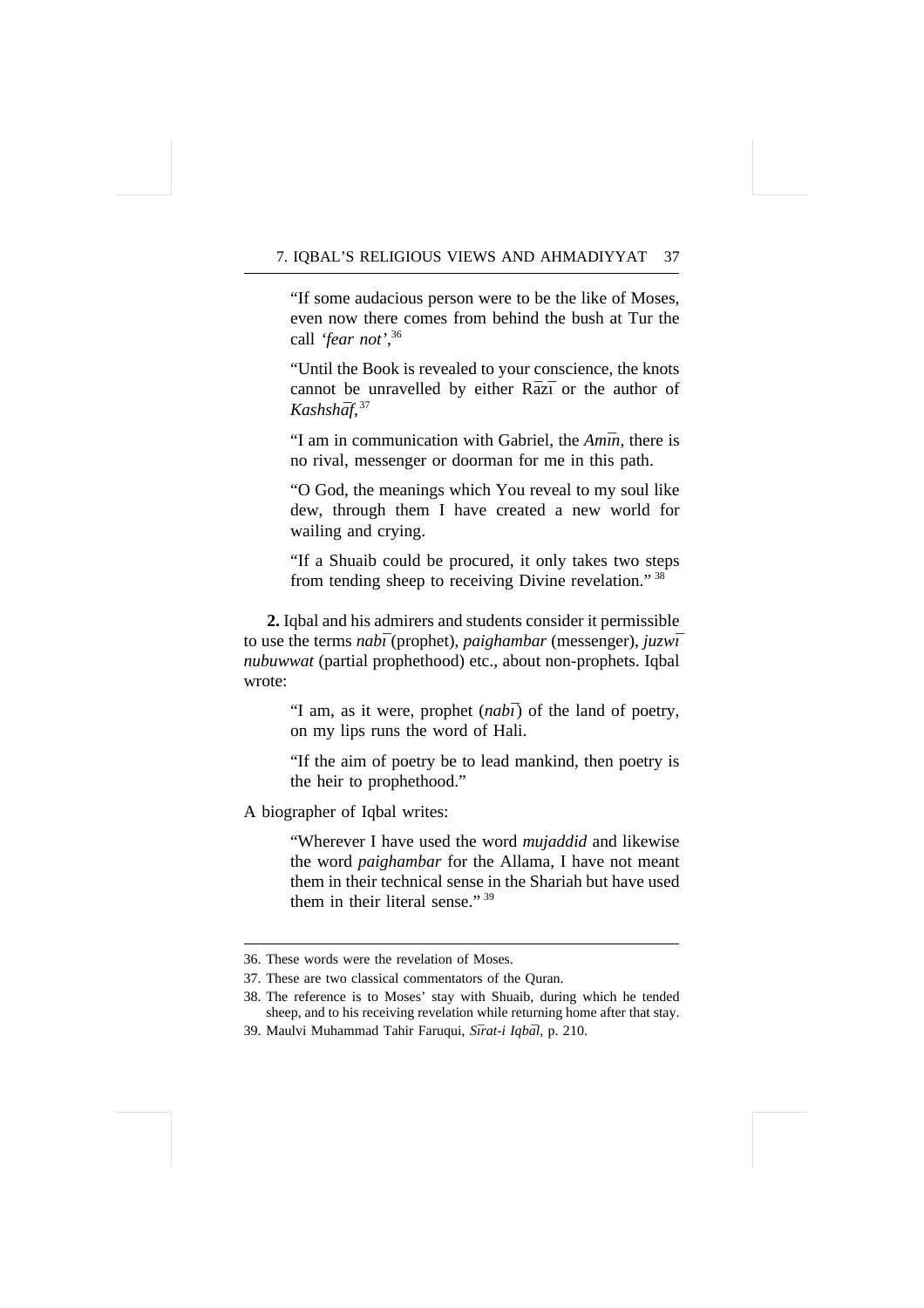Dr. Khalifa Abdul Hakim, an interpreter and admirer of Iqbal, and famous Pakistani religious writer and philosopher, writes in a poem in praise of Iqbal:

> "This is poetry which is called a part of prophethood, this is poetry which is a verse  $(\bar{a}yat)$  coming from the discipleship of the Beneficent God.

> "This poetry is in reality reared by Divine revelation, the blessing is highly exclusive but the benefit is very general.

> "One whose word is of this kind is called *kalīm* [one spoken to by God], it is full of wisdom, he is called *hakīm* [wise]."

**3.** According to Dr. Iqbal, a man is not a believer unless he reaches the rank of *laulak*<sup>-40</sup>

> "The world is the inheritance only of the fearless believer, he is not a believer who has not reached the stage of *laula¯k*.

> "The whole world is the heritage of the true believer, the proof of my statement is the subtle point of *laulak*."

**4.** Iqbal has spoken of a believer as being Abraham, Moses, Jesus, and Muhammad. Some of his verses are quoted below, followed by an explanation by one of Iqbal's interpreters:

> "No one knows the secret that the believer, apparently only reciting the Quran, is in reality the Quran.

> "The world is a house of idols, and the man of truth is  $khal\bar{u}$ <sup>41</sup>, this is the idea which lies concealed in  $l\bar{a}$  *ilaha*<sup>42</sup>

<sup>40.</sup> This term comes from the opening words of a saying contained in Hadith according to which God said to the Holy Prophet: "If it had not been for thee *(lau lā ka)*, I would not have created the world."

<sup>41.</sup> The reference is to Abraham who smashed the idols of his people.

<sup>42.</sup> Meaning "There is no other god", the first half of the Islamic *Kalima.*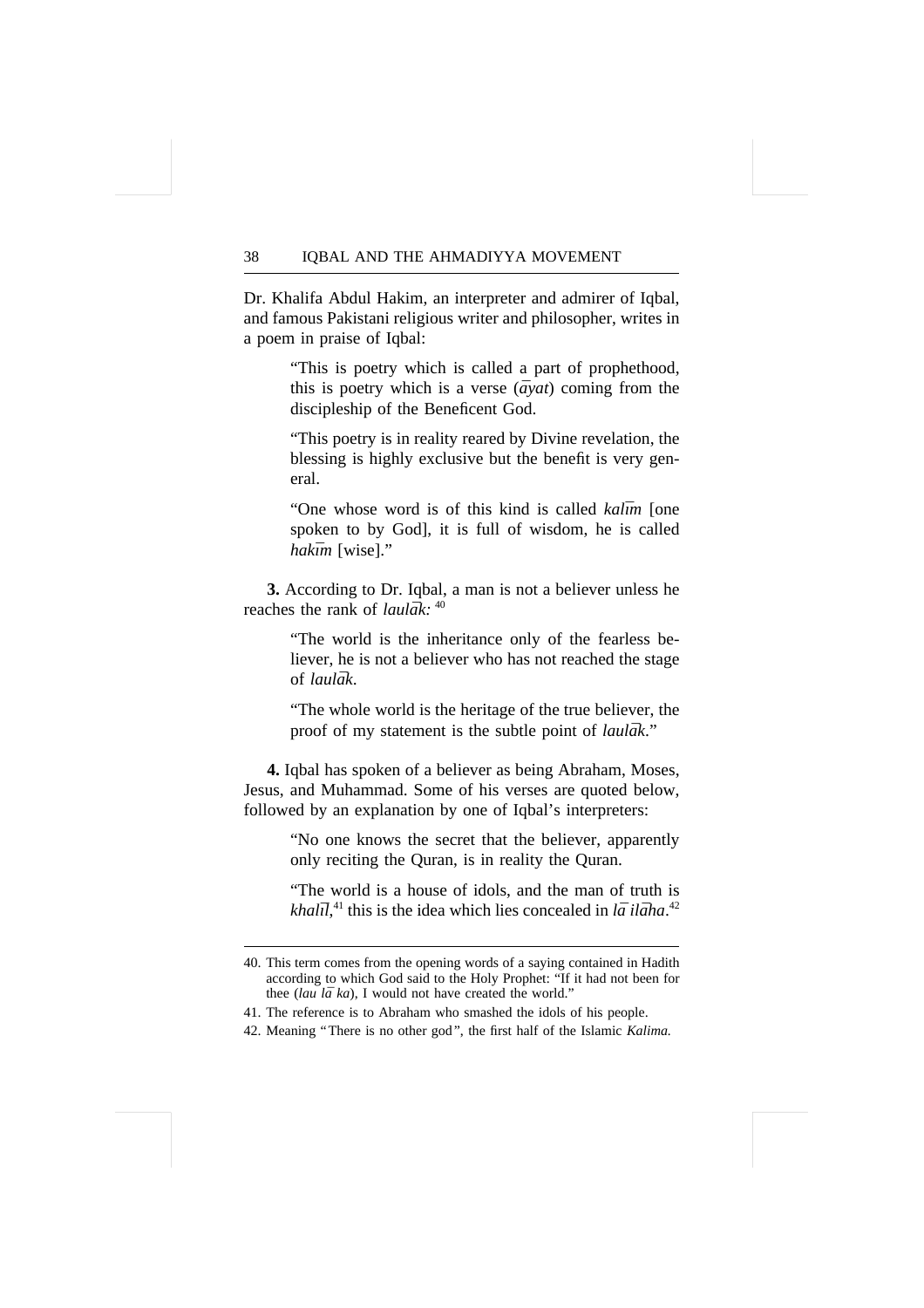"The true believer strikes like lightening from the sky, his fuel is the cities and uninhabited areas of east and west.

"We are as yet enveloped in the darkness of creation, but he takes part in running the world.

"He is *kalīm* [Moses], and *Masīh* [Messiah], and *khalīl* [Abraham], he is Muhammad, he is the Book, he is Gabriel."

An interpreter of Iqbal, Professor Yusuf Salim Chishti, explains these verses as follows:

> "It should be made clear that in the 8th, 9th and 10th stanzas the advice Iqbal has given to young people can be summed up as follows: O young people, acquire the quality of *faqr* [resignation to God]. However, this quality cannot be created without the company of a spiritual guide, as is proved by the lives of the *Sahaba.* So he is describing the attributes of the perfect spiritual guide: O reader! the appearance of the man of truth, the perfect man, takes place according to the Divine will. He comes from heaven. When God so wishes, He raises for the reformation of His creatures a righteous servant in whom the attributes of the Holy Prophet Muhammad are reflected as an image. That man of God, the perfect mentor, annihilates the forces of falsehood. His characteristics [according to Iqbal in the above verses] are as follows:

> "*a.* While people like us are merely conjecturing in the dark about the creation, i.e. we are bound by time and space, and are the subservient creation, he is involved in the organization and running of the system of creation. That is to say, he is the ruler of creation. It should be made clear that by 'one who takes part in the running of creation' Iqbal means the man with whom are associated matters relating to creation, just as with prophets are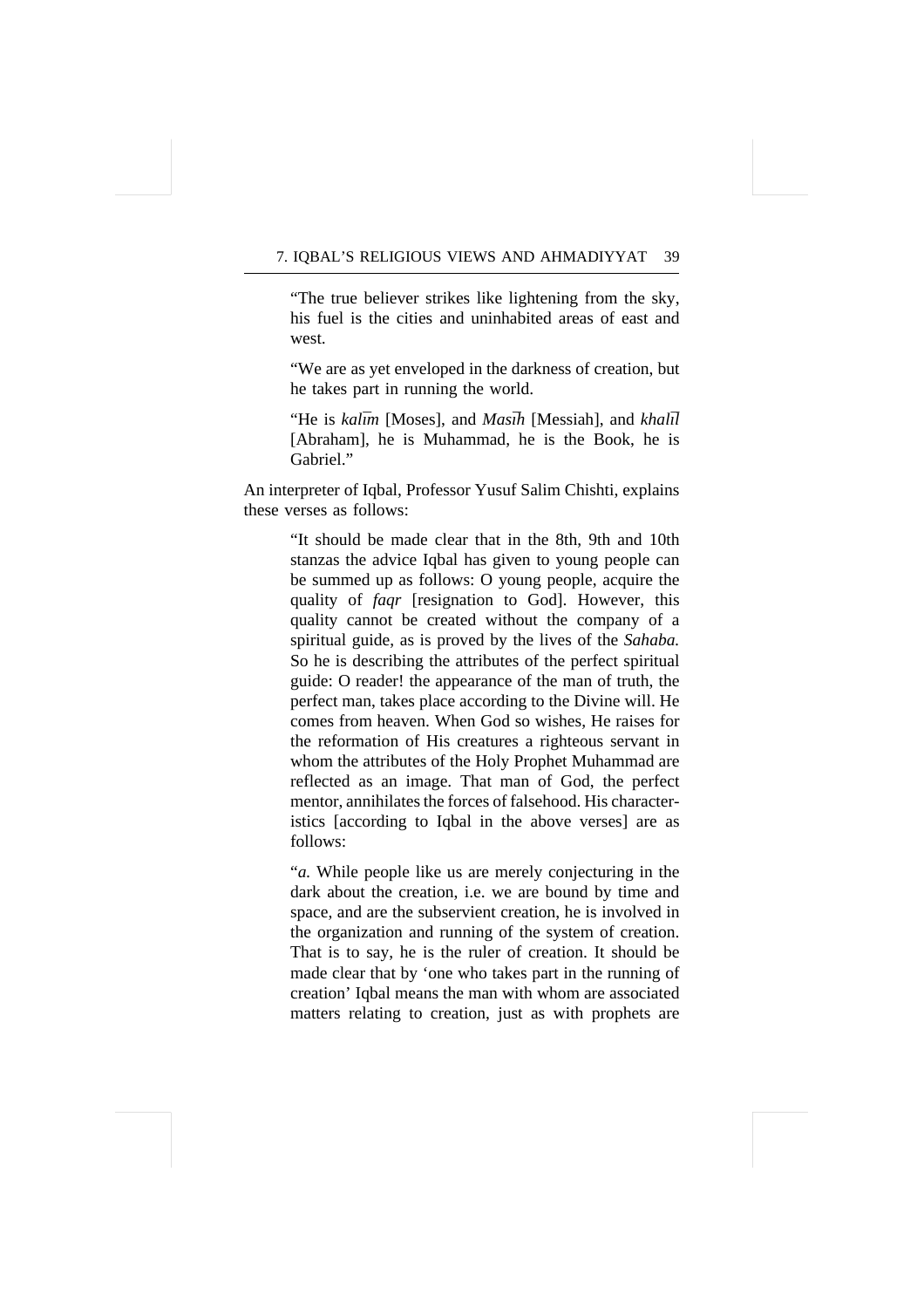associated matters relating to religious law. Hence *Sūra Kahf* refers to such an exalted person in the words 'a servant from among Our servants' [ch. 18, v. 65].

"*b.* He is the heir to the spiritual qualities of Moses, Jesus, Abraham and Muhammad, peace be upon them all. In him is manifested the image of the attributes of the prophets. He is potentially a prophet, but not actually a prophet because prophethood has come to an end. This point has been explained by Mujaddid Alif Sani in his *Maktu¯ba¯t.*

"*c.* All the holy men of God derive spiritual benefit from his person.

"*d.* He first of all purifies the souls of human beings and kindles the fire of Divine love in their hearts. Then he shows them how to rule the world."<sup>43</sup>

**5.** Regarding the *mi'raj* of the Holy Prophet, commonly believed to be a physical rising to God, Dr. Iqbal writes:

> "You have put Him on the *'arsh,* O preacher, what a God is He Who avoids the people."

**6.** As to the coming of the Mahdi and the Messiah, he writes:

> "Look to the descent of God upon the minaret of your own heart, and stop waiting even for the Mahdi and Jesus.

> "Did Jesus die or is he still alive? Are the Divine attributes distinct from God's person or identical with His person?

> "By the one to come, is it meant the original Jesus or a Mujaddid possessing the attributes of the son of Mary?

<sup>43.</sup> Yusuf Salim Chishti, Sharh Jāwaid Nāma, Ishrat Publishing House, Anarkali, Lahore, 1956, pp. 1198–1199.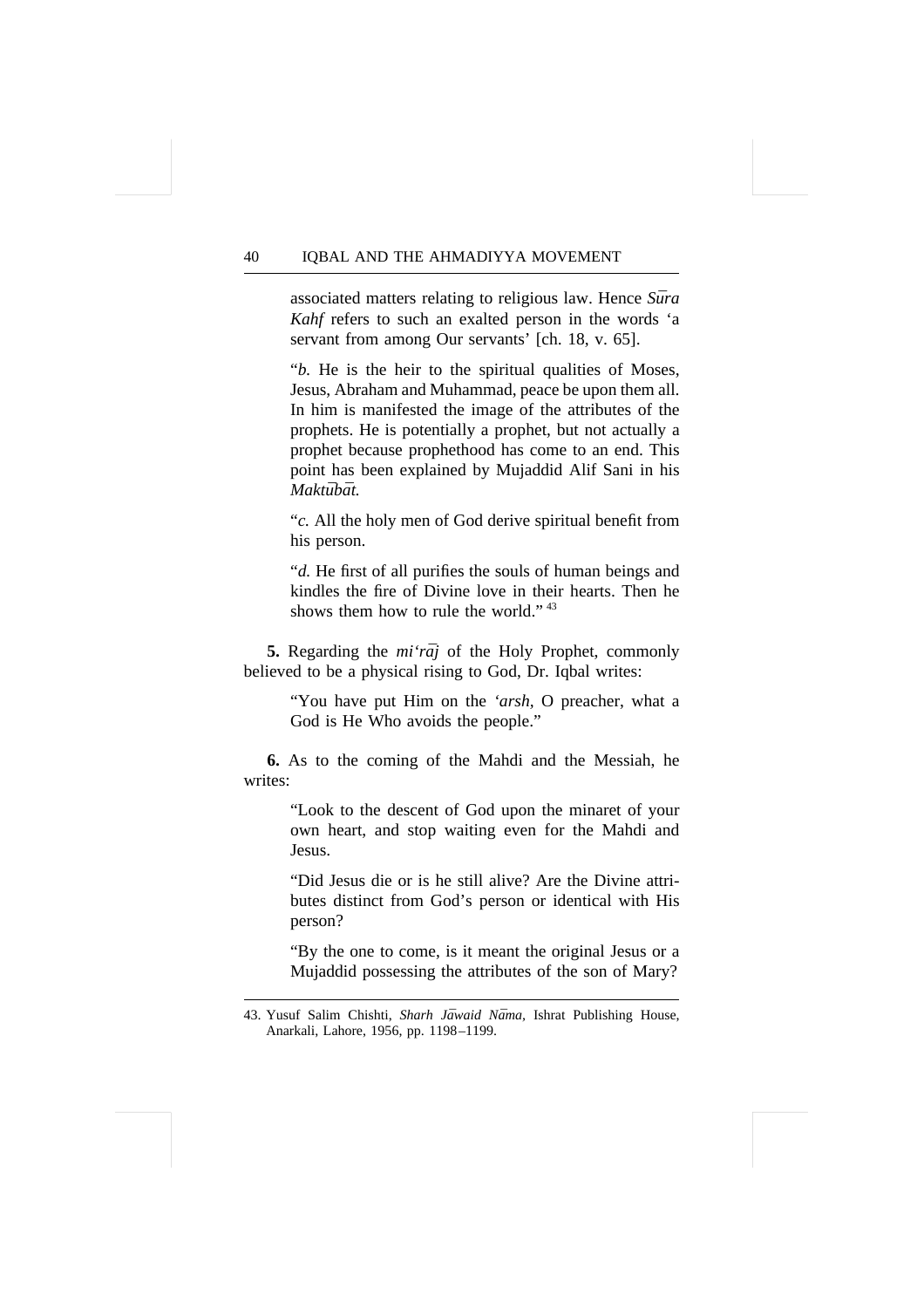"Are not enough for Muslims in this age, these idols carved out by theology?" <sup>44</sup>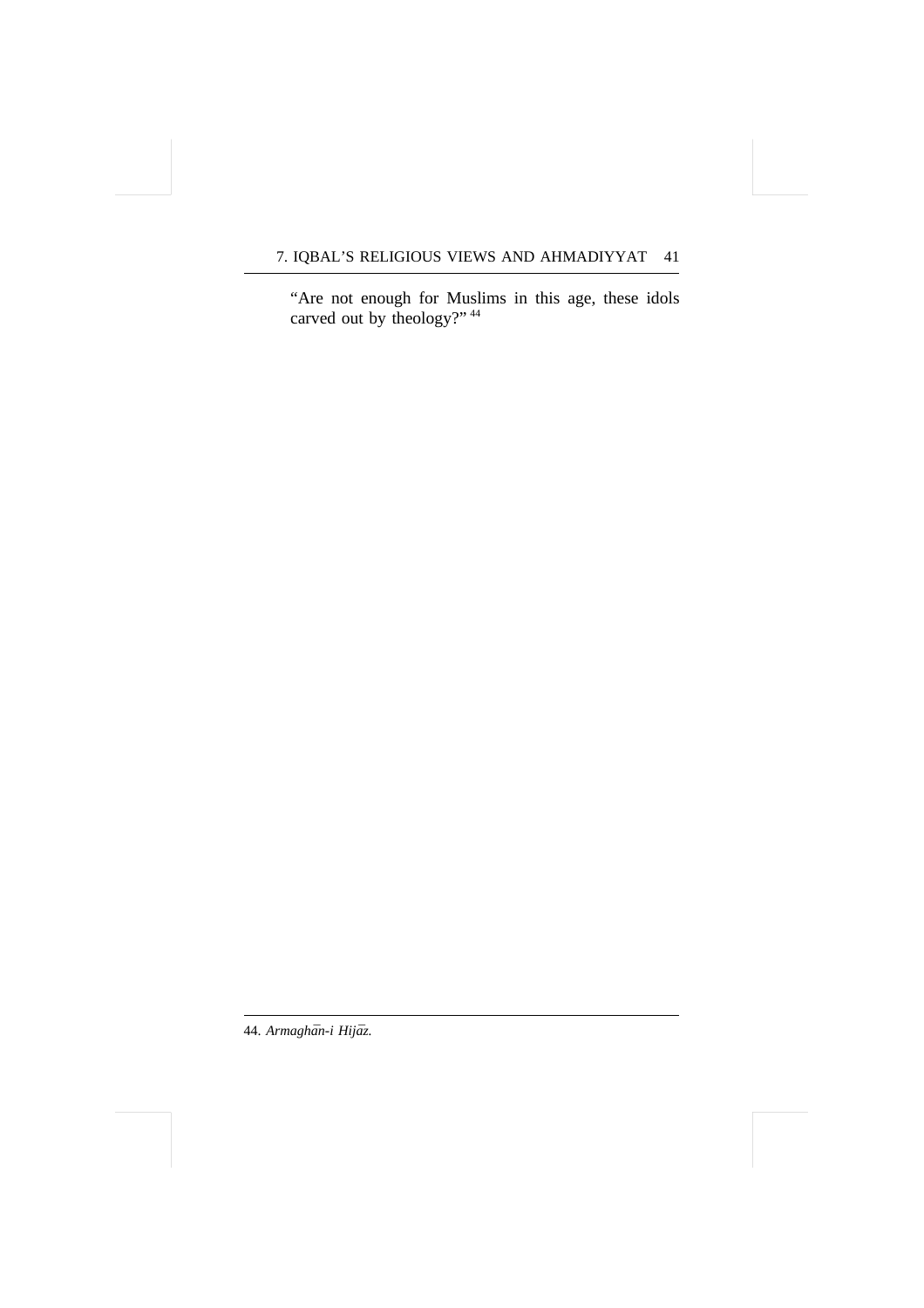**8**

### **Praises British rulers of India**

Dr. Sir Muhammad Iqbal wrote poems in praise and adulation of the British rulers of India. It is widely alleged against Hazrat Mirza Ghulam Ahmad that, as he expressed his loyalty to the British rule of India in his writings, this implies that he was an agent and tool of British imperialism. But the fact is that such expressions of loyalty were commonplace by almost all Muslim political, religious and intellectual leaders in India, including those like Dr. Iqbal who are revered as the greatest heros of the Muslim people.

**1.** Upon the death of Queen Victoria in 1901, Dr. Iqbal penned an epicedium of ten pages, entitled 'Tears of Blood', from which we give a few verses below. The Queen died on the day of '*Id-ul-Fitr*, and Iqbal wrote:<sup>45</sup>

> "Happiness came, but grief came along with it, Yesterday was 'īd, but today *muharram*<sup>46</sup> came.

> "Easier than the grief and mourning of this day, Would be the coming of the morn of the day of judgment.

> "Ah! the Queen of the realm of the heart has passed away, My scarred heart has become a house of mourning.

> "O India, thy lover has passed away, She who sighed at thy troubles has passed away.

<sup>45.</sup> *Translator's Note:* I have only translated here some of the verses quoted by Hafiz Sher Muhammad in his original Urdu work.

<sup>46.</sup> Month of the year associated with the deepest mourning for Muslims.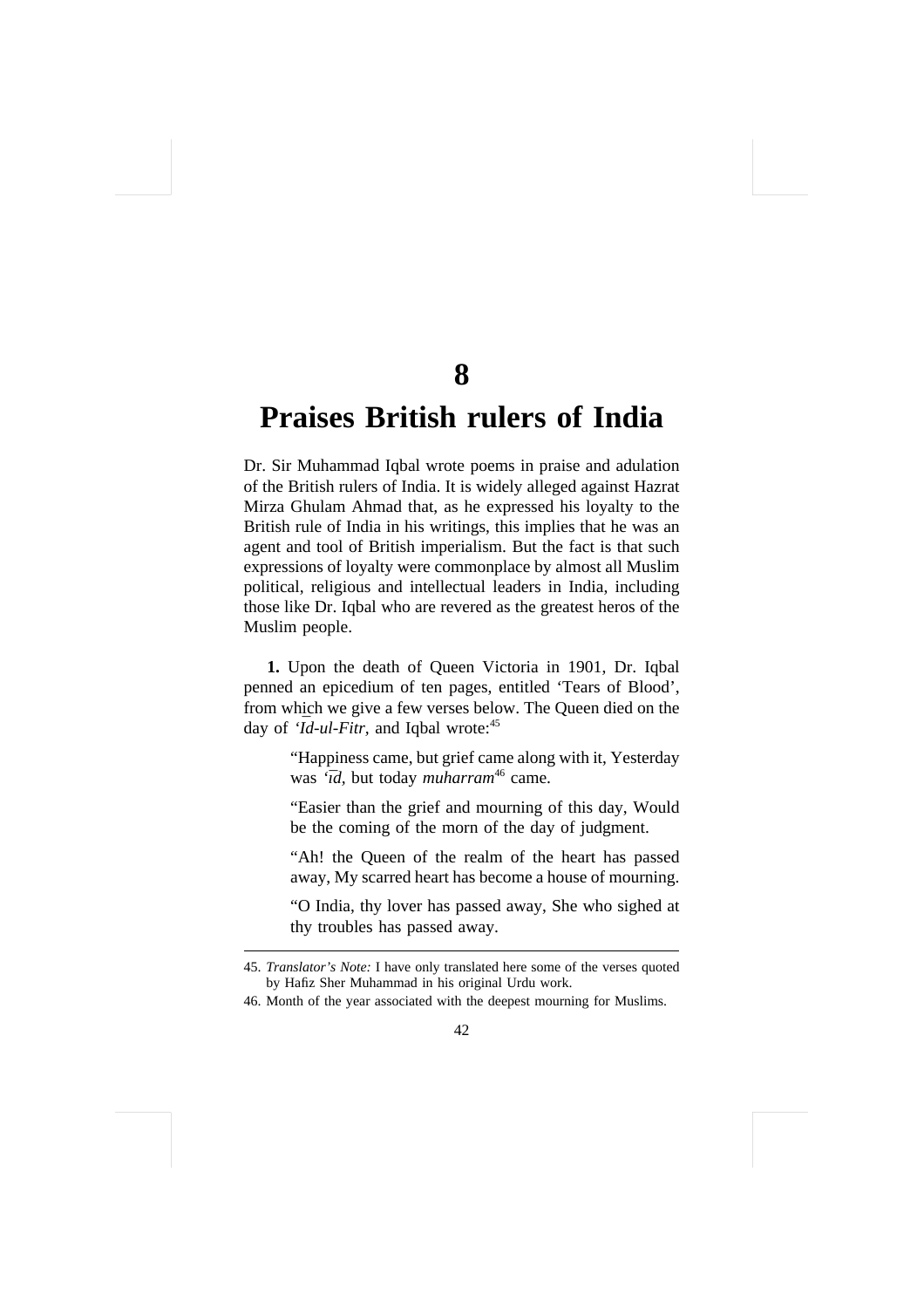"O India, the protective shadow of God has been lifted from above you, She who sympathised with your inhabitants has gone.

"Victoria is not dead as her good name remains, this is the life to whomever God gives it.

"May the deceased receive abundant heavenly reward, and may we show goodly patience." <sup>47</sup>

**2.** In December 1911, on the occasion of the coronation of King George V, Iqbal wrote and read out a poem entitled 'Our King':

> "It is the height of our good fortune, That our King is crowned today.

> "By his life our peoples have honour, By his name our respect is established.

> "With him have the Indians made a bond of loyalty, On the dust of his footsteps are our hearts sacrificed."<sup>48</sup>

**3.** During the First World War, Iqbal wrote a poem at the request of Sir Michael O'Dwyer, governor of the Punjab, in response to an appeal from the King. This was read out in 1918. In it, addressing the King of England, Iqbal says: $49$ 

> "If there is freedom of speech and writing here, if there is peace between the Temple and the Mosque here,

> "If there is an organised system of business of the various peoples here, if there is strength in the dagger and life in the sword here,

> "Whatever there is, it has been granted by you, O honoured one, this land is alive only because of your existence.

<sup>47.</sup> *Bāqiyyāt-i Iqbāl*, Poem runs over pages 71–90.

<sup>48.</sup> *ibid.,* p. 206.

<sup>49.</sup> *Translator's Note:* Again, I have only translated here some of the verses quoted by Hafiz Sher Muhammad in his original Urdu work.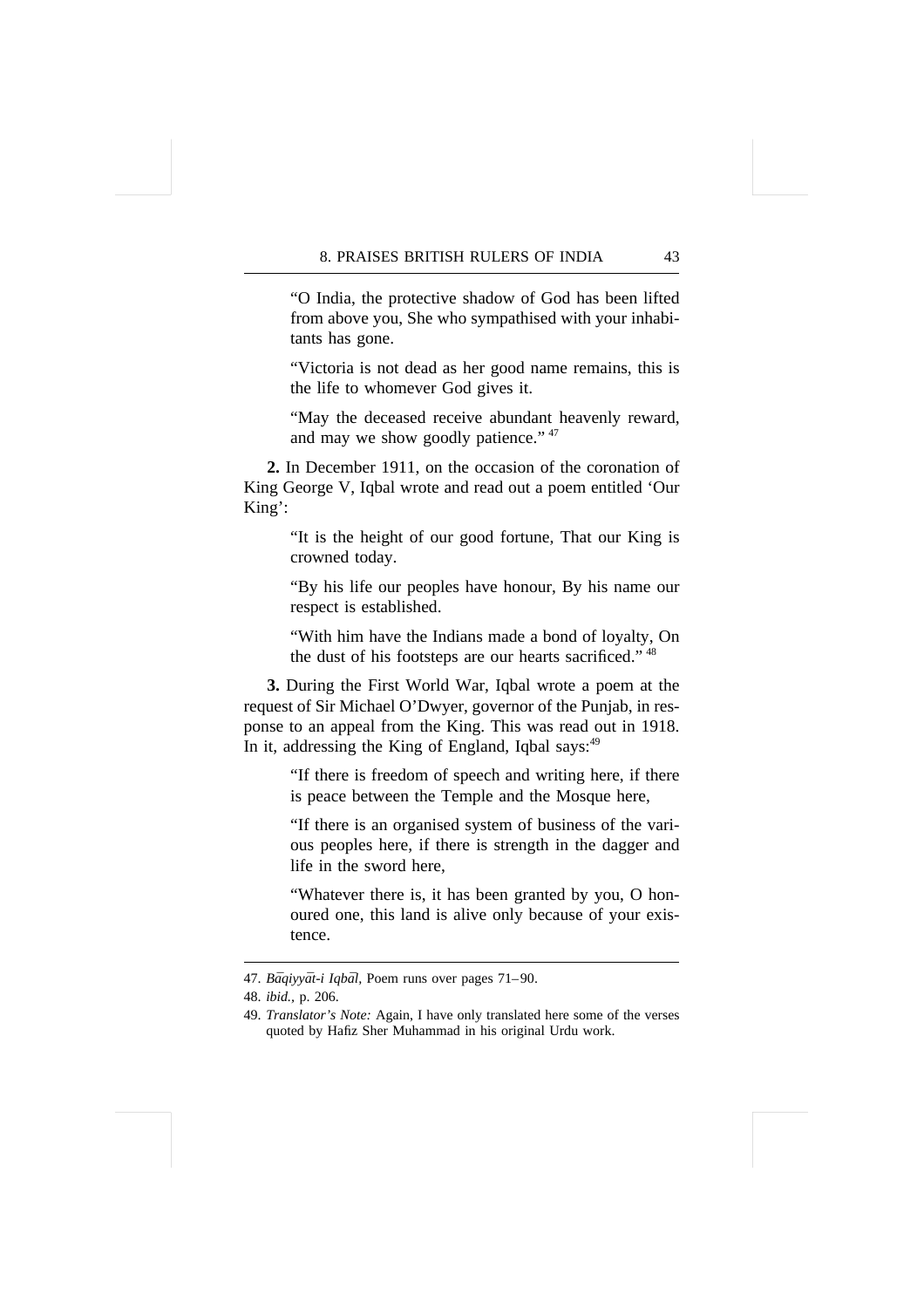"I am the tree of loyalty, love is my fruit, a just witness to this statement are my actions.

"Sincerity is selfless, so is truth selfless, so is service, and so is devotion selfless,

"Pledge, loyalty and love are also selfless, and devotion to the royal throne is also selfless,

"But being human the thought which arises naturally is, that your favours are manifest upon India."

This was published in the paper *Akhbār-i Haq*, the magazine *Zamāna* of Kanpur, and the book *Hindustān aur Jang 'Alamgīr* ('India and the World War') by L. Ralya Ram. It was then published in *Bāqiyyāt-i Iqbāl*, on pages 216 to 219. It was first read out by Dr. Iqbal himself at the Punjab University Hall, Lahore.

**4.** Not only in poetry, but in prose also Dr. Iqbal praised the British nation. For example, he writes:

> "Many among us, including myself, believe that England at this time possesses the capability of leading the whole of mankind towards this objective. The thinking of the people of that land, their political understanding based on a deep study of human nature, their unshakeable, serious, resolve, their moral superiority over others in many aspects, their astonishing control over material resources, the existence of many movements among them for the welfare and betterment of human beings, and their discipline in every walk of life — all these are things which no outsider can refrain from admiring." <sup>50</sup>

**5.** At the close of his life, Iqbal perhaps felt regret at having praised British rule. It is recorded by his chronicler:

#### 50. *Harf-i Iqbāl*, p. 167, from the year 1930.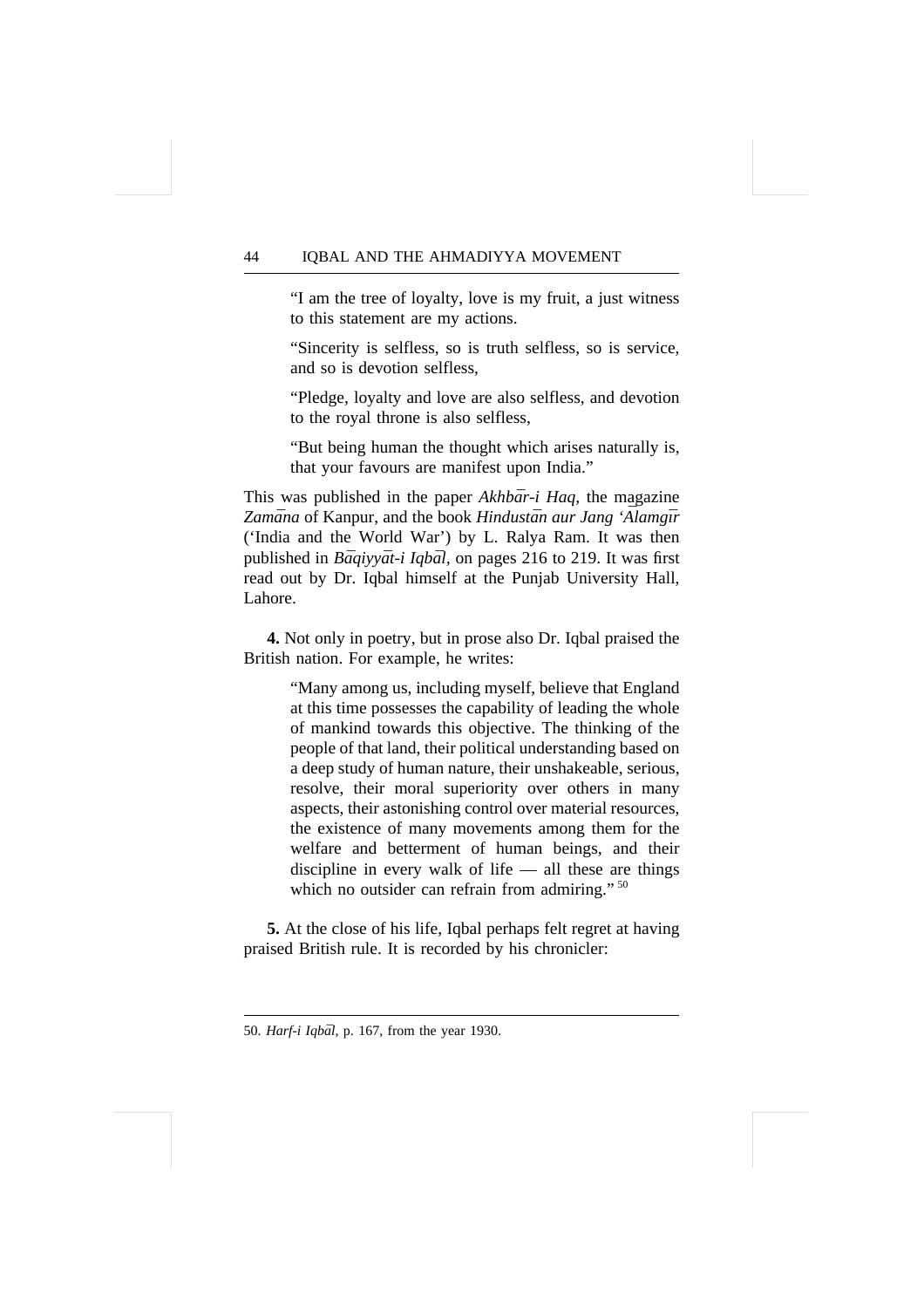"The Allama said: 'Ghalib was indeed a very great poet, but to write poetry in praise of the British government merely to get an increase in the stipend is to be greatly regretted. This tendency of Ghalib pains one considerably.'

"He then said: 'Slavery is a great curse. It causes one to say things, deliberately as well as unintentionally, which one does not want to.'

"The Allama was perhaps regretting that he himself had composed verses of poetry in praise of the British government. Whether this was under compulsion, or due to helplessness, whatever the reason, it should not have happened. Perhaps with this thought in mind, the Allama became silent. We too were silent." <sup>51</sup>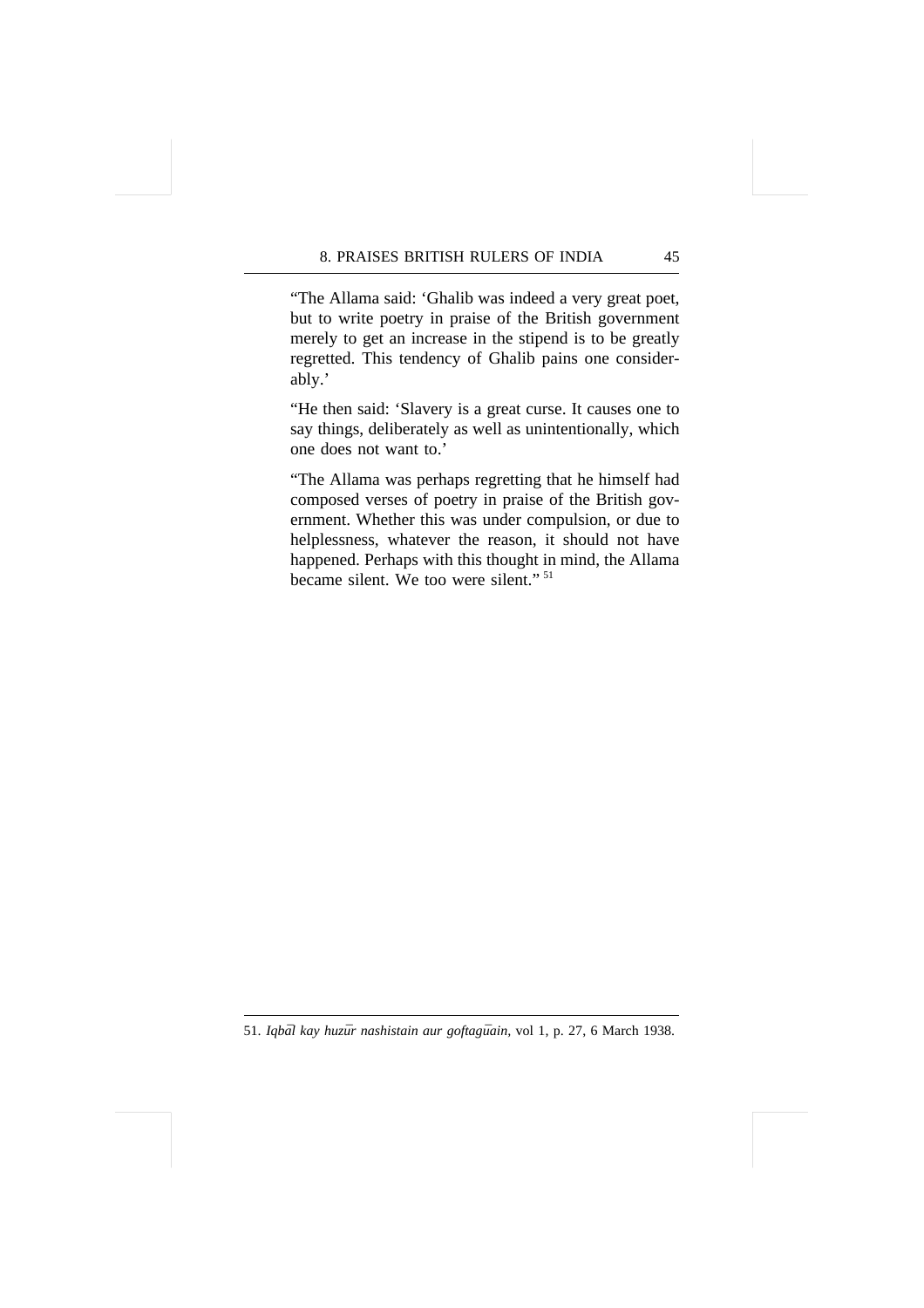# **9**

# **Iqbal on 'Who is a Muslim?'**

Iqbal writes:

"Once, under the influence of some spiritual urge, the Holy Prophet Muhammad told one of his companions: 'Go and tell people that whoever in his life even once says with his tongue, there is no god but Allah, he should know that he shall enter paradise.' The Holy Prophet purposely omitted the second constituent of the *Kalima,* i.e. Muhammad is the Messenger of Allah, without professing which a person cannot be a Muslim, and he considered just the confession of the Unity of God to be sufficient." $52$ 

At the end, I quote an extract from the statement of Iqbal which is regarded as his greatest attack upon the Ahmadiyya Movement. It is as follows:

> "Pandit Jawahar Lal Nehru thinks that Turkey has ceased to be a Muslim country.53 He does not seem to realize that the question whether a person or a community has ceased to be a member of Islam is, from the Muslim point of view, a purely legal question and must be decided in view of the structural principles of Islam. As

<sup>52.</sup> *Khilāfat Islāmiyya*, Lahore, 1923, pp. 9–10.

<sup>53.</sup> *Translator's Note:* This refers to the changes then being introduced in Turkey by Kemal Atatürk, who was replacing the traditional institutions of Islamic origin by those based on Western practices. Iqbal argues here that Turkey remains Muslim despite rejecting many Islamic practices because of its continued allegiance to the *Kalima* of Islam.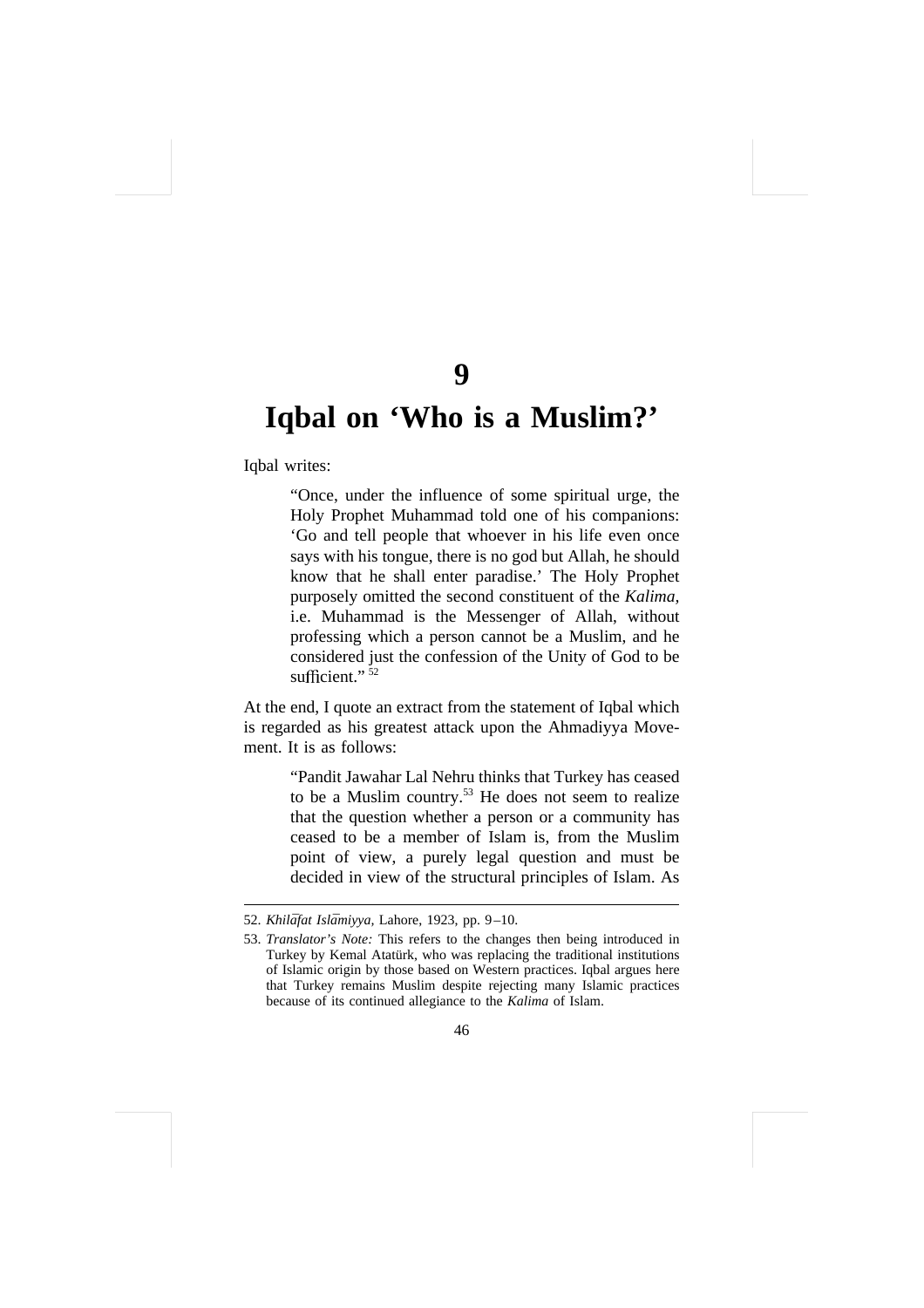long as a person is loyal to the two basic principles of Islam, i.e., the Unity of God and Finality of the Holy Prophet, not even the strictest *mulla* can turn him outside the pale of Islam even though his interpretations of the law or of the text of the Quran are believed to be erroneous $"$ <sup>54</sup>

The belief of Hazrat Mirza Ghulam Ahmad and the members of the Lahore Ahmadiyya Jamāʿat is exactly that which, according to Dr. Iqbal's view given above, makes one a Muslim who cannot be turned outside the pale of Islam by any religious leader. As Hazrat Mirza writes:

- 1. "I believe in the Holy Prophet Muhammad, may peace and the blessings of Allah be upon him, as being the *Khātam an-nabiyyin*, and I know with perfect certainty and firmly believe that our Holy Prophet is the *Khātam al-anbiya*, and after him no prophet shall come for this *Umma*, neither new nor old."<sup>55</sup>
- 2. "In confronting the present *Ulama,* this humble servant has  $\ldots$  sworn many times by God that I am not a claimant to any prophethood. But these people still do not desist from declaring me as  $k\bar{a}$ fir."<sup>56</sup>
- 3. "Allah is that Being Who is *Rabb-ul-'ālamīn*, *Rahmān* and *Rahīm*, Who created the earth and the heaven in six days, made Adam, sent messengers, sent scriptures, and last of all made Muhammad *mustafā*, who is the *Khātam al-anbiya* and the best of messengers."<sup>57</sup>
- 4. "If all the Books of Almighty God are looked into carefully, it will be found that all the prophets have been

<sup>54.</sup> *Translator's Note:* I have quoted this from Iqbal's original English tract entitled *Finality of the Prophethood: Reply to Questions raised by Pandit J.L. Nehru.*

<sup>55.</sup> *Nisha¯n A¯sma¯nı¯,* p. 28.

<sup>56.</sup> Letter to Maulvi Ahmad-ullah of Amritsar, *Al-Hakam,* 27 January 1904.

<sup>57.</sup> *Haqı¯qat al-Wahy,* p. 141.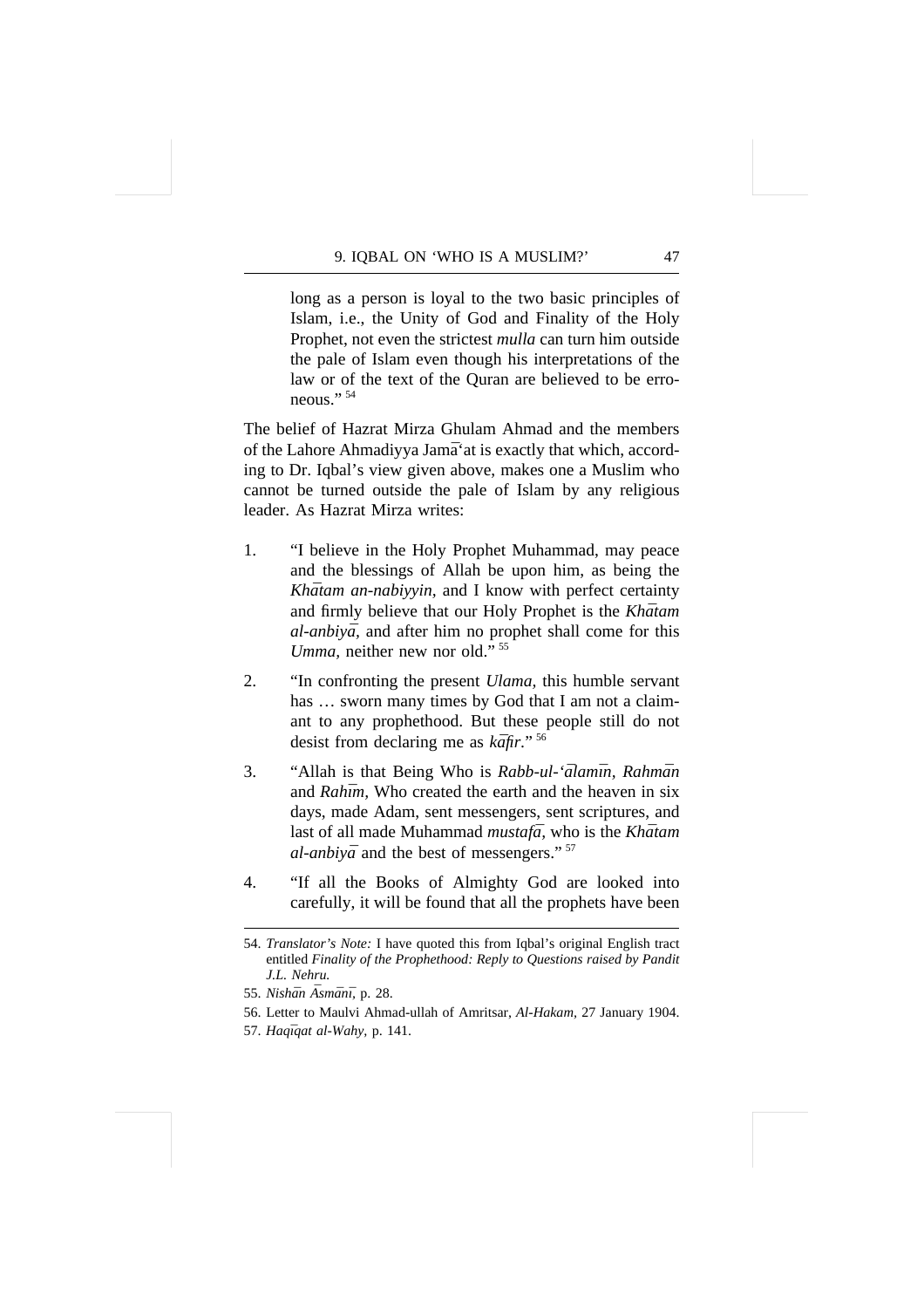teaching this: 'Believe God to be one, without partner, and also believe in our messengership.' This is why the entire *Umma* was taught the gist of Islamic teachings in these two sentences: There is no god except Allah, Muhammad is the Messenger of Allah." <sup>58</sup>